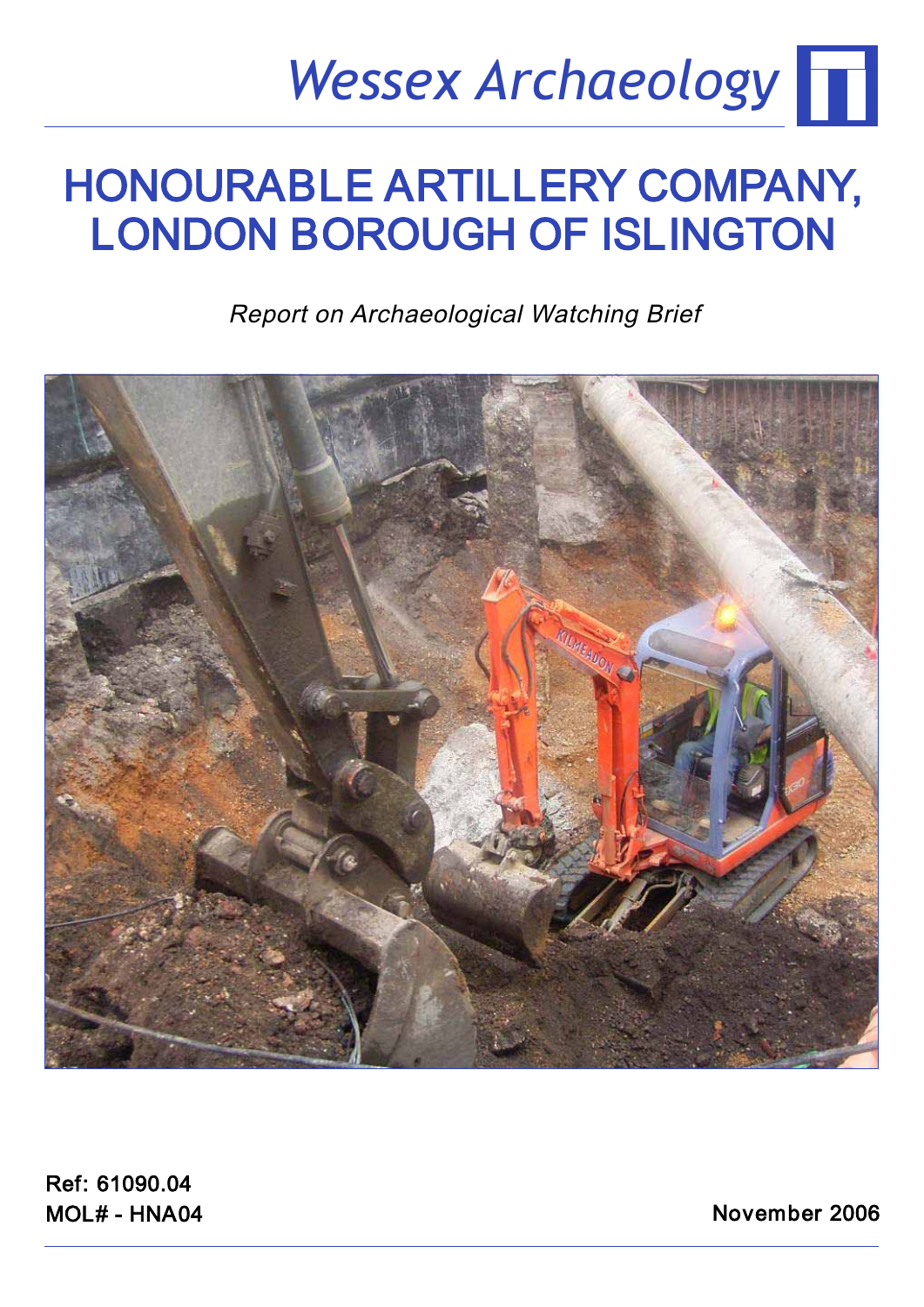#### **REPORT ON ARCHAEOLOGICAL WATCHING BRIEF**

Prepared on behalf of: **Carden and Godfrey**  9 Broad Court, Long Acre, London, WC2B 5PY

By **Wessex Archaeology in London**  Unit 113 The Chandlery, 50 Westminster Bridge Road London SE1 7QY

**Museum of London Site Code HNA04**

#### **REF 61090.04**

**November 2006** 

*© Wessex Archaeology Limited 2006. Wessex Archaeology Limited is a Registered Charity No. 287786*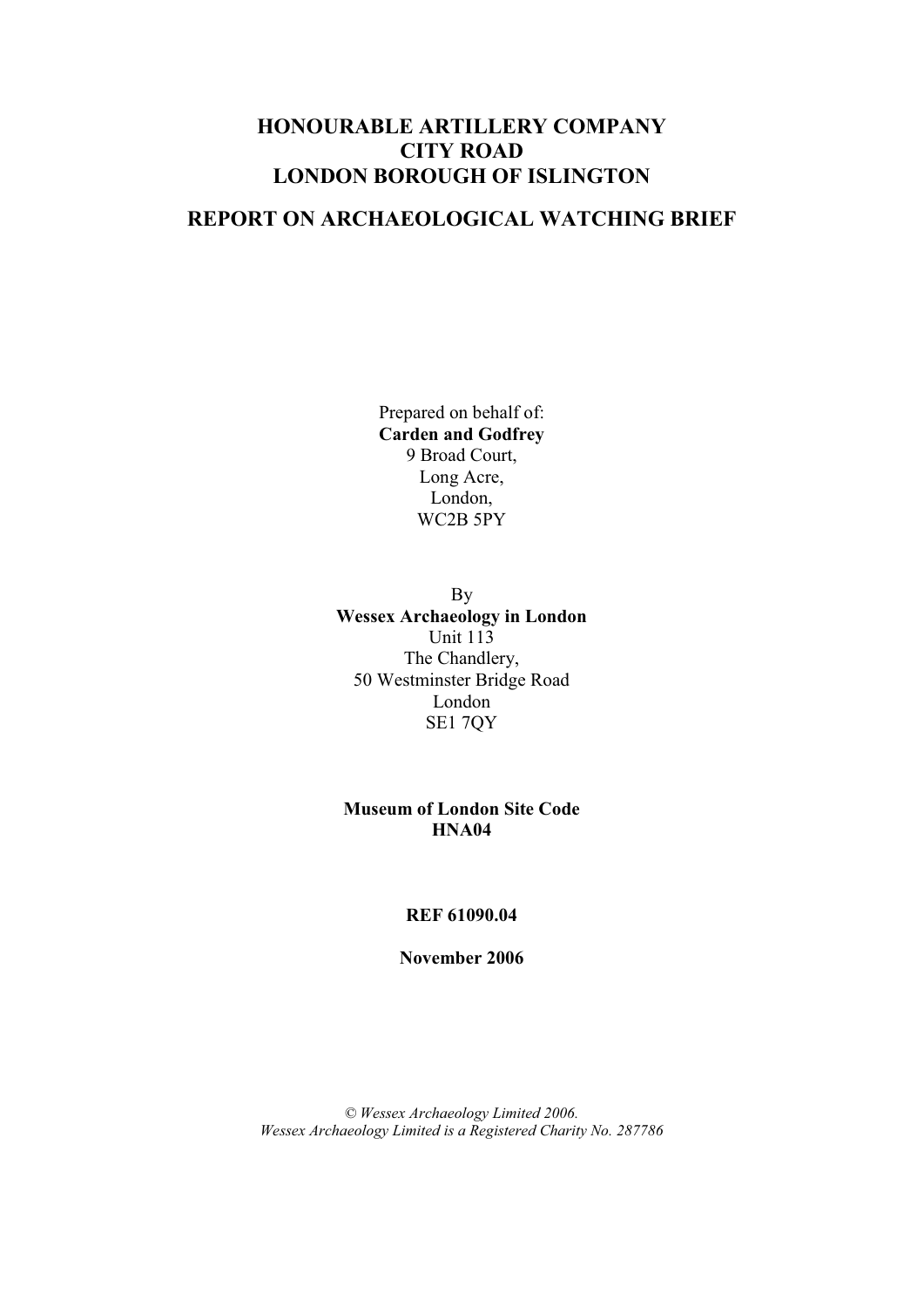#### REPORT ON ARCHAEOLOGICAL WATCHING BRIEF

#### **Table of Contents**

| $\mathbf{1}$     |               |  |
|------------------|---------------|--|
|                  | 1.1           |  |
|                  | 1.2           |  |
|                  | 1.3           |  |
| $\overline{2}$   |               |  |
|                  | 2.1           |  |
|                  | 2.2           |  |
|                  | 2.3           |  |
|                  | 2.4           |  |
|                  | 2.5           |  |
| 3                |               |  |
| $\boldsymbol{4}$ |               |  |
|                  | 4.1           |  |
|                  | 4.2           |  |
|                  | 4.3           |  |
|                  | 4.4           |  |
| 5                |               |  |
|                  | 5.1           |  |
|                  | 5.2           |  |
|                  | 5.3           |  |
|                  | 5.4           |  |
|                  | 5.5           |  |
|                  | 5.6           |  |
| 6                | <b>FINDS.</b> |  |
|                  | 6.1           |  |
|                  | 6.2           |  |
|                  | 6.3           |  |
|                  | 6.4           |  |
|                  | 6.5           |  |
| 7                |               |  |
| 8                |               |  |
| 10               |               |  |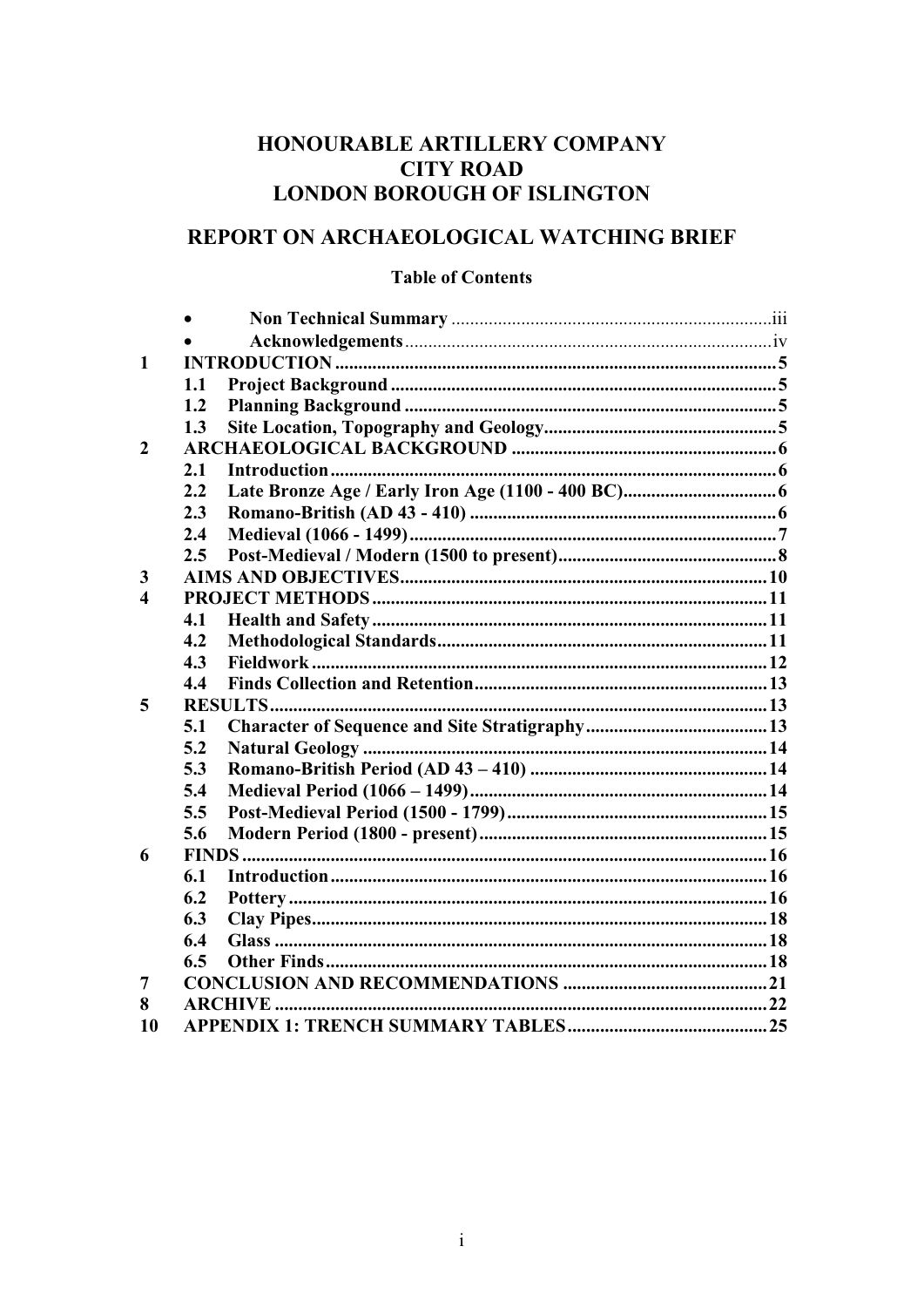### **Figures and Plates**

| <b>Figure 1</b> | Site location map                                                                                                 |
|-----------------|-------------------------------------------------------------------------------------------------------------------|
| <b>Figure 2</b> | Site plan showing Archaeological Interventions                                                                    |
| <b>Figure 3</b> | South facing section 1 along northern edge of Site                                                                |
| <b>Figure 4</b> | Plate 1: C19th Brick wall                                                                                         |
|                 | Plate 2: South Facing Section showing 'quarry pits' $(110 \& 135)$ ,<br>C19th 'cess pit' $\&$ in situ brick earth |
| Figure 5        | Plate 3: In situ brick earth overlying natural gravels                                                            |
|                 | Plate 4: South facing section of 'quarry pit' (219)                                                               |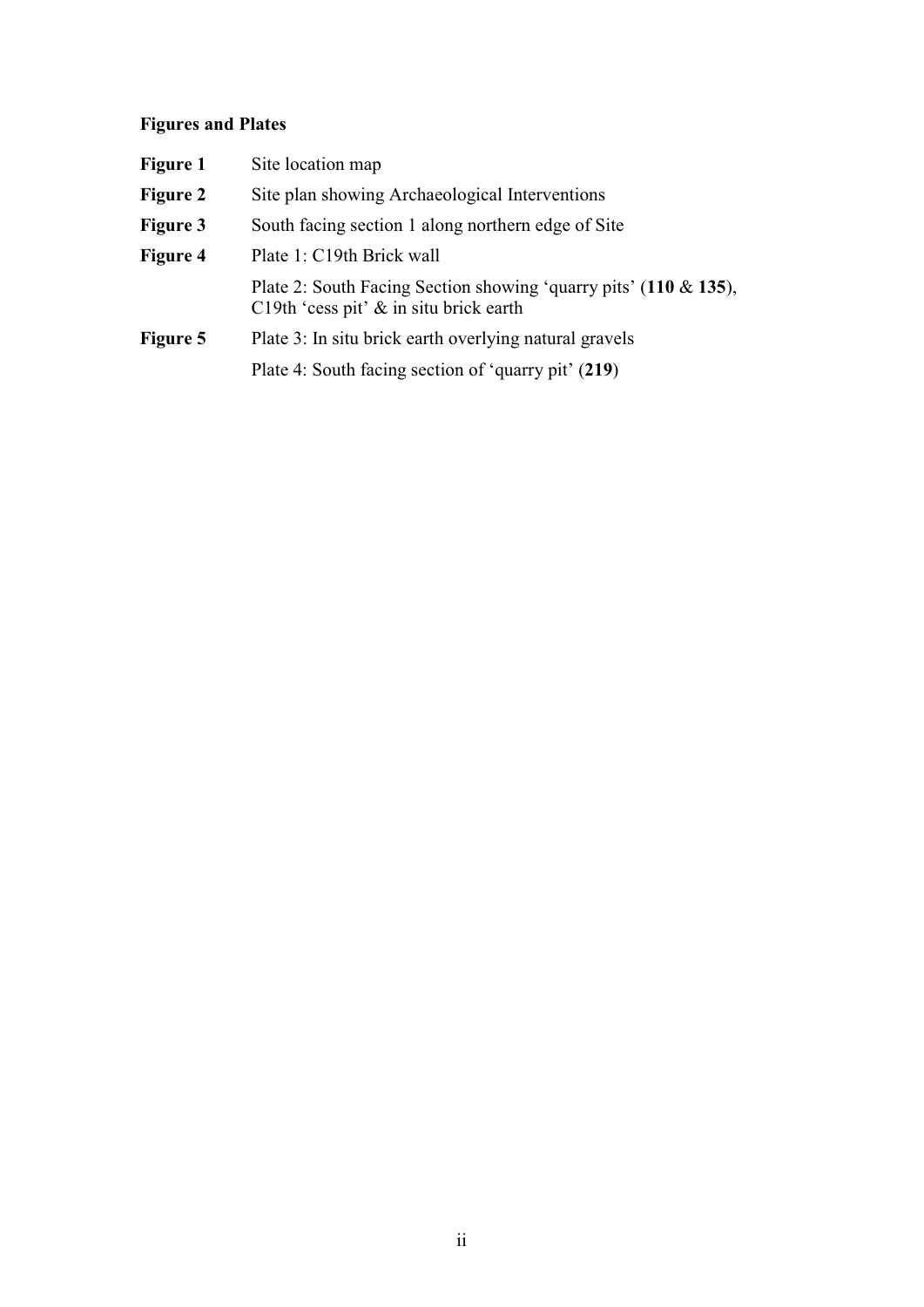#### **REPORT ON ARCHAEOLOGICAL WATCHING BRIEF**

#### *Non Technical Summary*

Wessex Archaeology (London) was commissioned by Carden and Godfrey on behalf of the Honourable Artillery Company to carry out an archaeological watching brief on groundwork at the Armoury Room Project, the Honourable Artillery Company, City Road, EC1, in the London Borough of Islington, centred on NGR 532720 182188.

The results of the watching brief reaffirm the development history of the Site, postulated in Wessex Archaeology's earlier evaluation (Wessex Archaeology, 2004) and the desk-based conservation plan (Wessex Archaeology, 2002) and is broadly similar to the sequence recorded in other archaeological works carried out in the area.

The earliest evidence of human activity on Site comprised three sherds of residual Roman pottery uncovered in later post–medieval contexts.

A series of rectangular quarry pits was uncovered, cut into the underlying brick earth and gravel deposits of the natural geology. Finds from the initial silting up of these features have given a medieval date for their abandonment. These pits were subsequently reused as rubbish pits and contained pottery dating to the  $16<sup>th</sup> -17<sup>th</sup>$ centuries.

The subsequent archaeological sequence on Site was characterised by a series of dumps and levelling deposits which sealed the quarry pits. These deposits, which have been dated to the  $16<sup>th</sup> - 17<sup>th</sup>$  centuries, contained large quantities of ashes and coal fragments and were almost certainly derived from the raking out of domestic fires, domestic refuse and building rubble.

Evidence of ironworking was also retrieved, but no associated structures were observed.

No human remains were observed during the watching brief and it would appear that the former Bunhill burial ground did not extend on to the Site.

The watching brief found very few structural remains, those observed included the remains of a 19<sup>th</sup> century brick cess pit or soak away, several brick walls, a capped well and two brick lined culverts.

Brick earth deposits were only present in the north eastern corner of the Site. This *in situ* deposit was observed to slope up towards the east (from 16.00m aOD to 16.30m aOD).

Natural geological deposits comprising coarse sandy and clayey gravels were recorded across the entire Site, at a height of between 15.60m aOD and 15.40m aOD.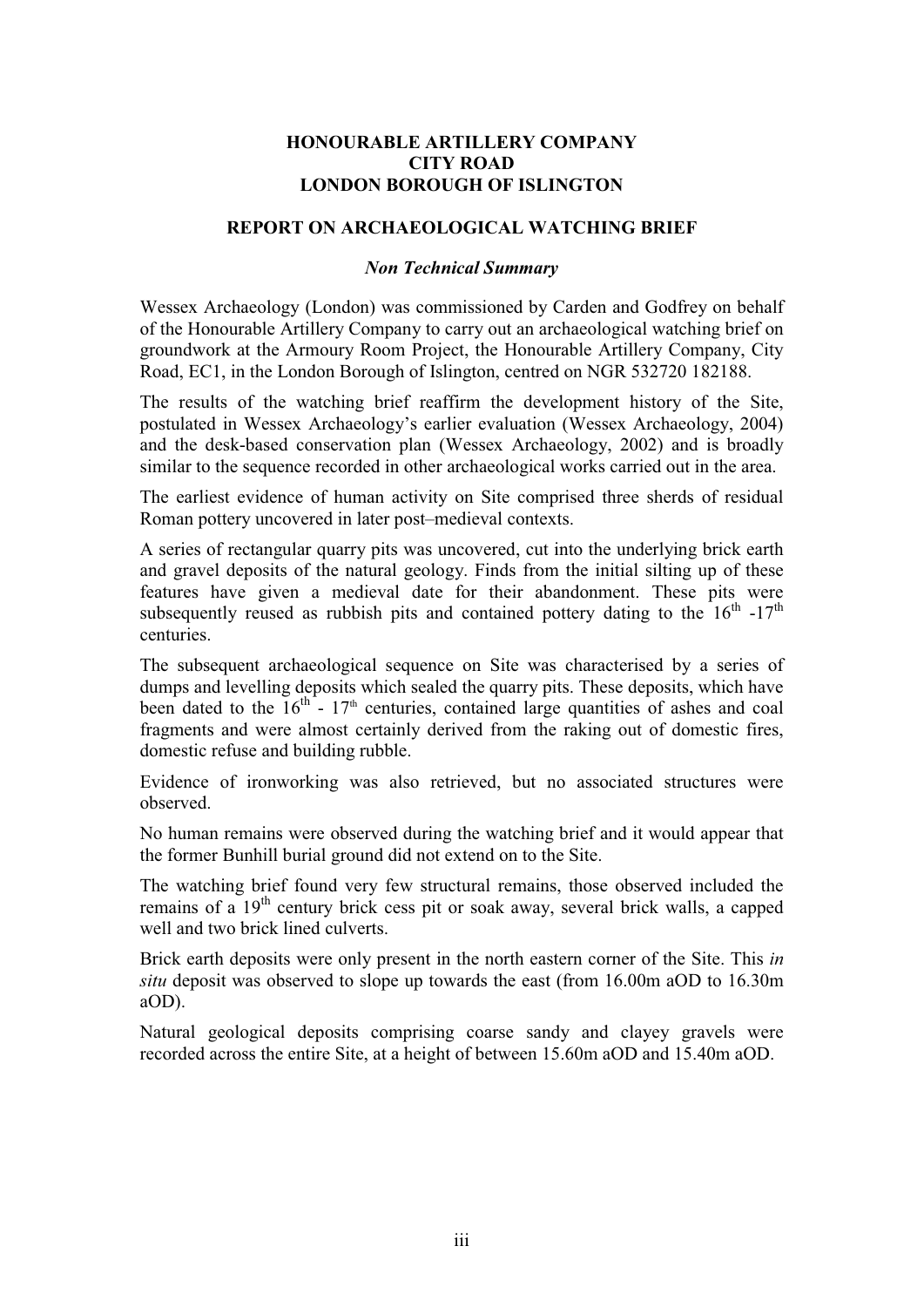#### **REPORT ON ARCHAEOLOGICAL WATCHING BRIEF**

#### *Acknowledgements*

Wessex Archaeology (London) would like to thank Olga Vladic-Weal of Carden and Godfrey for commissioning the project, and Mike Rosier and Dennis Mulvihill of Kilby and Gayford for their assistance on Site. Wessex Archaeology would also like to acknowledge the help and assistance of Christy Leo and the other site staff of Modebest Ltd.

The assistance of Diane Walls the English Heritage Archaeological Advisor to Islington Borough Council was also gratefully received.

Lawrence Pontin managed the project for Wessex Archaeology. Cornelius Barton, Gary Evans, Phil Frickers and Hilary Valler undertook the fieldwork. The finds were analysed by Lorraine Mepham (Finds Manager).

Gary Evans compiled the report and the illustrations were produced by Mark Roughley.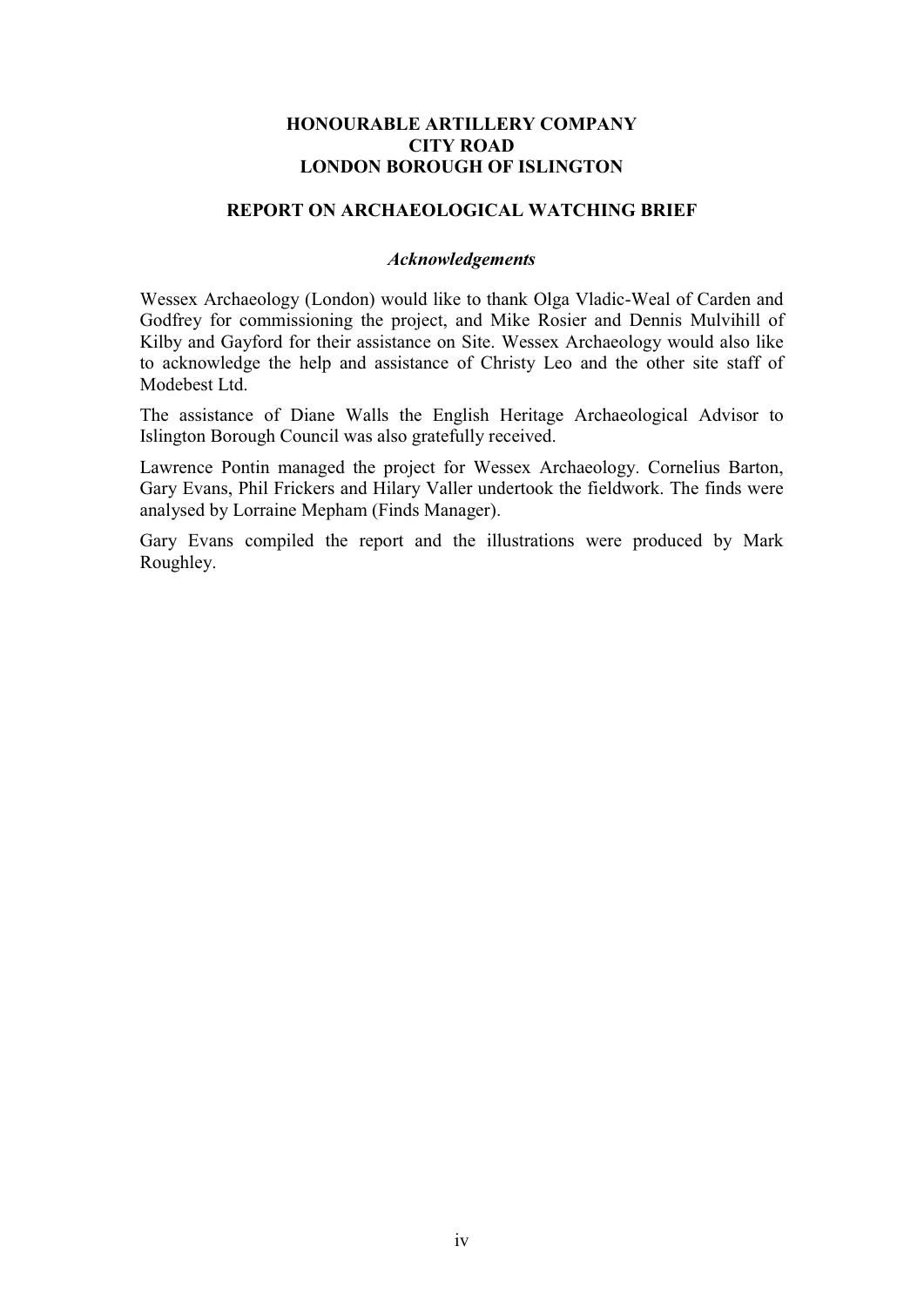#### **REPORT ON ARCHAEOLOGICAL WATCHING BRIEF**

#### **1 INTRODUCTION**

#### **1.1 Project Background**

- 1.1.1 Wessex Archaeology (London) was commissioned by Carden and Godfrey on behalf of the Honourable Artillery Company (the Client) to undertake an archaeological watching brief on groundwork associated with the construction of a basement beneath the Albert Room at the Honourable Artillery Company, City Road, London Borough of Islington, EC1 2BQ (the Site) centred on NGR 532720 182188 (**Figure 1**).
- 1.1.2 This report sets out the results of the watching brief, which was carried out between  $12^{th}$  September 2005 and  $17^{th}$  May 2006.

#### **1.2 Planning Background**

- 1.2.1 The watching brief was undertaken on the request of English Heritage as a condition of planning permission for redevelopment of the Site. This stems from the fact that the Site lies within an Archaeological Priority Zone (APZ) as defined within the London Borough of Islington Unitary Development Plan, and partly as a result of archaeological works in the vicinity of the Site which recorded evidence of Romano-British, medieval and post-medieval activity.
- 1.2.2 A Written Scheme of Investigation (WSI) was prepared by Wessex Archaeology (Wessex Archaeology, 2005, ref 59020.01) detailing the objectives, methods and resourcing of the watching brief. This was approved by the English Heritage Archaeological Advisor to Islington Borough Council prior to the commencement of the project.

#### **1.3 Site Location, Topography and Geology**

- 1.3.1 The Site is rectangular in shape, covering *c*. 920m². It comprises the Armoury House, the headquarters of the Honourable Artillery Company, including the Albert Room to the north and the Sergeant's Cottage to the west. To the south, the Site fronts on to the large open space of the Honourable Artillery Company's Parade and Sports Ground. Whilst to the east, it is bordered by the Finsbury Barracks. To the west, the eastern wall of the recently built, Holmes Place Leisure Centre (formerly the site of a Vicarage) forms the Site's western boundary. The southern boundary wall of the Bunhill Fields forms the northern edge of the Site (**Figure 1**).
- 1.3.2 The Site's present topography is flat and the present ground surface on Site lies at *c*.18m (aOD). However, a marked slope can be seen leading up from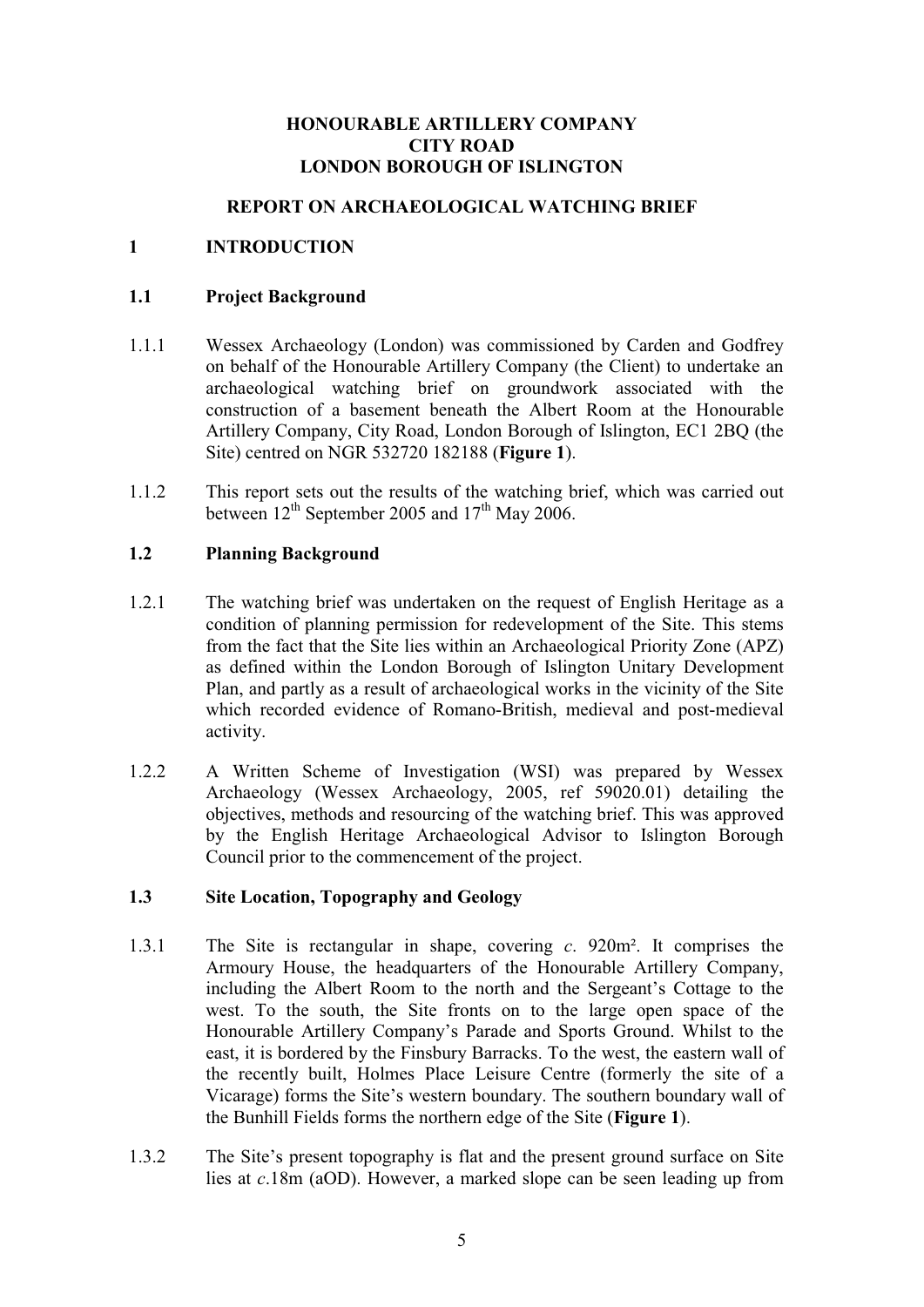the Parade Ground in front of the Armoury Building to the Honourable Artillery Company's City Road entrance.

1.3.3 The drift geology underlying the Site consists of Holocene alluvial (Brick earth) deposits; these overlay river gravels, which in turn overlay deposits of London Clay (BGS, Sheet 256).

#### **2 ARCHAEOLOGICAL BACKGROUND**

#### **2.1 Introduction**

2.1.1 The Site lies some 600m north of the historic City of London in an area which has produced evidence of human activity dating from the Late Bronze Age through to the medieval and post-medieval periods.

#### **2.2 Late Bronze Age / Early Iron Age (1100 - 400 BC)**

2.2.1 A collection of struck flints, fire cracked stones and a number of sherds dating to the Late Bronze Age or Early Iron Age (1100-400 BC) represent the earliest evidence of human activity recorded in the vicinity of the Site. These finds were uncovered during the construction of the underground car park at the northern end of the Honourable Artillery Company's Sports Ground in the 1990s (Museum of London Site Code HAC 95) (Philp, 1996, 73-88).

#### **2.3 Romano-British (AD 43 - 410)**

- 2.3.1 The Site lies 600m to the north of the line of the late  $2<sup>nd</sup>$  early  $3<sup>rd</sup>$  century, Roman city wall. The construction of the Roman city wall appears to have seriously changed and possibly obstructed the natural drainage pattern of the area, particularly the course of the Walbrook River, leading to the creation of an area of marshy ground to the north of the wall, later called the Moorfields Marsh. There is evidence that the area frequently flooded in the 3rd century and that attempts to drain the area in the  $4<sup>th</sup>$  century failed. The collecting area or natural spring line for the Walbrook stream lies immediately to the south of the Honourable Artillery Company's Sports Ground (MoLAS, 1994, 22).
- 2.3.2 Excavations to the north of the Roman city wall have uncovered evidence of "large scale land consolidation" at Triton Grange, Bonhill Street (MoL Site Code BON 76) (Wessex Archaeology, 2002, 30) as well as a series of Roman cemeteries and quarries in the Moorgate/Finsbury Circus area (MoLAS, 2000, 164). How far this area of extra mural Roman cemeteries and quarrying extended is not known, but Roman activity has been identified close to the Site, including a series of quarrying pits at 2-14, Bunhill Row (MoL Site Code BNH88) uncovered at a depth of approximately 3m below the present ground surface. The stratigraphic position of the quarry pits, below thick clay layers, suggested that they pre-dated the build-up of marsh deposits which are thought to have developed in this area after the construction of the Roman city wall (DGLA, 1988). Similar quarry pits were uncovered to the south west of the Honourable Artillery Company grounds at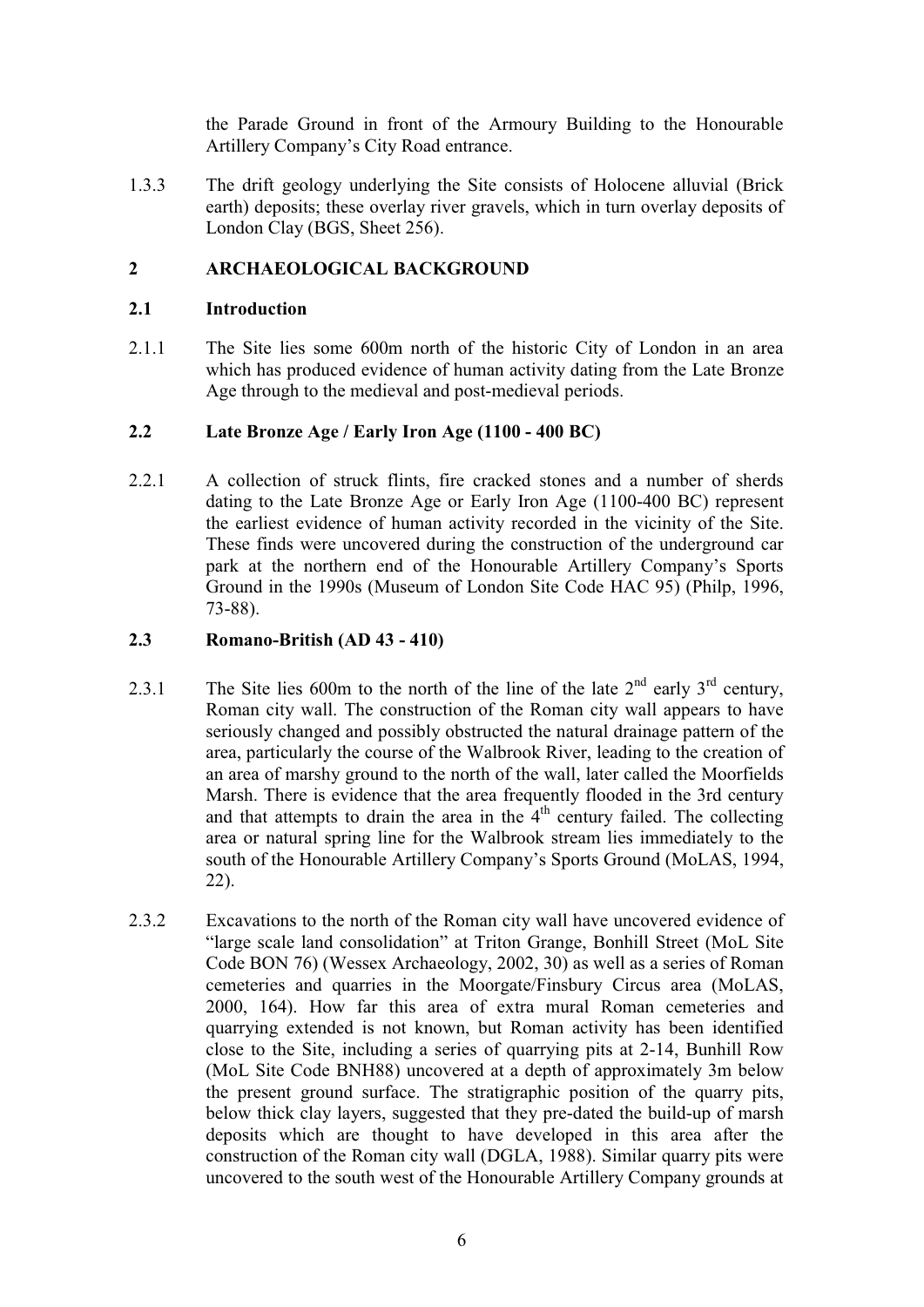25-32, Chiswell Street (MoL Site Code CSU96 (Wessex Archaeology, 2002, 30).

2.3.3 Within the Honourable Artillery Ground itself, a small piece of a Roman *tegula* (roof tile) was found in a  $17<sup>th</sup>$  century rubbish deposit uncovered during work on the underground car park (Philp, 1996). Another fragment of Roman *tegula*, dated to  $2<sup>nd</sup>$  or early  $3<sup>rd</sup>$  century AD, was found in a medieval quarry pit during work on the site of the former Vicarage, now Holmes Place Leisure Centre (MoL Site Code BRV98) (MoLAS, 2000).

#### **2.4 Medieval (1066 - 1499)**

- 2.4.1 The marshy land known as Moorfields Marsh, which is first mentioned in a charter of William I, defined the nature of the area throughout the medieval period. William FitzStephen describes the marsh in the  $12<sup>th</sup>$  century as a place "where the youths of London engaged in winter sports when it froze over" (Clark, 1989).
- 2.4.2 Numerous attempts to drain the marsh were made in the medieval period, but references to youths taking part in winter sports (presumably skating) on the marsh when it froze in winter (Clark, *Ibid*) and to boats on the marsh in the 14<sup>th</sup> century show that this was not a permanent solution.
- 2.4.3 By the  $14<sup>th</sup>$  century, the marsh or "fen" at Finsbury was leased out by the City of London, although it was recorded as being "a waste and unprofitable ground" (MoLAS, 1994, 25). In 1365, the Pelterers Guild decreed that leatherworkers should live and work in the Walbrook area to the north of the City, a move which probably led to an increase in efforts at land reclamation.
- 2.4.5 In 1415, drainage had advanced sufficiently for individual garden allotments on the moor to be let at a proper rent. A new entrance, the Moorgate, was built within the city wall by Lord Mayor Thomas Falconer to facilitate access to this land. A programme of ditch digging and cleaning, undertaken in 1477, led to much improved drainage in the area (Wessex Archaeology, 2002, 11).
- 2.4.6 A number of the finds dated to the medieval period have been found in the vicinity of the Site, including several medieval quarry pits containing leather working waste at 25-32 Chiswell Street (Wessex Archaeology, 2002, 30) and a series of redeposited brick earth deposits containing fragments of medieval peg tile at 18-30 Leonard Street (MoL Site Code LNE00) (Wessex Archaeology, 2002, 30). Two large quarry pits containing preserved leather working waste, worked bone, antler and horn working waste have been found to the west of the Site in Bunhill Row (MoL Site Code BUW98) (Wessex Archaeology, 2002, 30).
- 2.4.7 Evidence for medieval activity has also been identified within the grounds of the Honourable Artillery Company itself, including  $14<sup>th</sup>$  century pottery uncovered during an archaeological evaluation between Finsbury Barracks and Armoury House (MoL Site Code: TAC92) (MoLAS, 1992), and a series of 17 quarry pits cut into the underlying natural brick earth and gravels uncovered during work on the Vicarage/ Holmes Place Leisure Centre. These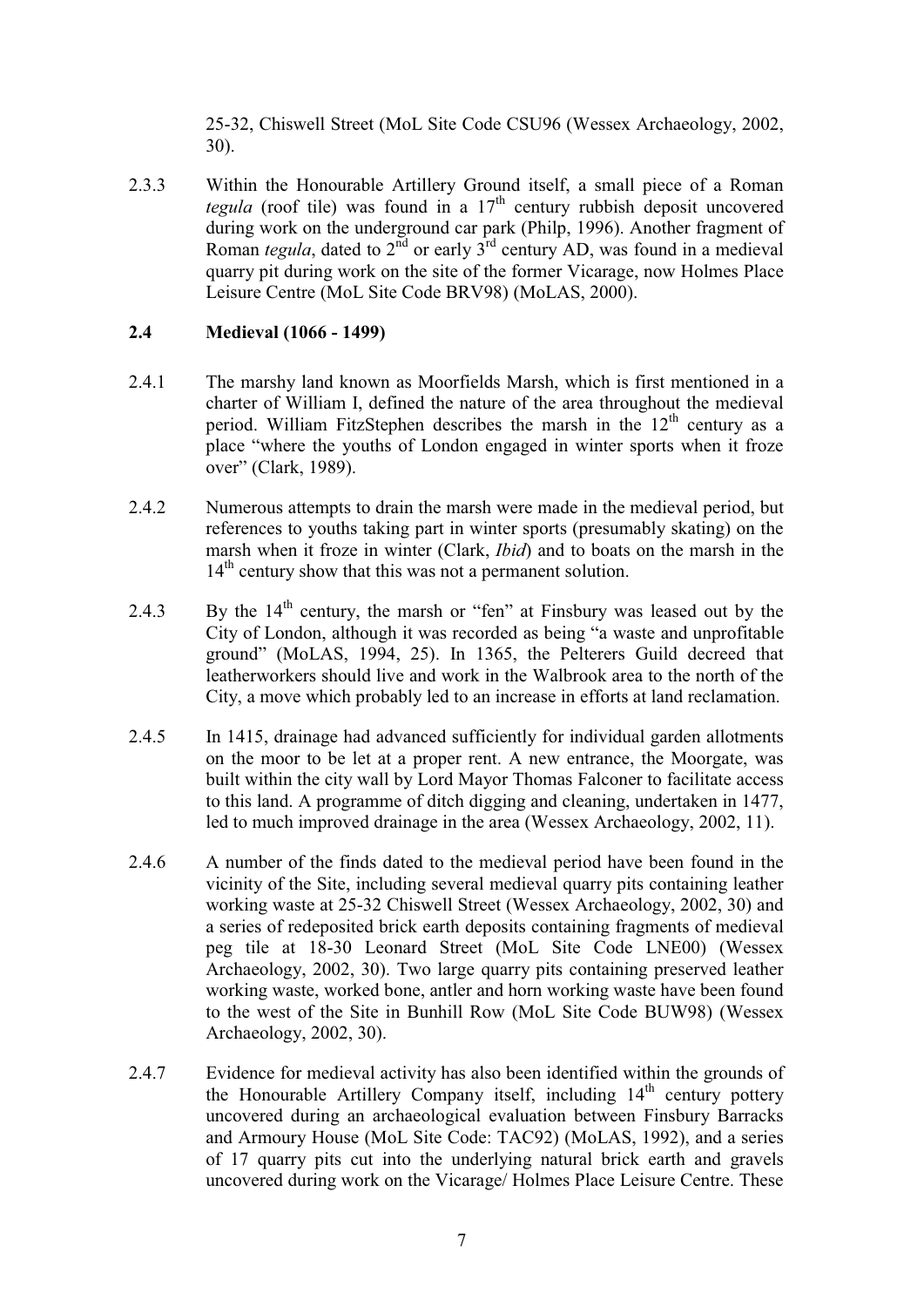pits contained fragments of tiles dated to 1180-1480 as well as pottery from 1480-1550 (MoLAS, 2000).

2.4.8 A medieval buried soil and other deposits were found during the construction of the underground car park to the south east of the Site. These were observed at a depth of 1m to 1.50m below the present ground surface and were interpreted by their excavator as evidence of "medieval agricultural land" (Philp, 1996).

#### **2.5 Post-Medieval / Modern (1500 to present)**

- 2.5.1 During the early post-medieval period the area was essential open land and we know that in 1497, gardens and orchards to the north of Chiswell Street were cleared to make way for archery practice (MoLAS, 1994, 26).
- 2.5.2 The medieval manor house of Finsbury Court lay to the south of the present Sports Ground of the Honourable Artillery Company, and is depicted on the Copperplate Map of 1561 (not illustrated).Three large fields are shown to the north and east of the manor, these were later known as Finsbury, Mallow and Bunhill Fields.
- 2.5.3 The area was subject to flooding, which continued to be a problem for much of the period. In an attempt to alleviate this problem a programme of ditch digging was undertaken in 1512, when the City acquired the lease of Finsbury Manor from the Chancellor of St. Paul's. These ditches, which are recorded as having associated bridges, are probably those shown in the Copperplate map of 1551 (not illustrated). Further attempts were made to improve drainage in 1527, when the Lord Mayor of London, Sir Thomas Seymour banned the dumping of rubbish in the area and used a series of sluices to channel water into the Walbrook. This proved effective, and allowed reclamation of large areas of the moor during the  $16<sup>th</sup>$  century. The materials used in this reclamation are recorded in Maitland's (1793) *History of London* as including more than a thousand cartloads of bones from the charnel house of St Paul's, which were dumped in an area known as Windmill Hill, and were covered in "dirt from the street" (Wessex Archaeology, 2002, 12).
- 2.5.4 Archaeological investigations have provided evidence for the extent of Moorfields Marsh. At 2-14 Bunhill Row, some 200m to the south west of the Site, a 1m - 2m thick clay deposit uncovered 1m below ground surface has been interpreted as evidence of the Moorfields Marsh itself. These were sealed by deposits of dark ash, sand and clay, thought to represent the infilling of the Marsh (DGLA, 1988). However, work undertaken at the Finsbury Barracks (MoLAS, 1992) and the former Vicarage (MoLAS, 2000) suggest that the Marsh did not extend as far north as the Site.
- 2.5.5 Further evidence of post-medieval activity in the vicinity comes from a number of sites. These include a series of levelling and/or dumping deposits and pits at 25–32 Chiswell Street, 19-23 Worship Street (MoL Site Code WOP88) and 11-23 City Road (MoL Site Code CIY98) and a  $17<sup>th</sup>$  century brick lined soak away at 45 Tabernacle Street (MoL Site Code TNS00)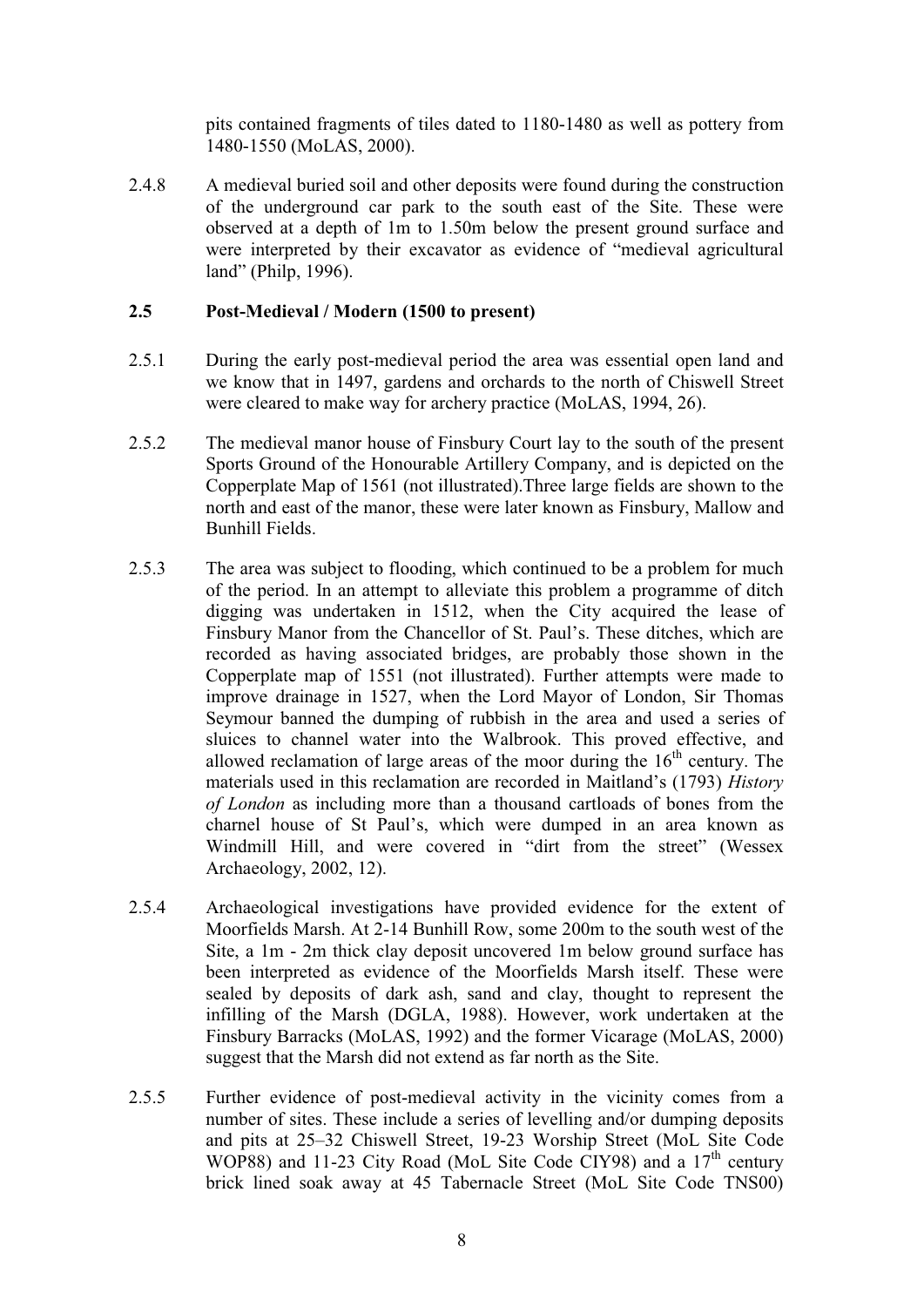(Wessex Archaeology, 2002, 30-31).

- 2.5.6 Closer to the Site, a 0.25m-1m thick, black ashy soil deposit containing  $17<sup>th</sup>$ century pottery, clay tobacco pipe, occasional pieces of metal, glass and building rubble was observed during work on the underground car park to the south east. This deposit was interpreted as domestic rubbish, perhaps mixed with industrial fire-debris. thought to represent infilling and levelling of that part of the Honourable Artillery Company grounds perhaps to prevent flooding in the late  $17<sup>th</sup>$  century (Philp, 1996).
- 2.5.7 Immediately to the east of the Site, work at the Finsbury Barracks, identified the remains of a large refuse pit, a possible  $16<sup>th</sup>$  century ice-house, a  $17<sup>th</sup>$ century vaulted brick drain and occupation surfaces, which were all thought to date from the first 50-70 years of the Honourable Artillery Company's occupation of the Site (MoL Site Code TAC92) (MoLAS, 1994).
- 2.5.8 To the west, work on the site of the former Vicarage (MoLAS, 2000) uncovered evidence for 14 pits, interpreted as a result of quarrying. These were backfilled with refuse, and appeared to date to the period just, prior to the occupation of the Site by the Honourable Artillery Company. A series of metalled surfaces sealed some of these pits and were thought to date to the  $16^{th}$  or  $17^{th}$  century.
- 2.5.9 Evidence of iron working, possibly associated with the nearby Armoury, was uncovered during Wessex Archaeology's evaluation (Wessex Archaeology, 2004, ref. 57630.01) in the northwest corner of the Site. This comprised fragments of smelted iron slag and a fragment of a crucible. These were retrieved from the fill of an  $18^{th}$ -19<sup>th</sup> century cellar.
- 2.5.10 Wessex Archaeology's evaluation produced no evidence for human activity earlier than the  $16^{th} - 17^{th}$  centuries. A 2m thick sequence of late medieval / post-medieval "humic soils", "organic sandy silts" along with various pits, surfaces and "dump layers" was recorded. The top of this sequence was observed at 17.20m aOD and the base was at 15.10m aOD. These deposits produced quantities of post-medieval pottery, brick and tile.
- 2.5.11 Early maps of the Site show it as essentially rural and the area is shown on Agas' and on Braun and Hogenberg's maps of the area, in Elizabeth I's reign, as being covered with open fields bounded by ditches containing water, or by tracks. Other details shown include a fenced enclosure surrounding a number of practising archers, and three post-mills (Prockter and Taylor, 1979).
- 2.5.12 The Honourable Artillery Company was formed in 1537 by Henry VIII, (Weinreb & Hibbert, 1983). Their first training ground was situated to the west and southwest of the present Spitalfields market. In 1641 the Company was given the lease of "the uppermost field in Finsbury, next to the six windmills" (Goold Walker, 1986, 51). As part of this lease, the land was enclosed within a 15 foot high brick wall, and an armoury built shortly afterwards.
- 2.5.13 The Site is depicted, on Ogilby and Morgan's 1682 map (not illustrated), as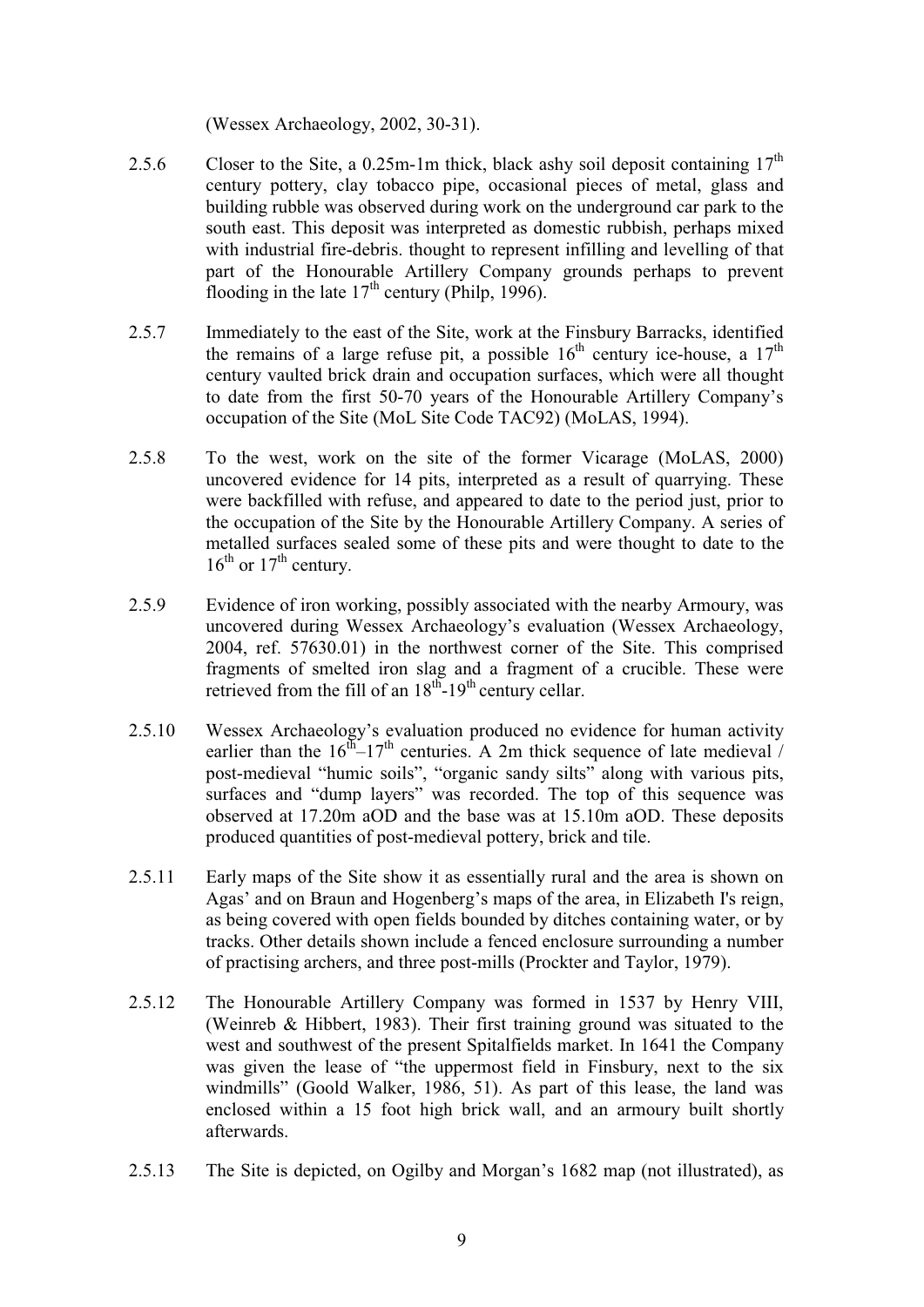an open space, "The New Artillery Garden", separated by a wall from the "Church yard" of the present day Bunhill Fields then known as Tindal's burial ground (Hyde, 1992, 12-13). This was designated as a cemetery by the Corporation of London for use in the Great Plague, being enclosed by a brick wall and gates in 1665-6, although it appears that no plague victims were ever actually buried here. The ground quickly became the focus for the burial of dissenters, with nonconformists able to bury their dead without the use of the common prayer book due to the fact that no evidence could be found of the ground ever having been consecrated. The burial ground was closed in 1852, and is now a public open space.

- 2.5.14 The Site is still shown as open ground on John Rocque's 1747 map of "*Ye Cities of London and Westminster and the Borough of Southwark*" (not illustrated). On this map, a square building is shown in the centre of the Site, several buildings, of unknown use, are also shown up against the City Road, then called Royal Row. The northern edge of the Site is shown as garden plots divided by walls or fences with a wall separating them from the Burial Ground to the north (Hyde, 1981, 10-11).
- 2.5.15 By the beginning of the  $19<sup>th</sup>$  century, the Site and the immediate area had been built upon. A number of buildings are shown covering the Site on Richard Horwood's 1799-1819 map of London (not illustrated). The former gardens between the Site and the Bunhills burial ground have disappeared and a row of houses, with small yards behind, are shown to the east of the Site (Laxton, 1985, 10-11).
- 2.5.16 The central section of Armoury House was completed in 1735, having been built to replace the  $17<sup>th</sup>$  century Armoury that had been located in the northwest corner of the grounds. In 1802, a flag tower was added to the roof, while the east and west wings were added in 1828, both replacing smaller, older buildings. All three main blocks were built of brick with Portland Stone dressings.
- 2.5.17 In 1850, the Sergeant's Cottage was built against the west wing; this was completely replaced in 1901 by the existing Sergeant's Cottage. The Finsbury Barracks was constructed between the Site and City Road in 1857. The Albert Room was added to the north side of Armoury House in 1861 for use as a drill hall, and has been modified several times.
- 2.5.18 By the time the 1930 Municipal Map of London (not illustrated) was published, most of the buildings had taken their modern form, and these are shown unchanged on the World War II Bomb Damage maps. Recent major phases of work undertaken include the 1994/5 barrack building linking Finsbury Barracks and Armoury House to the east of the Site and the Holmes Place Fitness Centre in 2000 on the site of the former Vicarage.

#### **3 AIMS AND OBJECTIVES**

3.1.1 The overall aim of the watching brief was to establish and record, as far as reasonably possible, any archaeological remains which survived beneath the present ground surface, through the observation of ground works carried out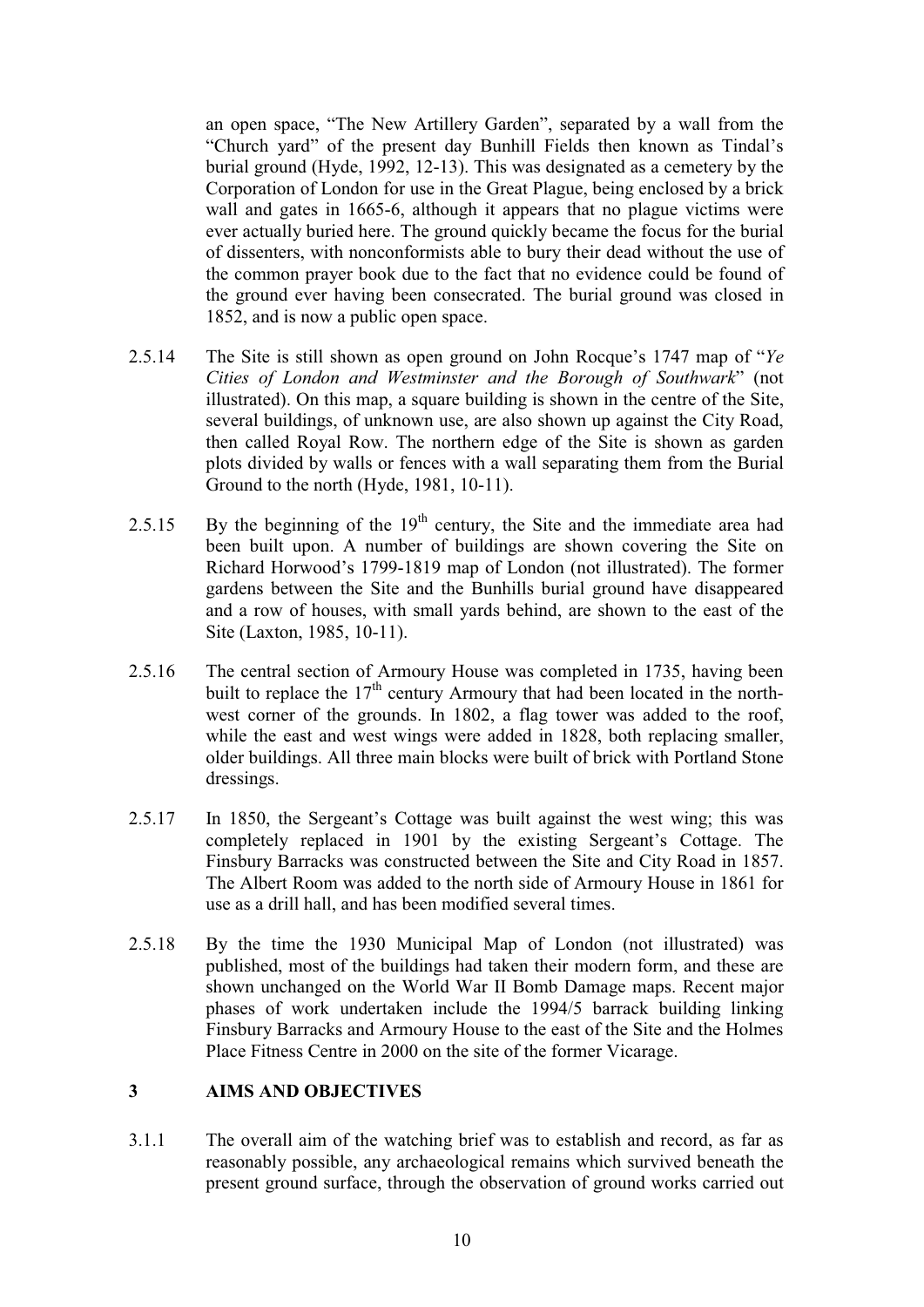during the re development of the Site.

- 3.1.2 It also sought to characterise the nature, date, depth and state of preservation of any such features or deposits, and to retrieve where present, stratified assemblages of finds and ecofacts.
- 3.1.3 More specifically it was to:
	- Elucidate the nature and form of any Romano-British activity on the Site, with particular attention to evidence of brick earth quarrying;
	- Characterise the evidence, if present, of the former Moorfields Marsh;
	- Record and establish the character of any remains of medieval and post medieval activity on Site;
	- Determine if any parts of the Site lay within the former Bunhill Fields/Tindal's burial ground;
	- Record and establish the location, extent, nature, date and significance of any structures and buildings associated with earlier phases of the Honourable Artillery Company on the Site. An archaeological evaluation of the Site by Wessex Archaeology in 2004, showed the remains of earlier structures (in this case a sub basement or cellar) beneath the present ground surface (Wessex Archaeology, 2004, 3-4);
	- To characterise and record evidence of metal working activity associated with the deposits uncovered during Wessex Archaeology's evaluation on Site (Wessex Archaeology, 2004, 3-4).

#### **4 PROJECT METHODS**

#### **4.1 Health and Safety**

- 4.1.1 Health and Safety considerations were of paramount importance in conducting all fieldwork. Safe working practices overrode archaeological considerations at all times.
- 4.1.2 All work was carried out in accordance with the Health and Safety at Work Act 1974 and the Management of Health and Safety Regulations 1992 and all other relevant Health and Safety legislation, regulations and codes of practice in force at the time.
- 4.1.3 Wessex Archaeology prepared a site specific Health and Safety Risk Assessment before the commencement of the fieldwork. This was reviewed as the project progressed.
- 4.1.4 As part of the Project Briefing, all staff were made aware of their responsibilities and site-specific hazards (identified under the Risk Assessment).

#### **4.2 Methodological Standards**

4.2.1 The evaluation and the preparation of this report was undertaken in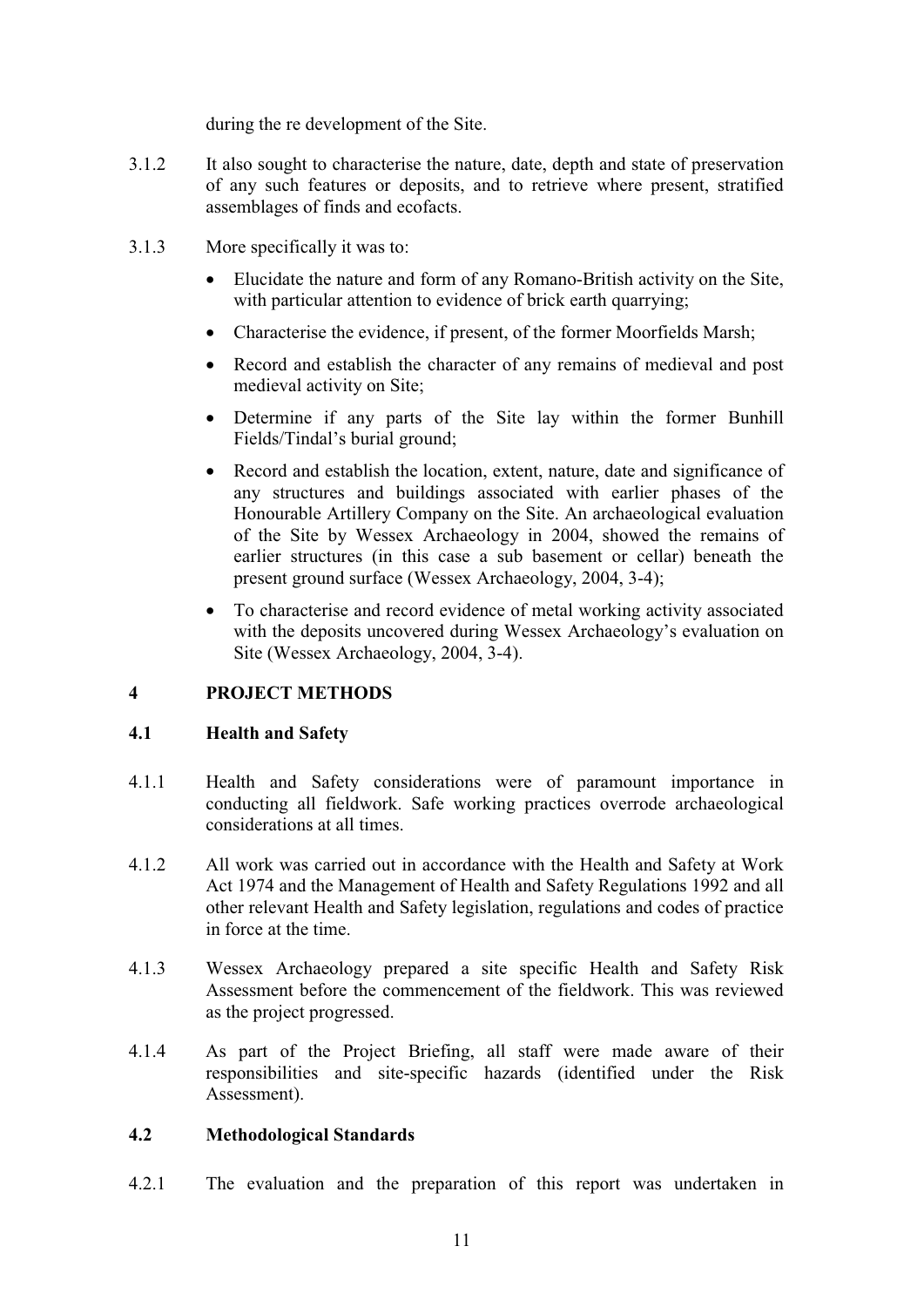accordance with the methodology set out in the WSI prepared by Wessex Archaeology (Wessex Archaeology, 2005), which was approved in advance by English Heritage.

- 4.2.2 Prior to the commencement of fieldwork, arrangements were be made with the Museum of London and subject to agreement with the landowner for deposition of the archive and finds, and a MoL Site Code was allotted (**HNA 04**).
- 4.2.3 All field work was undertaken and this report has been prepared in accordance with the guidance given in the Institute of Field Archaeologist's *Standard and Guidance for Archaeological Evaluation* (as amended 2001), *Standards and Practices in Archaeological Fieldwork in London* (GLAAS, 1998, Archaeological Guidance Paper 3). *Archaeological Reports.* (*Ibid.* Archaeological Guidance Paper 4*),* and *Evaluations* (*Ibid.* Archaeological Guidance Paper 5).

#### **4.3 Fieldwork**

- 4.3.1 The fieldwork strategy is described in detail in the WSI (Wessex Archaeology, 2005, 2-7) but in summary it involved, the monitoring of all ground works, including machine excavation, for underpinning and capping beams, bulk excavations, and reduce level dig across the entire Albert Room and the South Corridor (**Figure 2**) down to the underlying natural geology.
- 4.3.2 For the purpose of recording each of these interventions was given a Trench number (Trenches 1-39).
- 4.3.3 All trenches were given a unique numbering sequence, except where the features/layers were obviously the same in different sections.
- 4.3.4 Features and deposits were located on the ground from known points and features present on Ordnance Survey (OS) maps (e.g. boundaries or buildings).
- 4.3.5 All excavations were monitored and if appropriate halted to allow for closer inspection and recording to be carried out.
- 4.3.6 Spoil was visually scanned for finds.
- 4.3.7 All exposed archaeological deposits and features were recorded utilising Wessex Archaeology's standardised context recording system.
- 4.3.8 A photographic and drawing record of all excavated archaeological features and deposits was compiled. This included both scaled photographic records along with plans and sections, drawn to appropriate scales (1:20 or 1:50 for plans, 1:10 or 1:20 for sections).
- 4.3.9 The heights of all principal features and deposits were calculated in metres above Ordnance Datum (aOD); plans/sections were annotated with OD heights. All heights in the text refer to the top of each deposit.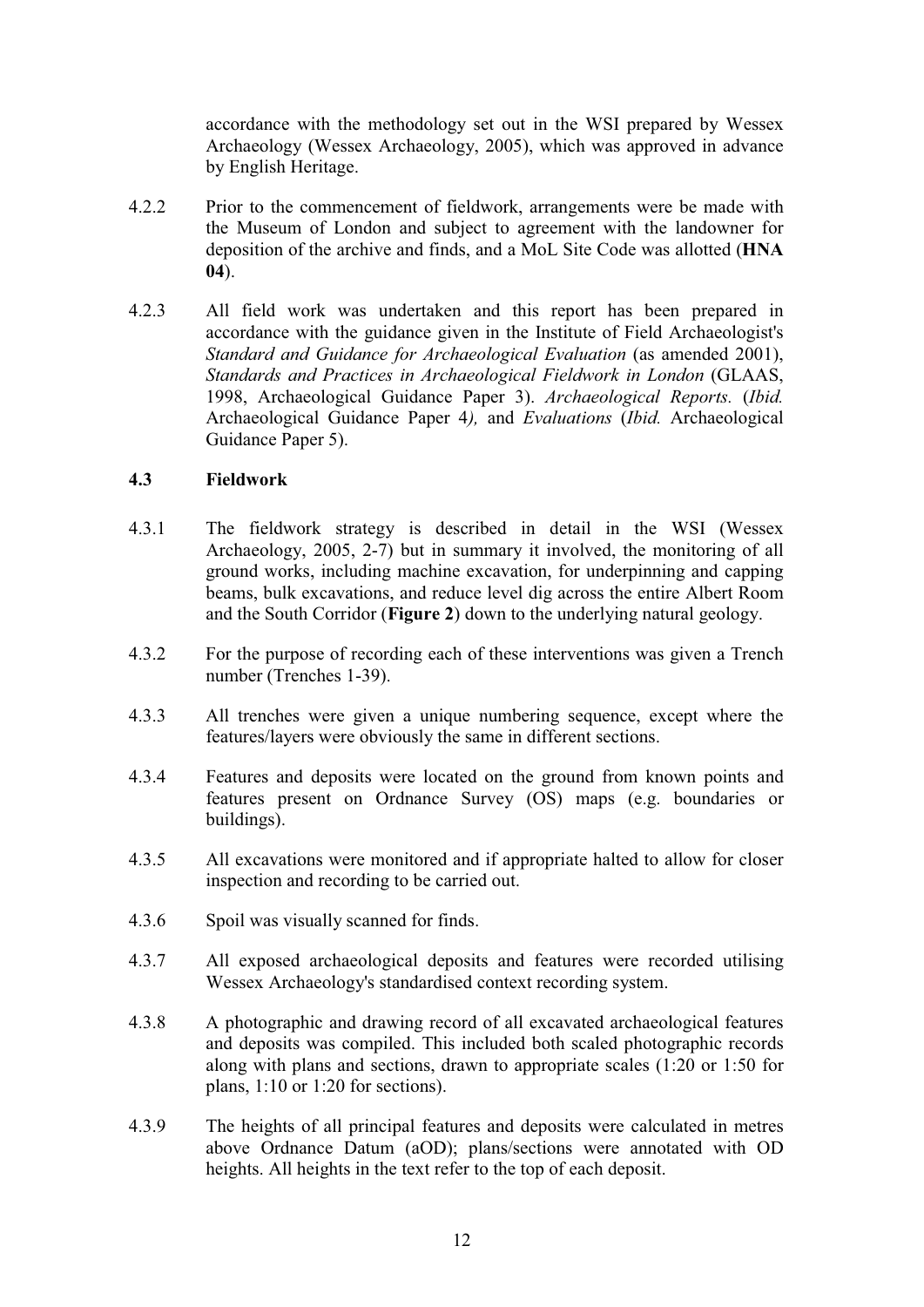#### **4.4 Finds Collection and Retention**

- 4.4.1 All collected finds were treated in accordance with the principles and practices set out by the Society of Museum Archaeologists (1993), Medieval Pottery Research Group (2001) and the Institute of Field *Archaeologists' Standards and Guidance for Archaeological Field Evaluations* (2001).
- 4.4.2 Where features or deposits were clearly modern, finds were examined, noted and discarded.

#### **5 RESULTS**

#### **5.1 Character of Sequence and Site Stratigraphy**

- 5.1.1 A summary of the results of the watching brief are presented below, a more detailed context description is contained in **Appendix 1: Trench Summary Tables.** Fully cross-referenced site records are contained in the site archive.
- 5.1.2 Contexts representing the deposition, re-deposition or re-working of material, signifying use/disuse are enclosed in round parentheses i.e. (**00**). Those representing the actions of construction, reconstruction or truncation are enclosed in square brackets i.e. [**00**].
- 5.1.3 The illustrated sections within this report have been selected as representative sections as completely as possible with almost continuous sections shown along the E-W axis of the Site (**Figure 3).**
- 5.1.4 The stratigraphic sequence recorded during the watching brief reaffirms the development history of the Site postulated in the evaluation (Wessex Archaeology, 2004) and the desk-based Conservation Plan (Wessex Archaeology, 2002) and is broadly similar to the sequence recorded in archaeological works carried out in the area, notably to the west of the Site (Museum of London Archaeology Service (MoLAS), 2000).
- 5.1.5 In summary, the watching brief phased sequence can be broadly characterised as representing, from earliest to latest:
	- Late medieval quarrying;
	- Post-medieval dumping, levelling, pitting and deposit reworking;
	- Continuation of dumping and deposit reworking through pitting until the construction of the Albert Room and associated outbuildings in the mid  $19<sup>th</sup>$  century;
	- Construction, use, demolition and later robbing of a  $19<sup>th</sup>$  century cellar, and construction of a brick lined cess pit and drains and culverts;
	- Construction and demolition of  $20<sup>th</sup>$  century outbuildings including a brick shower block.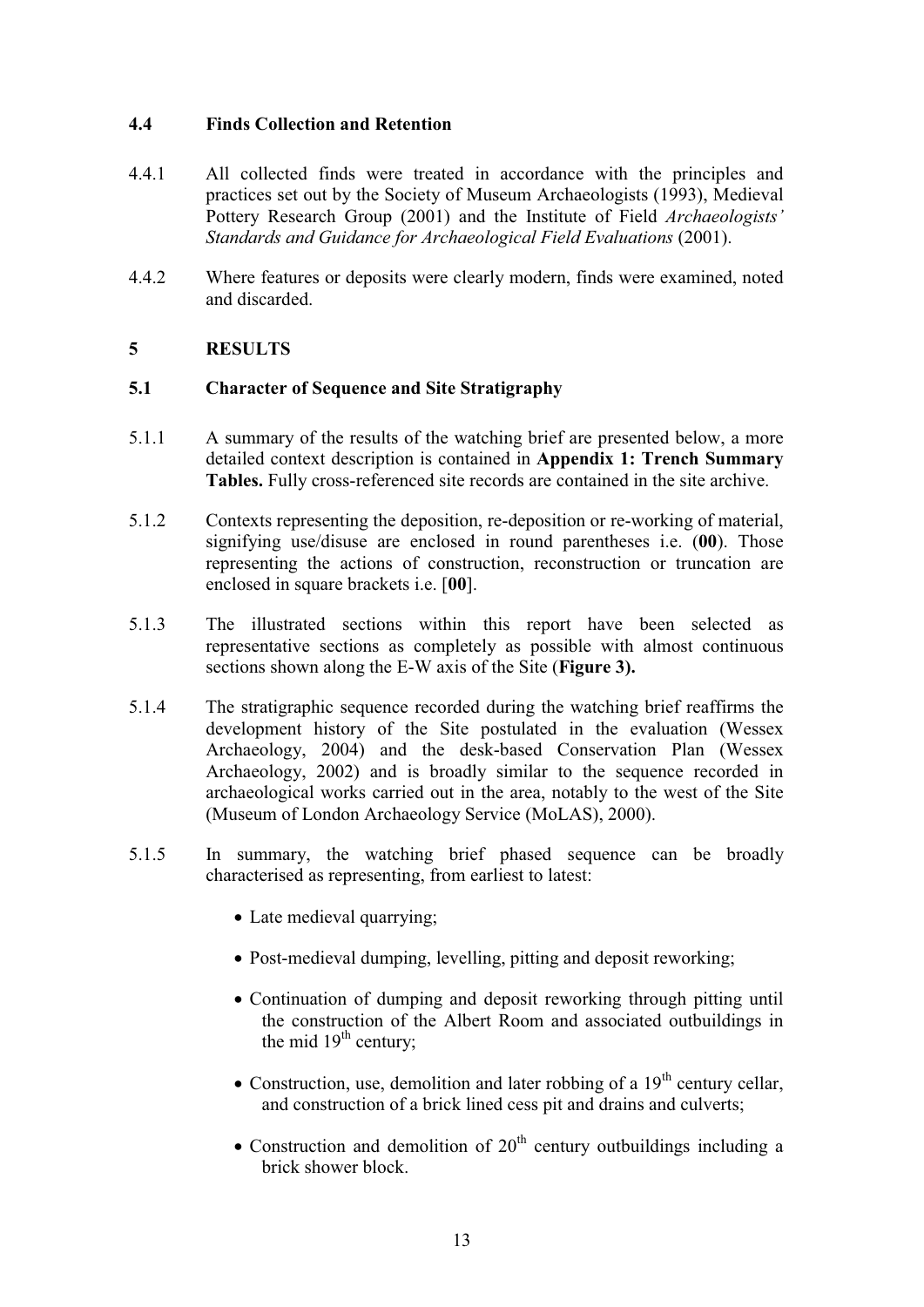#### **5.2 Natural Geology**

- 5.2.1 Deposits comprising orange yellow coarse sandy and clayey gravels (**118**) were the earliest deposits recorded across the Site. The height of the top of these natural geological deposits ranged from 15.60m aOD at the eastern end of the Site to 15.40m aOD at the Site's western edge. The base of these deposits was not reached at 12.80m aOD (**Figure 3, Plates 2-3**).
- 5.2.2 This deposit was partly overlain by a deposit of *in situ* brick earth (**106**). This was only present in the north eastern corner of the Site. This light orange brown clayey silt, which was up to 0.60m thick, was observed to slope up towards the east (from 16.00m aOD to 16.30m aOD). *In situ* deposits of brick earth were not present over the remainder of the Site, although small pockets of redeposited brick earth were observed throughout the Site. The lack of brick earth over most of the Site is almost certainly due to quarrying (**Figure 3, Plates 2-3**).

#### **5.3 Romano-British Period (AD 43 – 410)**

5.3.1 Evidence for this period comprised three sherds of Roman pottery. These include a sherd of late  $1<sup>st</sup> -$ early  $2<sup>nd</sup>$  century *mortaria* from quarry pit [207] which also contained pottery dating to the late  $16<sup>th</sup>$  - early  $17<sup>th</sup>$  century. A single sherd of late  $1<sup>st</sup>$  – early  $2<sup>nd</sup>$  century Roman white ware pottery from the *Verulanium* area (St. Albans) was also uncovered from a post-medieval deposit (**393**) and sherd of Roman grey ware was found in quarry pit [**384**] (**Figure 3**). All of these finds occurred in association with later artifacts, mostly post-medieval in date, and are residual finds incorporated into later contexts.

#### **5.4 Medieval Period (1066 – 1499)**

5.4.1 Assigned to this period were a number of quarry pits [**274**] [**135**] [**264**] [**314**] [**219**] [**384**]. These were found to extend from the west of the Site with a higher density of pits towards the western and southern edge of the Site. Most were rectangular in plan with rounded corners, vertical sides and flat based. They ranged in size from 4.00 m x 2.00 m to 1.00 m x 0.60m and were up to1.20m in depth. All the pits were cut into the underlying brick earth and gravel deposits of the natural geology. After their abandonment, the pits appear to have been left open for some time and been allowed to silt up. The lowest fill of the majority of the pits comprised homogenous, well sorted, light brown clay silt (**259**) (**276**) (**323**) (**487**) (**281**). These deposits, which appeared to have been a result of silting, contained occasional flecks of charcoal and small fragments of medieval red roof tile. Several of these features contained thin deposits of redeposited natural gravels (**261**) (**479**) (**185**) which sealed the lower primary fills. Most of these pits then appear to have been used as rubbish pits. The upper fills of these pits were mostly dark grey ashy silts, contained fragments of tile, red brick, as well as small fragments of animal bone and oyster shell. Pottery recovered from these deposits has been dated to the  $16^{th}$ - $17^{th}$  centuries (**Figure 3, Plates 2-3**).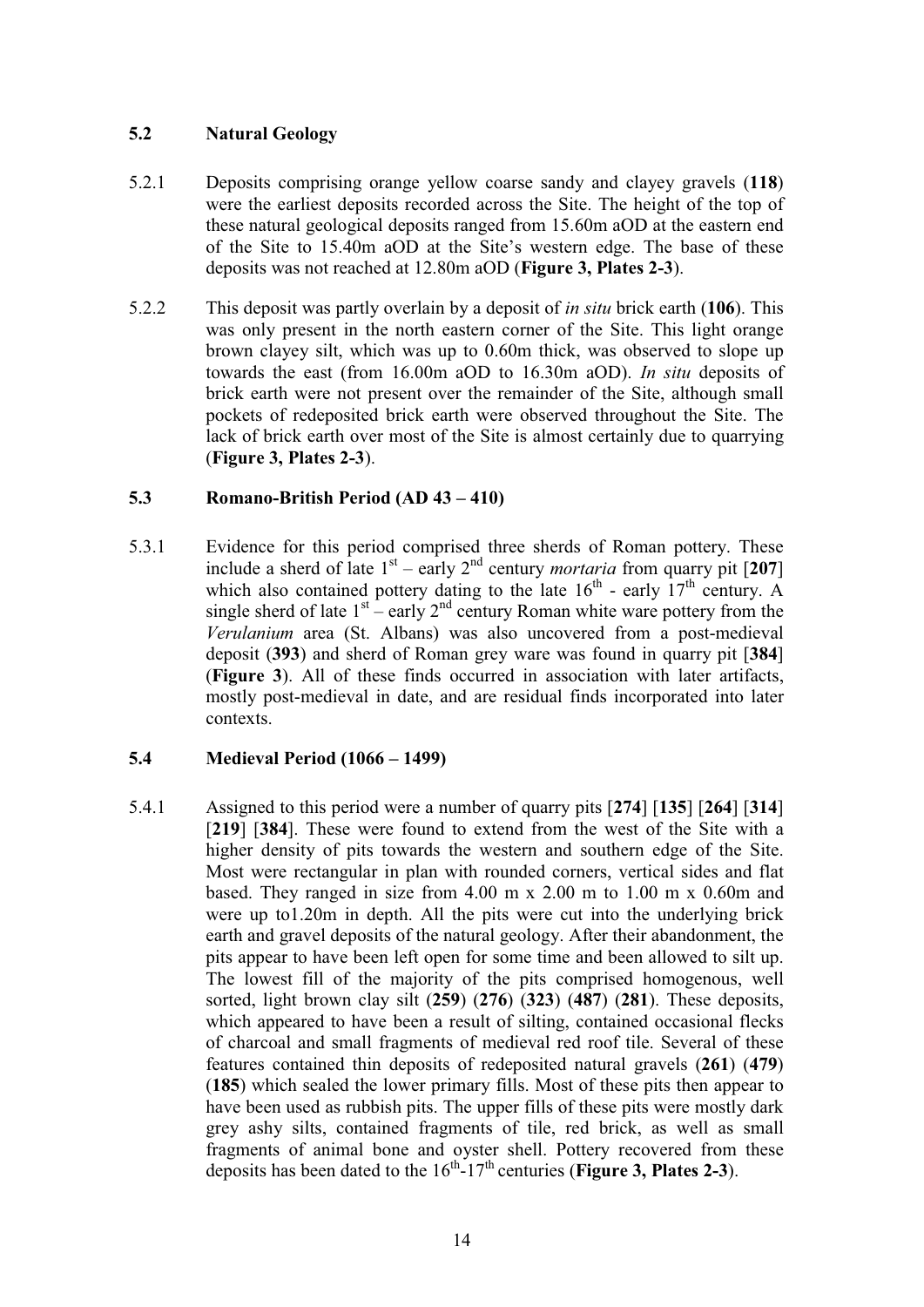#### **5.5 Post-Medieval Period (1500 - 1799)**

- 5.5.1 The post-medieval archaeological sequence on the Site was characterised by a series of dumps and levelling deposits as well as a series of backfilled rubbish pits [**152**] [**312**] [**110**] [**132**] (**Figure 3**). Many of these deposits appeared to have undergone a considerable amount of later reworking after being deposited. The dumps and levelling layers appear to have been brought to the Site from elsewhere and there was no evidence of a build up of agricultural or garden soils. Most of these deposits contained large quantities of ashes, and burnt and unburnt coal fragments and were almost certainly derived from the raking out of domestic fires or from a mixture of rake out, domestic refuse and night soil. Other deposits included layers of demolition and builder's rubble. The relative paucity of artefacts such as animal bones or pottery in most of these deposits suggest that the majority had been 'worked over', possibly before arriving on Site and any usable items, such as animal bones or unburned coal was salvaged. Most of the pottery from these dumping deposits dates from the  $16<sup>th</sup> - 17<sup>th</sup>$  centuries, the period prior to and during the establishment of the Honourable Artillery Company's grounds in the 1640's.
- 5.5.2 At the western end of the Site several deposits derived from iron working (**227**) (**145**) were uncovered. These contained substantial quantities of iron slag and a fragment of a ceramic crucible, no evidence of a source for these deposits was found.

#### **5.6 Modern Period (1800 - present)**

- 5.6.1 This phase in the archaeological sequence was characterised by the continuation of dumping and deposit reworking through pitting until the construction of the Albert Room and associated outbuildings in the mid  $19<sup>th</sup>$ century.
- 5.6.2 The remains of two north-south running brick walls (**147)** and (**143**) 0.20- 0.40m wide x 1.20m long surviving to a height of 0.60m, were observed mid way along the northern edge of Site, these probably represent the remains of a brick lined cess pit (**Figure 4, Plate 1**).
- 5.6.3 The remains of a 0.40m wide red brick wall [**325**] was observed running north-south at the northern edge of the Site. This wall was seen to lie relatively high up in the stratagraphic sequence and would appear to date to a late phase of the Site (**Figure 3**)**.**
- 5.6.4 The remains of a rectangular brick built structure [**282/283/285**] were observed to the west of Wessex Archaeology's evaluation trench (Wessex Archaeology, 2004, 3). This structure measured 4.50m x 2.80m in plan and was associated with a north-south 8m long brick wall. These structures were almost certainly the remains of a  $19<sup>th</sup>$  century outbuilding and  $20<sup>th</sup>$  century shower block (**Figure 4, Plate 1**).
- 5.6.5 A brick lined barrel vaulted culvert 0.40m wide and 0.30m high [**330**] [**329**] was recorded running east-west along the external northern wall of the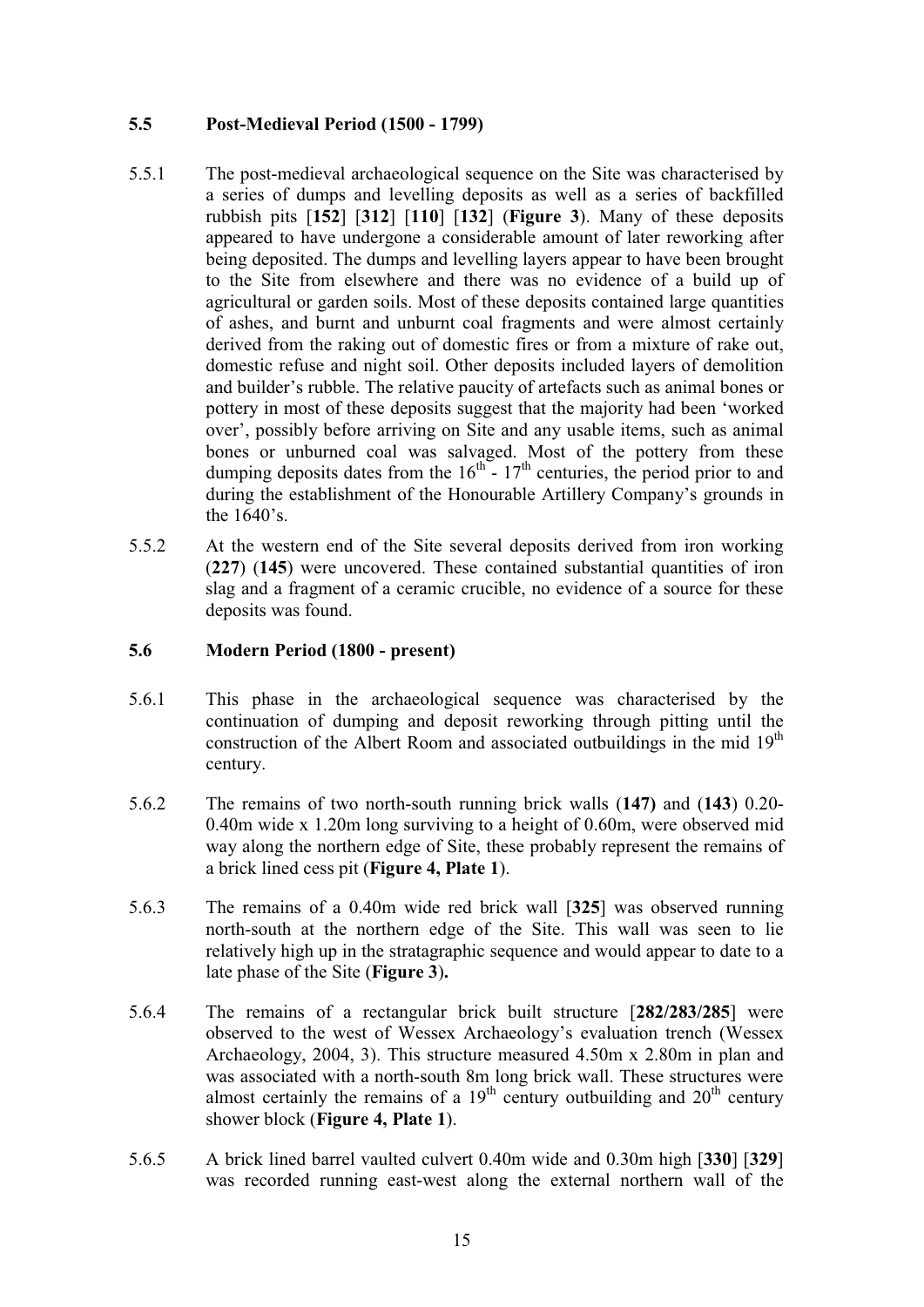Armoury Building for *c*.10m before turning southwards to run beneath the Sergeant's Cottage.

- 5.6.6 A brick and tile lined drain or culvert [**88**] [**38**] 0.40m wide and 0.30m high was uncovered to the east of the barrel vaulted culvert. This feature ran parallel to the north wall of the Armoury Building some 0.30m from the outer face of the building.
- 5.6.7 The remains of a post-medieval brick built internal well [**34**] were observed built into the outer northern wall of the Armoury Building.
- 5.6.8 The watching brief also uncovered evidence throughout the Site of various  $20<sup>th</sup>$  century services, sewer trenches and water mains.

#### **6 FINDS**

#### **6.1 Introduction**

- 6.1.1 Finds were recovered from 15 of the trenches excavated. The majority of the assemblage is post-medieval, with a relatively restricted date range  $(16<sup>th</sup>/17<sup>th</sup>)$ century); there are small quantities of Romano-British, medieval and modern material.
- 6.1.2 All finds have been quantified by material type within each context, and this information is summarised by trench in **Table 1**. All data are held on the project database (Access). As part of this assessment phase, all material has been at least visually scanned in order to ascertain its nature and potential date range. Spot dates have been recorded for pottery.

#### **6.2 Pottery**

6.2.1 Pottery was the most common material type encountered on the Site. It has been used to provide dating evidence for the stratigraphic sequence, bearing in mind the likelihood of re-deposition. **Table 2** presents a breakdown of the assemblage by ware type. There are a handful of sherds of Romano-British and medieval date, but the majority of the assemblage is post-medieval.

#### *Romano-British*

6.2.2 The three Romano-British sherds were found in three separate contexts (layer (**200**), quarry pit [**484**], layer (**393**). The imported *mortarium* is worn, but probably largely as a result of use wear rather than post-depositional abrasion; the other two sherds are in relatively fresh condition. All however, occurred as residual finds in later contexts.

#### *Medieval*

6.2.3 The single sherd of Coarse Border Ware was found in layer (**116**), almost certainly residually. Tudor Green ware came from four contexts Trench 3, layer (**13**); Trench 19, pit [**178**] Trench 21, layer (**202**); Trench 25, quarry pit [219]. In all, but layer (13), it appears to be residual in later  $16^{th}$  or  $17^{th}$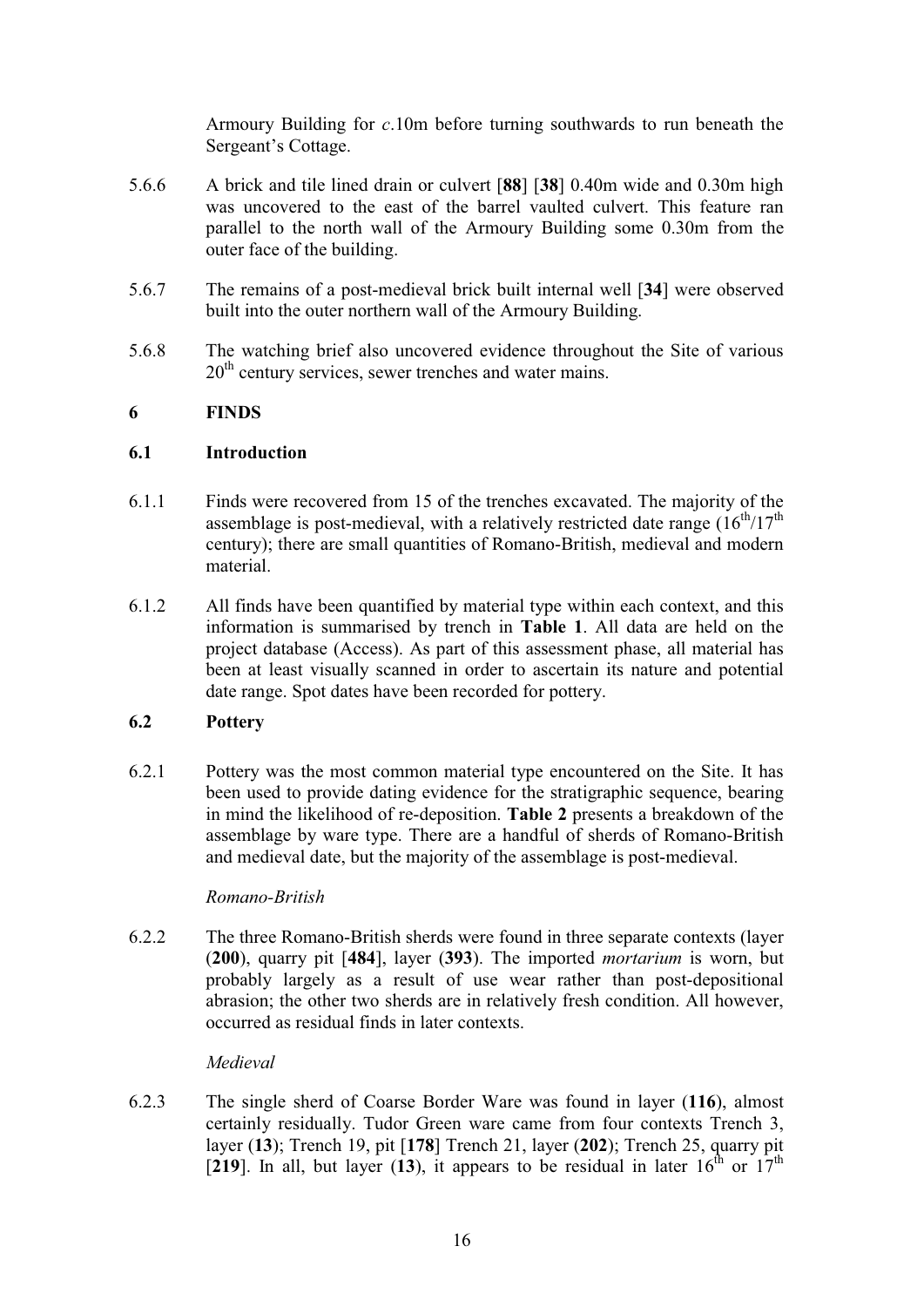#### century contexts.

#### *Post-Medieval*

- 6.2.4 Post-medieval pottery is generally in good condition, with little evidence for post-depositional abrasion or burning, etc. The assemblage is dominated by coarse earthenwares; either redwares (which include the white slip-coated wares [PMSR] and probably also Red Border ware [RBOR]) or white Border wares. Vessel forms appear to be somewhat limited in range – pipkins, flanged dishes, porringers, chafing dishes, with one candlestick, i.e. almost exclusively food preparation and serving. Vessels for serving and consuming drink were supplied by the black-glazed redwares, and by the stonewares (largely of *Frechen* type, with two sherds of *Westerwald,* and only one tentatively identified London product). Only one chamber pot was identified (*Westerwald* stoneware), and only one storage jar (coarse redware).
- 6.2.5 Tin glazed wares are found in dish/bowl and *albarello* forms; two are Italian imports and two late  $16^{th}/\text{early } 17^{th}$  century vessels (one bowl with a chequer design and one with a central rosette motif) could be from the Netherlands (see Britton 1986, 102, nos. 15, 16). Decoration on other sherds confirms a fairly restricted date range of late  $16<sup>th</sup>$  to mid  $17<sup>th</sup>$  century; there is only one monochrome white vessel [TGW C], of later  $17<sup>th</sup> / 18<sup>th</sup>$  century date (Trench 37, layer (**367**). There is also one polychrome floor tile (Trench 32, layer (**302**).
- 6.2.6 Pit [**152**] (Trench 12) produced three regional or continental wares: Midlands purple ware, a Spanish olive jar, and *Werra* slipware; while layer (**303**) and quarry pit [**305**] (Trench 32) yielded a second olive jar (internally green glazed) and a Midlands purple ware 'butter pot'. A *Martincamp* flask (MART 3) came from quarry pit [**266**] (Trench 20).
- 6.2.7 Of interest are two fragments of thick-walled, cylindrical, flat-based saggar from layer (**106**) (Trench 12). These are heavily burnt and sintered. The use of saggars dates back to the later  $15<sup>th</sup>$  century, when they were introduced into the process of pottery production, acting as protective containers for fine glazed wares during kiln firing, but they became ubiquitous from the early 18th century with the introduction of biscuit and glost firings in the manufacture of fine earthenwares. Saggars such as these were used, for example, in the London delftware kilns of the  $17<sup>th</sup>$  and early  $18<sup>th</sup>$  century (e.g. Bloice 1971, fig. 52). Their presence here does not necessarily indicate pottery manufacture in the vicinity of the Site as these vessels (and other forms of pottery production waste) is frequently redeposited away from its original point of discard.
- 6.2.8 The majority of the post-medieval assemblage can be seen to fall into a relatively restricted date range  $-16^{th}/17^{th}$  century. There is very little which can be definitively dated later than this, some plain white tin glazed ware from layer (**367**) (Trench 37), and creamware and bone china from cut [**132**] (Trench 12).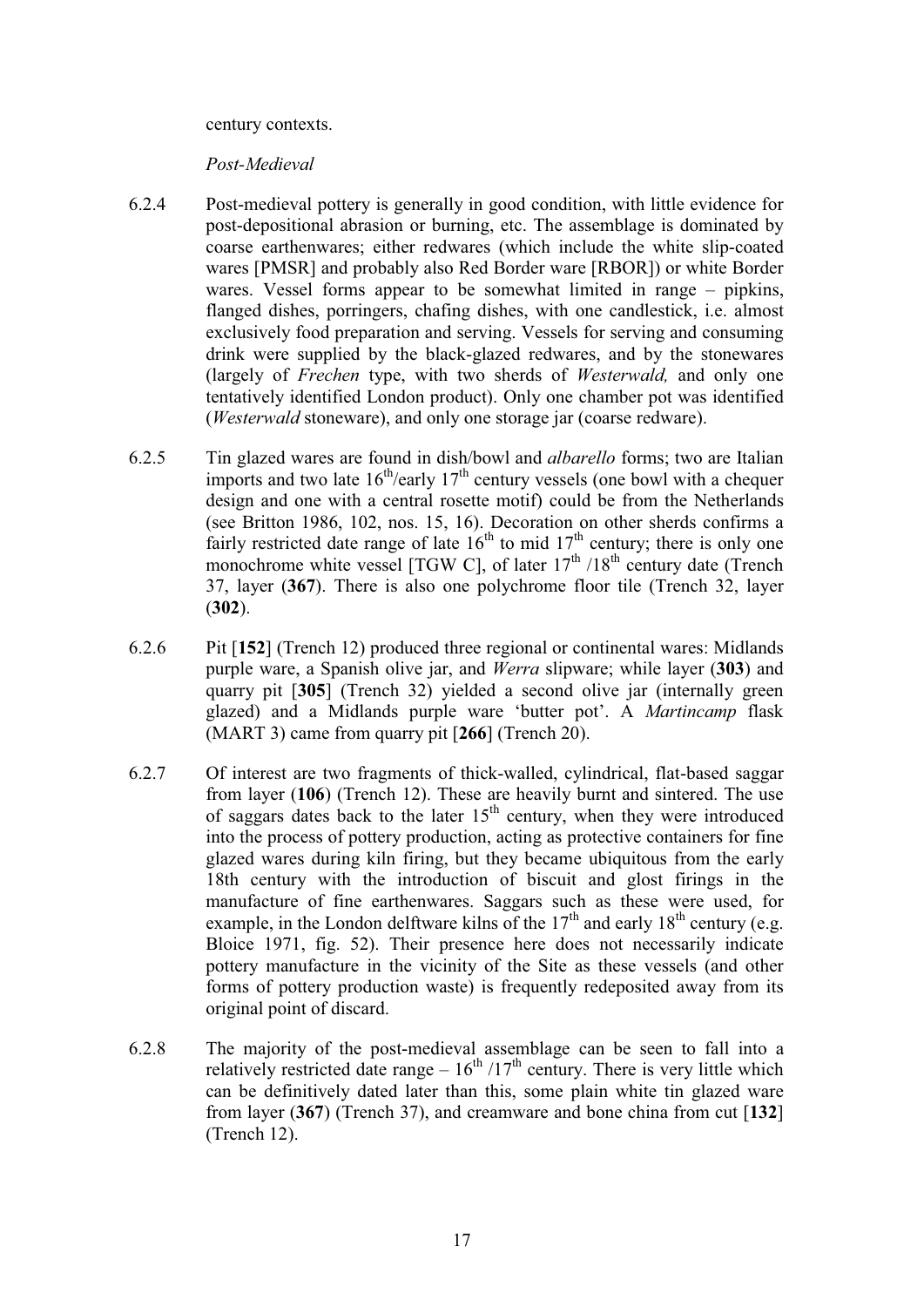#### **6.3 Clay Pipes**

6.3.1 Additional chronological information is provided by the clay tobacco pipes. Four bowls were recovered, all dating to c.1580-1610 (Trench 20, quarry pit [**198**]; Trench 35, layer (**360**); Trench 37, layer (**374**).

#### **6.4 Glass**

6.4.1 The bases of three glass vessels were recovered, from two contexts in Trench 32 (layer (**299**), quarry pit [**305**]). All are pedestal bases, and in each case the base/body junction is so regular as to appear deliberately trimmed off. Two are probably from pedestal beakers, one from a vessel with optic-blown vertical ribs (Willmott 2001, type 4.2, fig. 29), and the third possibly from a pedestal bowl (*ibid*, type 27, fig. 120). All three would fall within a date range of  $16^{th}$  or early  $17^{th}$  century.

#### **6.5 Other Finds**

6.5.1 Other finds comprise a small amount of animal bone (cattle, sheep/goat, and cat); ceramic building material (one drainpipe, the remainder roof tiles, probably medieval); metalworking slag; a possible vessel rim in copper alloy; an iron nail; and a perforated slate whetstone.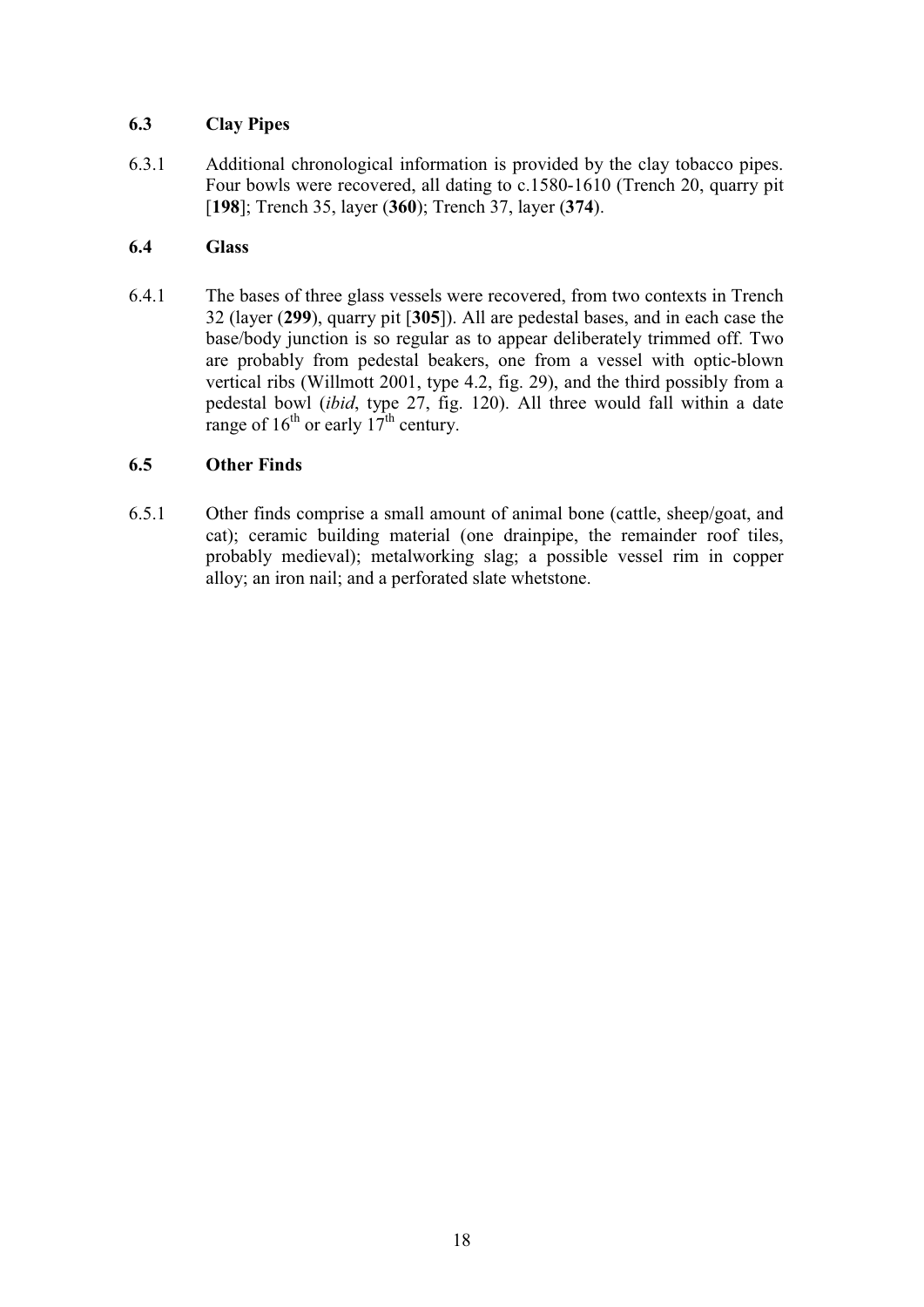#### **Table 1: All finds by material type and by trench (number / weight in grammes)**

| ∸              | $\overline{\phantom{a}}$<br>Animal |            | Clay | <b>RB</b>      | Med.           | P-Med.         | <b>Other Finds</b> |
|----------------|------------------------------------|------------|------|----------------|----------------|----------------|--------------------|
| <b>Trench</b>  | <b>Bone</b>                        | <b>CBM</b> | Pipe | <b>Pottery</b> | <b>Pottery</b> | <b>Pottery</b> |                    |
| 1              |                                    |            | 2/3  |                |                | 1/1            | 1 Fe               |
| $\mathfrak{Z}$ | 5/59                               |            | 1/2  |                | 1/4            |                |                    |
| 12             |                                    | 2/42       |      |                |                | 47/2414        | 780g slag          |
| 13             |                                    |            |      |                | 1/4            | 6/211          |                    |
| 15             |                                    |            |      |                |                | 2/21           |                    |
| 16             |                                    |            |      |                |                | 1/30           |                    |
| 17             |                                    | 6/247      |      |                |                | 4/83           | 1 Cu               |
| 18             |                                    | 3/273      |      | 1/273          | 2/86           | 20/929         |                    |
| 20             | 1/3                                |            | 1/13 |                |                | 28/1610        |                    |
| 21             |                                    |            |      |                | 1/26           | 3/116          |                    |
| 22             |                                    |            |      |                |                | 1/72           |                    |
| 25             |                                    | 3/117      | 1/7  | 1/18           | 5/52           | 27/1895        |                    |
| 32             | 1/18                               | 2/98       |      |                |                | 48/2887        | 3 vessel glass     |
| 35             |                                    |            | 2/17 |                |                | 2/110          |                    |
| 39             |                                    | 3/137      |      | 1/229          |                | 4/1339         |                    |
| $\mathbf{0}$   |                                    |            |      |                |                |                | 1 stone object     |
| <b>TOTAL</b>   | 7/80                               | 19/914     | 7/42 | 3/520          | 10/172         | 194/11,718     |                    |

 $C =$  copper alloy; Fe = iron; RB = Romano-British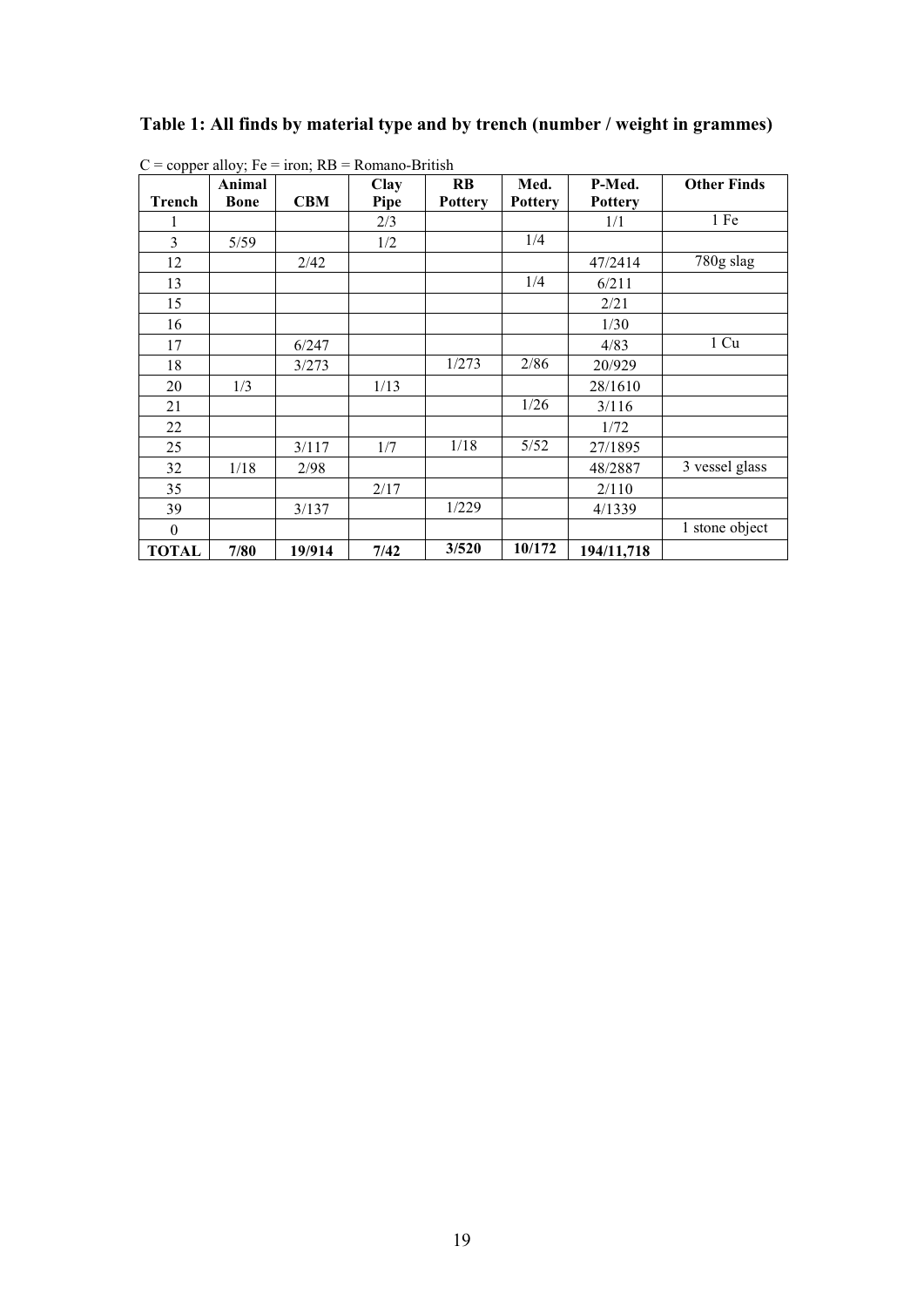| Fabric       | Ware                             | <b>Date Range</b> | No. sherds      | Weight (g)              |
|--------------|----------------------------------|-------------------|-----------------|-------------------------|
| Code         |                                  |                   |                 |                         |
| <b>NFSE</b>  | NW French mortarium              | 50-160            | 1               | 273                     |
| <b>SAND</b>  | Miscellaneous greyware           | 50-400            | $\mathbf{1}$    | 18                      |
| <b>VRW</b>   | Verulamium region whiteware      | 50-160            | 1               | 229                     |
|              | sub-total Romano-British         |                   | $\mathfrak{Z}$  | 520                     |
| <b>CBW</b>   | Coarse Border Ware               | 1270-1500         | $\mathbf{1}$    | $\overline{\mathbf{4}}$ |
| <b>TUDG</b>  | Tudor Green ware                 | 1380-1500         | 9               | 168                     |
|              | sub-total medieval               |                   | 10              | 172                     |
| <b>BONE</b>  | Bone china                       | 1794-1900+        | 3               | 13                      |
| <b>BORD</b>  | <b>Border Ware</b>               | 1550-1700         | $\overline{4}$  | 189                     |
| <b>BORDB</b> | Brown-glazed Border Ware         | 1620-1700         | $\overline{2}$  | 149                     |
| <b>BORDG</b> | Green-glazed Border Ware         | 1550-1700         | $\overline{28}$ | 1668                    |
| <b>BORDY</b> | Yellow-glazed Border Ware        | 1550-1700         | 18              | 966                     |
| <b>CREA</b>  | Creamware                        | 1740-1880         | $\mathbf{1}$    | $\overline{5}$          |
| <b>FREC</b>  | Frechen stoneware                | 1550-1700         | 28              | 2245                    |
| <b>INDV</b>  | Miscellaneous industrial vessels | 1500-1900+        | $\overline{2}$  | 656                     |
| <b>ITG</b>   | Italian tin glazed ware          | 1480-1800         | $\mathbf{1}$    | $\overline{15}$         |
| <b>LONS</b>  | London stoneware                 | $1670 - 1900 +$   | $\mathbf{1}$    | 38                      |
| <b>MART</b>  | Martincamp flask                 | 1480-1650         | $\mathbf{1}$    | $\overline{39}$         |
| <b>MLTG</b>  | Montelupo tin glazed ware        | 1500-1700         | $\overline{2}$  | 36                      |
| <b>MPUR</b>  | Midlands purple ware             | 1480-1750         | 6               | 313                     |
| <b>OLIV</b>  | Spanish olive jars               | 1550-1750         | $\overline{4}$  | 558                     |
| <b>PMBL</b>  | Post-med black glazed ware       | 1580-1700         | 25              | 973                     |
| <b>PMR</b>   | Post-medieval redware            | 1580-1900+        | 37              | 2284                    |
| <b>PMSR</b>  | Post-med slip coated redware     | 1480-1650         | 9               | 783                     |
| <b>RBOR</b>  | Red Border Ware                  | 1580-1800         | $\mathbf{1}$    | 66                      |
| <b>TGW</b>   | English tin glazed ware          | 1570-1800         | 16              | 551                     |
| TGW C        | Tin glaze (Orton C: plain white) | 1630-1800         | $\overline{2}$  | 87                      |
| <b>WERR</b>  | Werra slipware                   | 1580-1650         | $\overline{1}$  | $\overline{6}$          |
| <b>WEST</b>  | Westerwald type stoneware        | 1590-1800         | $\overline{2}$  | $\overline{78}$         |
|              | sub-total post-medieval          |                   | 194             | 11,718                  |
|              | <b>OVERALL TOTAL</b>             |                   | 207             | 12,410                  |

#### **Table 2: Pottery totals by ware type**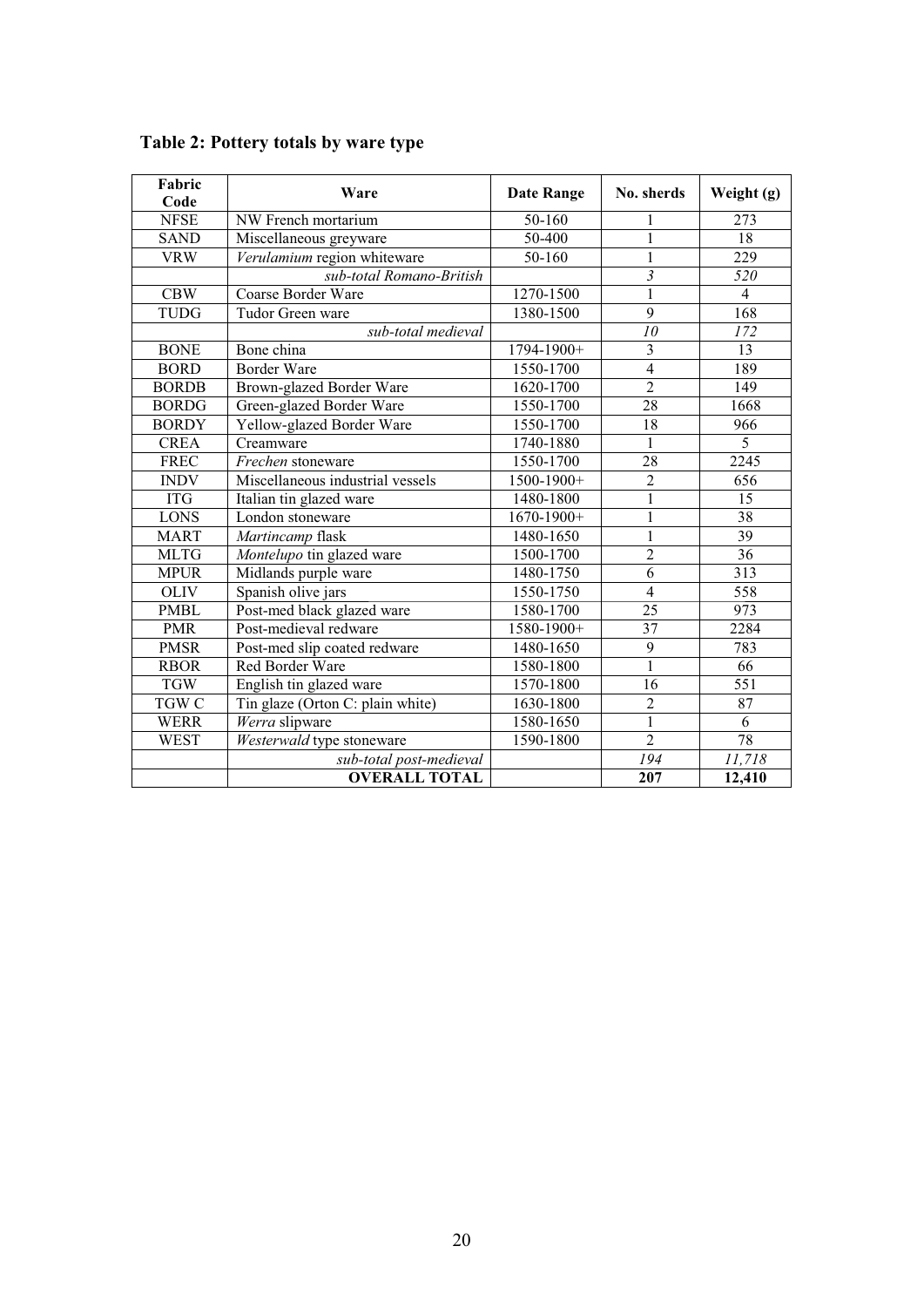#### **7 CONCLUSION AND RECOMMENDATIONS**

- 7.1.1 The stratigraphic sequence recorded during the watching brief reaffirms the development history of the Site postulated in the evaluation (Wessex Archaeology, 2004) and the desk based conservation plan (Wessex Archaeology, 2002) and is broadly similar to the sequence recorded in archaeological works carried out in the area, notably to the west of the Site (MoLAS, 2000).
- 7.1.2 No marsh deposits were observed during the watching brief and the Moorfields Marsh does not appear to have extended this far north.
- 7.1.3 The earliest evidence of human activity on Site comprised three sherds of residual Roman pottery which were found in later contexts.
- 7.1.4 A series of rectangular quarry pits was uncovered cut into the underlying brick earth and gravel deposits of the natural geology. The finds, roof tile fragments and one sherd of medieval Tudor green ware, from the initial silting up of these features have given a probable medieval date for their abandonment. These pits were subsequently reused as rubbish pits and contained pottery dating to the  $16<sup>th</sup>$  -  $17<sup>th</sup>$  centuries.
- 7.1.5 Post-medieval activity on Site dating from the  $16<sup>th</sup>$  and  $17<sup>th</sup>$  centuries was characterised by a series of dumps and levelling deposits and the reworking of earlier deposits through pit digging. Most of these deposits contained large quantities of ash and coal fragments and were almost certainly derived from the raking out of domestic fires or from a mixture of rake out and night soil. Other deposits included layers of demolition and builders rubble. The relative paucity of finds such as animal bones or pottery suggests that most of the deposits had been "worked over" possibly before they arrived on Site. The majority of the pottery found on Site came from coarse earthern ware vessels, mostly associated with food preparation and serving. The fact that a number of sherds came from imported foreign vessels would perhaps indicate that at least some of the deposits came from relatively well off establishments.
- 7.1.6 Aside from several layers containing quantities of iron slag at the western end of the Site, no traces of activity or any structures associated with iron working were observed during the watching brief.
- 7.1.7 No human remains, either articulated or disarticulated, were observed during the watching brief and it would appear that the former burial ground at Bunhill Fields did not extend on to the Site.
- 7.1.8 The watching brief found very few structural remains. Those observed included the remains of a rectangular brick structure and associated east-west brick wall uncovered to the west of Wessex Archaeology's earlier evaluation trench. The remains of two north-south brick walls were observed mid way along the northern edge of Site and which probably represent the remains of a  $19<sup>th</sup>$  century brick lined cess pit. A brick lined drain and a brick barrel vaulted culvert were recorded running east-west along the northern wall of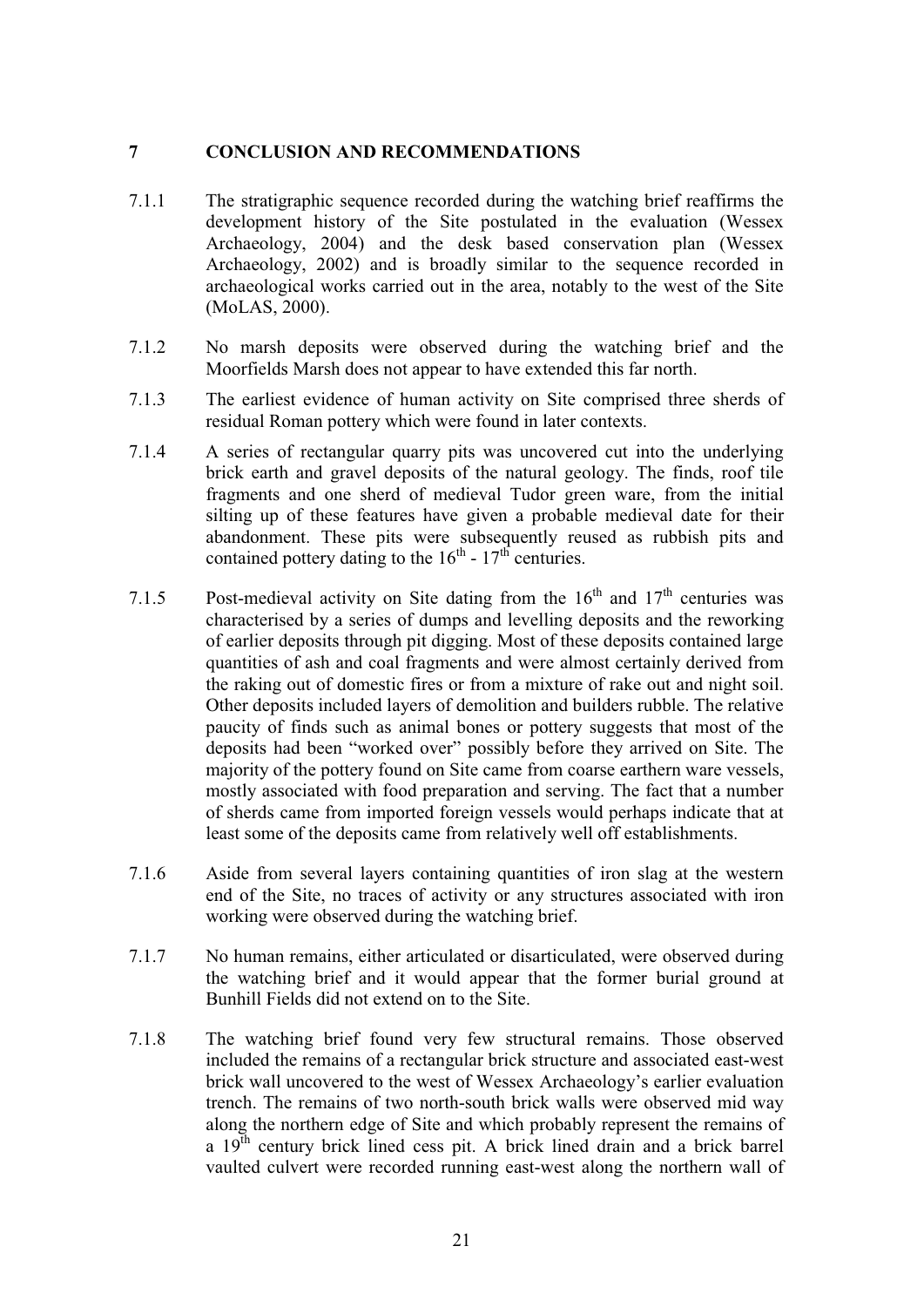the Armoury Building. The barrel vaulted culvert then turned southwards to run beneath the Sergeant's Cottage. All of these remains were observed to lie late in the Site's stratigraphic sequence and they almost certainly belong to phases of the Honourable Artillery Company's occupation of the Site.

- 7.1.9 *In situ* brick earth deposits were only present in the north eastern corner of the Site. This light orange brown clayey silt, which was up to 0.60m thick, was observed to slope up towards the east (from 16.00m aOD to 16.30m aOD). *In situ* deposits of brick earth were not present over the remainder of the Site, although small pockets of redeposited brick earth were observed through out the Site. The lack of brick earth over most of the Site is probably due to its removal by quarrying.
- 7.1.10 Natural geological deposits comprising orange yellow coarse sandy and clayey gravels were recorded across the entire Site. The height of the top of these deposit ranged from 15.60m aOD at the eastern end of the Site to 15.40m aOD at the Site's western edge. The base of this deposit was not reached.
- 7.1.11 In light of these results, Wessex Archaeology propose to deposit a copy of the report with the Greater London Archaeology Advisory Service (GLAAS) and the London Borough of Newham, as a means to discharge the archaeological condition attached to the planning proposal for development of the Site. In due course, a short summary of the watching brief results will be included in the annual excavation round up within *London Archaeologist*.

#### **8 ARCHIVE**

8.1.1 The project archive is currently held at the offices of Wessex Archaeology in London, under the site code reference 61090 (**HNA04).** In due course it will be deposited at the Museum of London.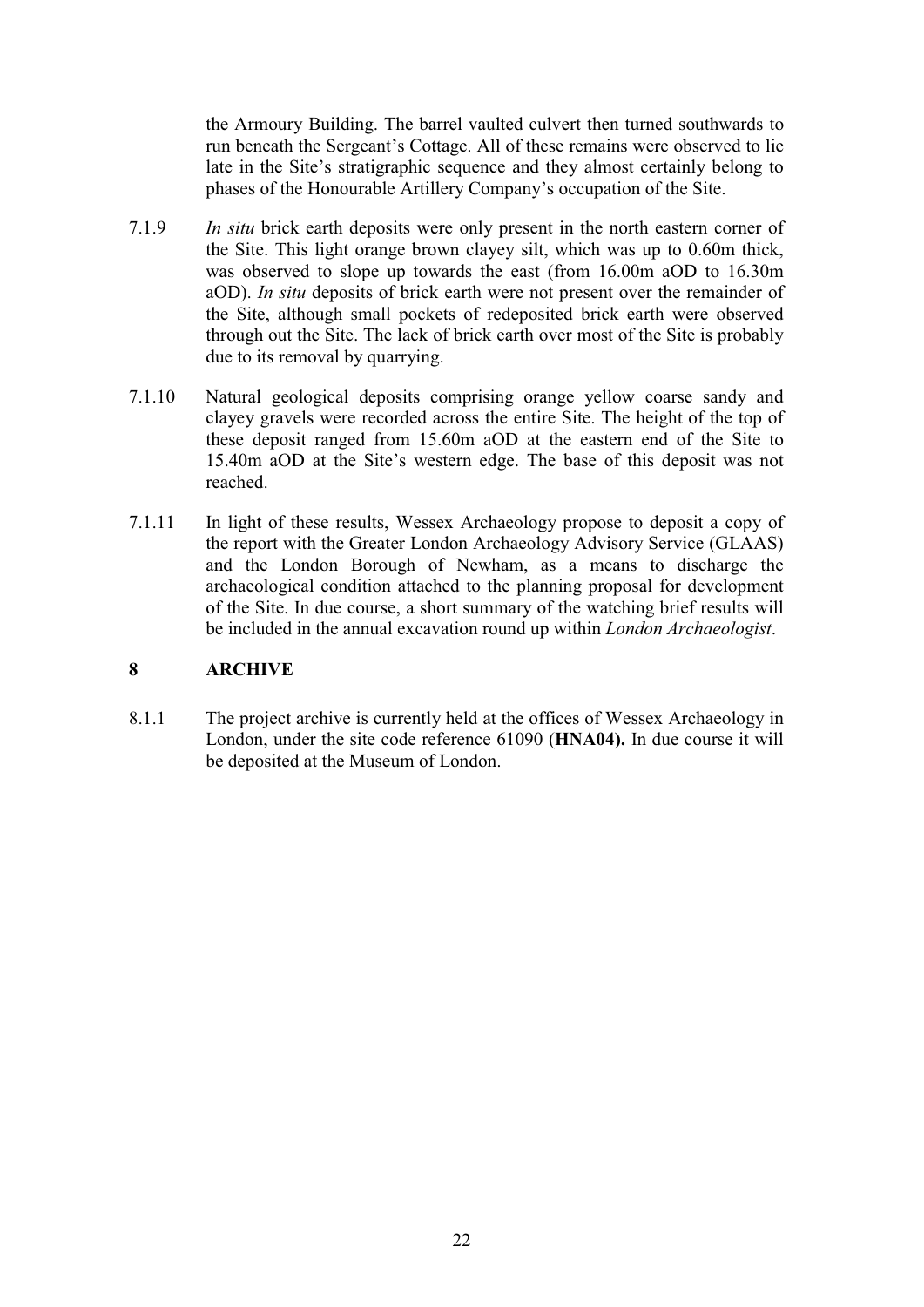#### 3. **BIBLIOGRAPHY**

| Bloice, B.J.,                               | 1971  | Norfolk House, Lambeth: excavations at a delftware kiln site,<br>1968', Post-Medieval Archaeol. 5, 99-159                                                                |
|---------------------------------------------|-------|--------------------------------------------------------------------------------------------------------------------------------------------------------------------------|
| <b>British Geological Survey</b>            | 1996  | Sheet 256, North London                                                                                                                                                  |
| Britton, F.,                                | 1986  | London Delftware, London: Jonathan Horne                                                                                                                                 |
| Clarke, J,.                                 | 1989  | Saxon and Norman London                                                                                                                                                  |
| Goold Walker, G.,                           | 1986  | Honourable Artillery Company 1537-1987                                                                                                                                   |
| Department of Greater London<br>Archaeology | 1988  | Watching Brief at Gravelle House, 2-14 Bunhill Row, EC1.<br>(Unpublished report) MoL Site Code BNH88                                                                     |
| Hyde, R.,                                   | 1981  | The A-Z of Georgian London                                                                                                                                               |
| Hyde, R.,                                   | 1992  | The A-Z of Restoration London                                                                                                                                            |
| Laxton, P.,                                 | 1985  | The A-Z of Regency London                                                                                                                                                |
| Museum of London<br>Archaeology Service     | 1992  | Test Pits at the TAVR Centre, Finsbury Barracks, City Road,<br>London, EC1 (Unpublished report) MoL Site Code TAC92                                                      |
| Museum of London<br>Archaeology Service     | 1994  | Honourable Artillery Company Finsbury Barracks City Rd, EC 1:<br>Archaeological Watching Brief (Unpublished report) MoL Site<br>Code TAC92                               |
| Museum of London<br>Archaeology Service     | 1998. | Honourable Artillery Company Health Club, Bunhill Row, EC 1:<br>Archaeological monitoring of Ground Investigations (Unpublished<br>report) MoL Site Code BRV98           |
| Museum of London<br>Archaeology Service     | 2000  | Honourable Artillery Company Vicarage Site, Bunhill Row, EC 1:<br>An archaeological post-excavation assessment. (Unpublished<br>report) MoL Site Code BRV98              |
| Museum of London                            | 2000  | The Archaeology of Greater London, An assessment of<br>archaeological evidence in the are now covered by Greater London                                                  |
| Philp, B.,                                  | 1996  | Rescue Excavations in the City of London (Phase II) Kent<br>Archaeological Review no. 124, Summer 1996. MoL Site Code<br><b>HAC 95</b>                                   |
| Philp, B.,                                  | 2002  | Excavations in London Kent Archaeological Review no. 150,<br>Winter 2002, MoL Site CodeHAC95                                                                             |
| Prockter, A. and Taylor, R.,                | 1979  | The A-Z of Elizabethan London                                                                                                                                            |
| Weinreb, B. and Hibbert, C.,                | 1983  | The London Encyclopaedia. London: Macmillan                                                                                                                              |
| Wessex Archaeology                          | 2002  | The Albert Room Project Honourable Artillery Company, City<br>Road, Research for a Conservation Plan (Unpublished report).                                               |
| Wessex Archaeology                          | 2004  | Honourable Artillery Company, City Road, London of Borough of<br>Islington. Archaeological Evaluation Report (Unpublished report)<br>(Ref 57630.01) MoL Site Code HNA 04 |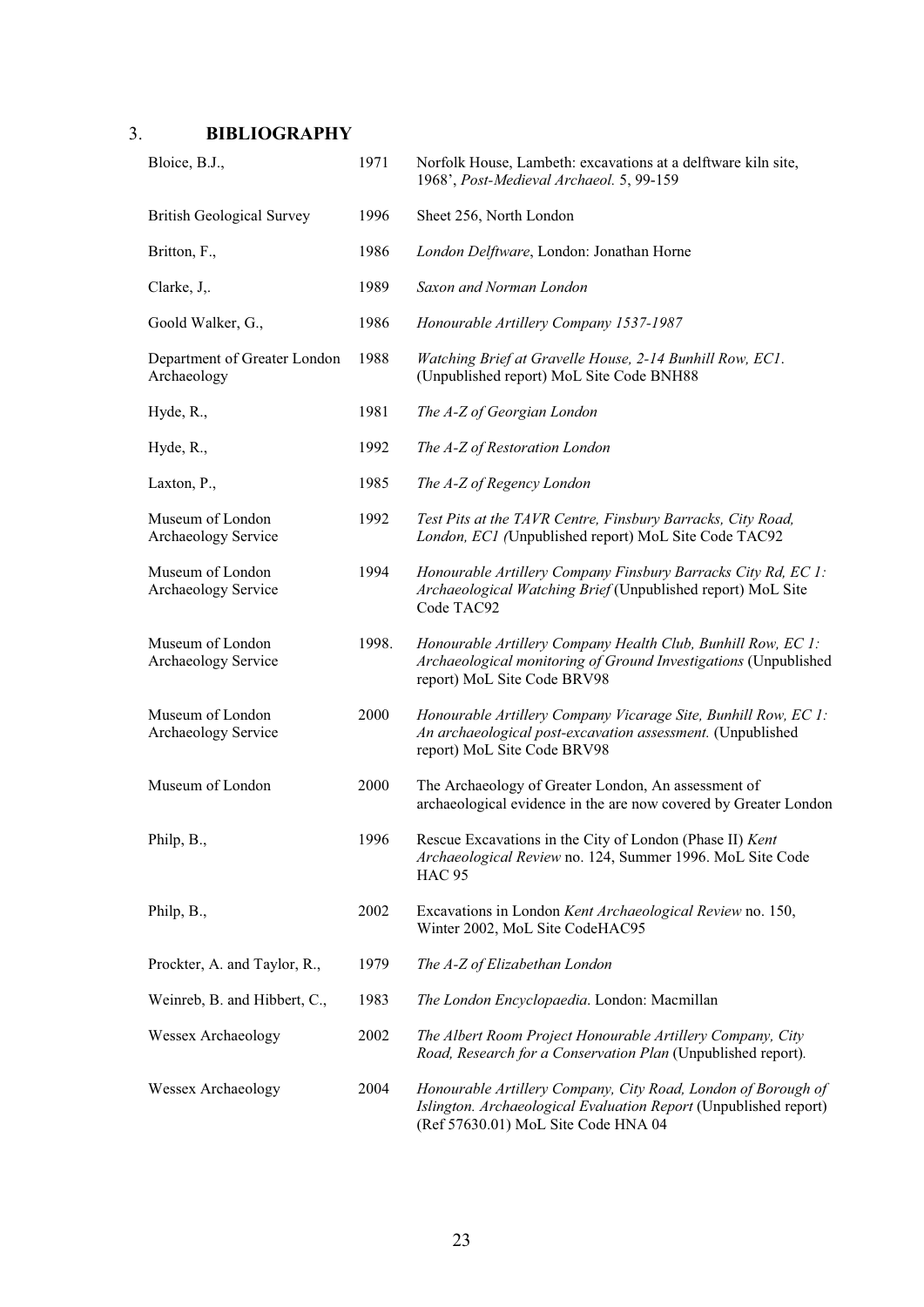| Wessex Archaeology | 2005 | Honourable Artillery Company, City Road, London of Borough of<br>Islington. Archaeological London of Islington. Archaeological<br><i>Watching Brief Project Specification</i> (Unpublished document)<br>(Ref 59020.01) MoL Site Code HNA 04 |
|--------------------|------|---------------------------------------------------------------------------------------------------------------------------------------------------------------------------------------------------------------------------------------------|
| Willmott, H.,      | 2001 | <i>Early Post-Medieval Vessel Glass in England, Counc. Brit.</i><br>Archaeol. Res. Rep. 132                                                                                                                                                 |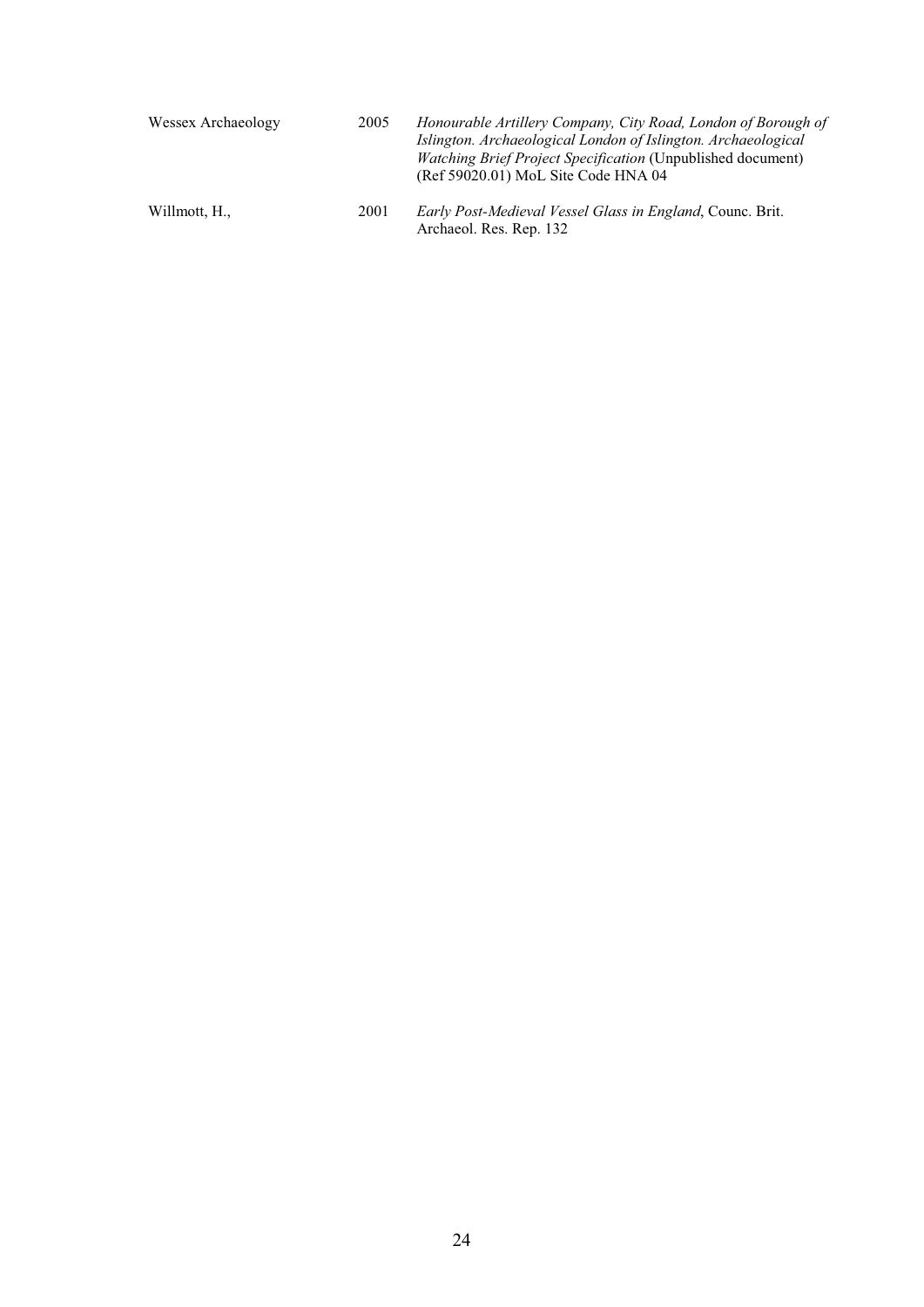| くりしげ             |  |
|------------------|--|
|                  |  |
|                  |  |
|                  |  |
|                  |  |
| ֕                |  |
| I<br>ׇ֚֡         |  |
|                  |  |
| -<br> <br> <br>֚ |  |
|                  |  |
|                  |  |
|                  |  |
|                  |  |
|                  |  |
| -<br> <br>       |  |
|                  |  |
|                  |  |
|                  |  |
|                  |  |
|                  |  |
|                  |  |
| i<br>!<br>!      |  |
|                  |  |
|                  |  |
|                  |  |
|                  |  |
|                  |  |
|                  |  |
|                  |  |
|                  |  |
| l                |  |
|                  |  |
|                  |  |
|                  |  |
| ׇ֚               |  |
|                  |  |
|                  |  |
|                  |  |
|                  |  |
| Í                |  |
|                  |  |
|                  |  |
|                  |  |
|                  |  |
| I                |  |
|                  |  |
|                  |  |

# All (+) indicate deposits/ features not fully excavated All **(+**) indicate deposits/ features not fully excavated

| -<br>٦ |  |
|--------|--|
|        |  |
|        |  |

| Context Description                                                                                                          | Type         | Depth $(aOD)$ $(+/- 50mm)$ |
|------------------------------------------------------------------------------------------------------------------------------|--------------|----------------------------|
| Wooden floor joist                                                                                                           | Construction | 17.90 <sub>m</sub>         |
| Concrete floor                                                                                                               | Construction | 17.80 <sub>m</sub>         |
| Wooden plank                                                                                                                 | Construction | 17.74m                     |
| onal pebbles, organic fragments and moderate roof tile<br>Dark grey sandy silt, frequent mortar, plaster fragments, occasion | Deposit      | 7.70 <sub>m</sub>          |
| frags                                                                                                                        |              |                            |
| Very dark brown grey silt, rare CBM, roofing slate, porcelain fragments                                                      | Deposit      | 17.60m                     |
| Mid grey ashy silt, mortar flecks                                                                                            | Deposit      | 17.55m                     |
| Very dark brown grey silt, rare brick fragments, mortar                                                                      | Deposit      | 17.50m                     |
| Mid brown grey sandy silt, frequent CBM, mortar fragments, moderate pebbles, plaster fragments                               | Deposit      | 17.40m                     |
| White mortar fragments in a loose grey silt matrix, moderate small CBM fragments                                             | Deposit      | 17.20m                     |
|                                                                                                                              |              |                            |

|  | ׇ֚֕֡ |  |
|--|------|--|
|  |      |  |

|                | ∑<br>N¤Z<br>֖֖֖֖֖֖֖֧ׅ֖ׅ֖ׅ֧֧֧֧ׅ֧֧֧֪ׅ֖֧֧֚֚֚֚֚֚֚֚֚֚֚֚֚֚֚֚֚֚֚֚֚֬֝֓֝֓֞֝֓֞֝֓֞֝֬֓֓֞֝֬֝֓֞֝֬֝֬ | Í |  |  |
|----------------|---------------------------------------------------------------------------------------|---|--|--|
|                |                                                                                       |   |  |  |
| <b>Second</b>  |                                                                                       |   |  |  |
| $\overline{a}$ | $\ddot{\phantom{a}}$                                                                  | I |  |  |

| <br> <br> |                                                                                      |                |                         |
|-----------|--------------------------------------------------------------------------------------|----------------|-------------------------|
|           |                                                                                      |                | Height aOD $(+/-50$ mm) |
|           | es, fragments red brick, concrete                                                    | <b>Jeposit</b> | 7.00 <sub>m</sub>       |
|           | les, tragments of concrete and red brick<br>d orange, suity clay, moderate small med | <b>Deposit</b> | 6.95m                   |
|           | abiles, fragments of concrete and red brick<br>monerate cma<br>i) C                  | <b>Deposit</b> | 6.60m                   |
|           |                                                                                      |                |                         |

| ۰ |  |
|---|--|
|   |  |
| ۷ |  |
|   |  |
|   |  |
|   |  |

| $\frac{1}{2}$ |                                                                                    |                |                        |
|---------------|------------------------------------------------------------------------------------|----------------|------------------------|
|               | escript                                                                            | ype            | Height aOD (+/-50mm)   |
|               | Jark brown, silty clay, moderate small medium rounded pebbles                      | Deposit        | $\frac{17.00m}{2}$     |
|               | (17)<br>4<br>oundation for wall (16), vertical sided, flat base, filled with (1    |                | Top-17.00m Base-16.24m |
|               | Wall of Armoury House, red brick and mortar                                        | Construction   | Top-18.00m Base-17.00m |
|               | e tragments<br>Backfill foundation trench for wall, brick, concrete, roofing slate | Deposit        | Top-17.00m Base-16.40m |
|               | ebbles<br>Dark brown silty clay, very occasional small medium rounded              | <b>Deposit</b> | 17.00m                 |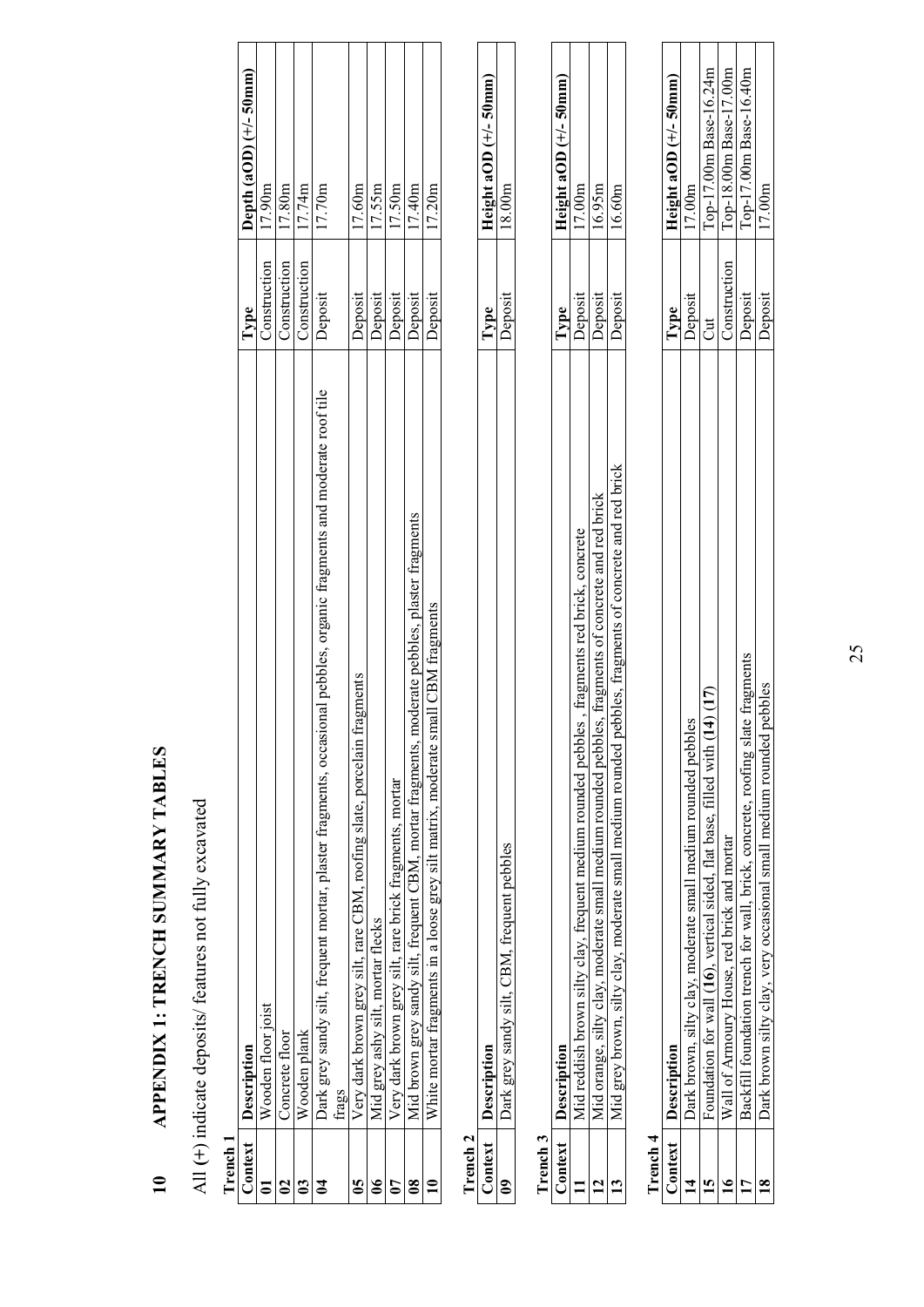| $\overline{19}$         | Mid orange brown sandy clay, occasional small medium rounded pebbles and fragments of red brick | Deposit      | 16.70m                   |
|-------------------------|-------------------------------------------------------------------------------------------------|--------------|--------------------------|
| $\overline{20}$         | Mid orange sandy clay, frequent small medium rounded pebbles                                    | Deposit      | 16.48m                   |
| $\overline{21}$         | Mid orange brown, sandy clay, occasional fragments oyster shel                                  | Deposit      | 16.24m                   |
| 22                      | Dark brow silty clay, fragments small red brick                                                 | Deposit      | 16.52m                   |
| Trench 5                |                                                                                                 |              |                          |
| Context                 | Description                                                                                     | Type         | Height aOD $(+/-50$ mm)  |
| 23                      | pebbles, very occasional brick<br>Mid greyish brown silty clay, moderate small-medium rounded   | Deposit      | 17.00 <sub>m</sub>       |
| 24                      | Mid grey, silty clay, frequent small medium rounded pebbles                                     | Deposit      | 16.60m                   |
| 25                      | Pit, east 45° slope, vertical west, concave base, filled with (24)                              | Jut          | Top-16.60m Base-16.20m   |
| 26                      | Mid orange sandy clay, occasional small medium rounded pebbles, fragments brick                 | Deposit      | 16.70m                   |
| 27                      | Natural Geology, Mid orange sandy gravel                                                        | Deposit      | $15.50m (+)$             |
| Trench 6                |                                                                                                 |              |                          |
| Context                 | Description                                                                                     | Type         | Height aOD $(+/-50$ mm)  |
| 28                      | Wall, red brick and soft white mortar                                                           | Construction | Top-18.00m Base-16.60m   |
| 29                      | Concrete footing for wal                                                                        | Construction | 16.60m                   |
| 30                      | filled with (29)<br>Foundation trench for wall (28), vertical sides, base not reached           | J            | Top-18.00m Base-16.60m+  |
| $\overline{31}$         | Mid grey gravel silty clay, occasional fragments CBM                                            | Deposit      | 17.00 <sub>m</sub>       |
| 32                      | Mid grey silty clay, fragments oyster shell, occasional CBM fragments                           | Deposit      | 16.56m                   |
| Trench 7                |                                                                                                 |              |                          |
| Context                 | Description                                                                                     | Type         | Height aOD $(+/- 50$ mm) |
| $\boldsymbol{43}$       | , red brick and mortar<br>Wall                                                                  | Construction | Top-18.00m Base-17.00m   |
| $\frac{4}{4}$           | Rubble                                                                                          | Deposit      | 18.00m                   |
| 45                      | $\mathrm{ith}\ (44)$<br>Foundation trench of wall (43), vertical sides, flat base, filled w     | J            | Top-18.00m Base-1700m    |
| $\frac{4}{6}$           | concrete<br>Modern Pile,                                                                        | Construction | 18.00m                   |
| 47                      | Modem Pile                                                                                      | J            | 18.00m                   |
| 48                      | Dark brown grey silty clay, occasional fragments red brick                                      | Deposit      | 18.00m                   |
| $\frac{9}{4}$           | Orange brown silty clay, re-deposited brick earth                                               | Deposit      | 17.20m                   |
| $\overline{\mathbf{5}}$ | Mid grey silty clay, frequent fragments red brick, tile                                         | Deposit      | 17.10m                   |
| 51                      | Natural Geology. Dirty mid orange brown clay                                                    | Deposit      | 17.10 <sub>m</sub>       |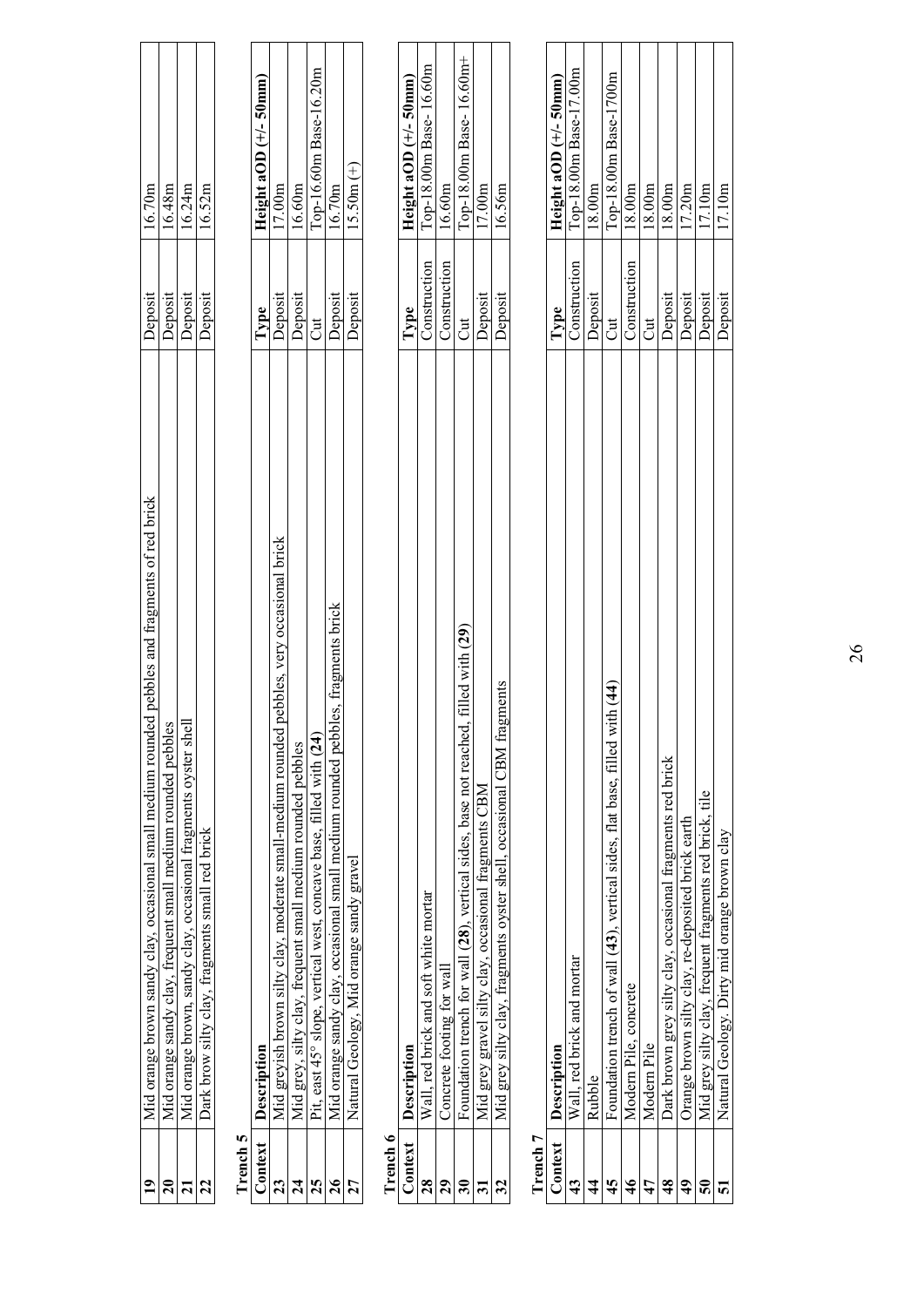| Trench 8       |                                                                                               |              |                          |
|----------------|-----------------------------------------------------------------------------------------------|--------------|--------------------------|
| Context        | Description                                                                                   | Type         | Height aOD $(+/- 50$ mm) |
| 52             | brick and concrete footings<br>$W$ all                                                        | Construction | Top-18.00m Base-17.40m   |
| 53             | Foundation trench for wall (52) vertical sides, flat base                                     | J            | Top-18.00m Base-17.40m   |
| 54             | ck and tile<br>Mid grey silty clay, medium rounded pebbles, fragments red bri                 | Deposit      | 18.10m                   |
| 55             | Mid orange brown silty clay, fragments CBM                                                    | Deposit      | 17.60m                   |
| 56             | <b>i</b> pebbles<br>Mid grey silty clay, fragments oyster shell, animal bones, small          | Deposit      | 17.50m                   |
| 57             | Mid orange clayey silt and gravel                                                             | Deposit      | 17.40m                   |
| 58             | Mid orange silty clay, CBM                                                                    | Deposit      | 17.20m                   |
| Trench 9       |                                                                                               |              |                          |
| Context        | Description                                                                                   | Type         | Height aOD $(+/-50$ mm   |
| 59             | Concrete slab                                                                                 | Construction | 17.00m                   |
| $\mathbf{e}$   | Brick rubble backfill of foundation trench                                                    | Deposit      | 16.60m                   |
| $\mathfrak{a}$ | Brick and concrete wall footings                                                              | Construction | 16.20m                   |
| 62             | $\mathbf{\widehat{g}}$<br>Foundation trench, vertical sides, flat base, filled with (59) (60) | J            | Top-17.00m Base-15.70m   |
| 63             | Mid grey silty clay and CBM                                                                   | Deposit      | 16.34m                   |
| $\mathbf{f}$   | Mid orange silty clay                                                                         | Deposit      | 16.30m                   |
| 65             | Mid grey silty clay and CBM fragments                                                         | Deposit      | 16.20m                   |
| $\frac{6}{6}$  | Mid orange silty clay and small CBM fragments                                                 | Deposit      | 15.20m                   |
| 67             | rounded flint pebbles<br>Natural Geology orange gravel and sandy clay, small - medium         | Deposit      | $15.10m (+)$             |
| Trench 10      |                                                                                               |              |                          |
| Context        | Description                                                                                   | ${\bf Type}$ | Height aOD $(+/- 50$ mm  |
| 68             | Concrete Foundations                                                                          | Construction | 17.00m                   |
| $69$           | Mid brown sandy clay, frequent red brick fragments                                            | Deposit      | $16.70\mathrm{m}$        |
| $\mathbb{R}$   | Rubble backfill, fragments brick and concrete                                                 | Deposit      | 16.40m                   |
| $\mathbf{r}$   | (70)<br>Foundation trench, vertical sides, flat base, filled with (68) (69)                   | J            | Top-17.00m Base-16.70m   |
| 72             | Wall, brick and mortar                                                                        | Construction | 18.00m                   |
| 73             | Dark brown sandy silty clay, small brick fragments                                            | Deposit      | 16.80m                   |
| 74             | Dark reddish brown peaty woody material                                                       | Deposit      | 15.40m                   |
| 75             | Dark brown sandy silty clay, small fragments chalk                                            | Deposit      | 15.40m                   |
| 76             | Yellow with frequent flecks white, silty clay, frequent chalk fragments                       | Deposit      | 15.30 <sub>m</sub>       |
| 77             | Mid yellow brown dirty sandy clay                                                             | Deposit      | 15.20m                   |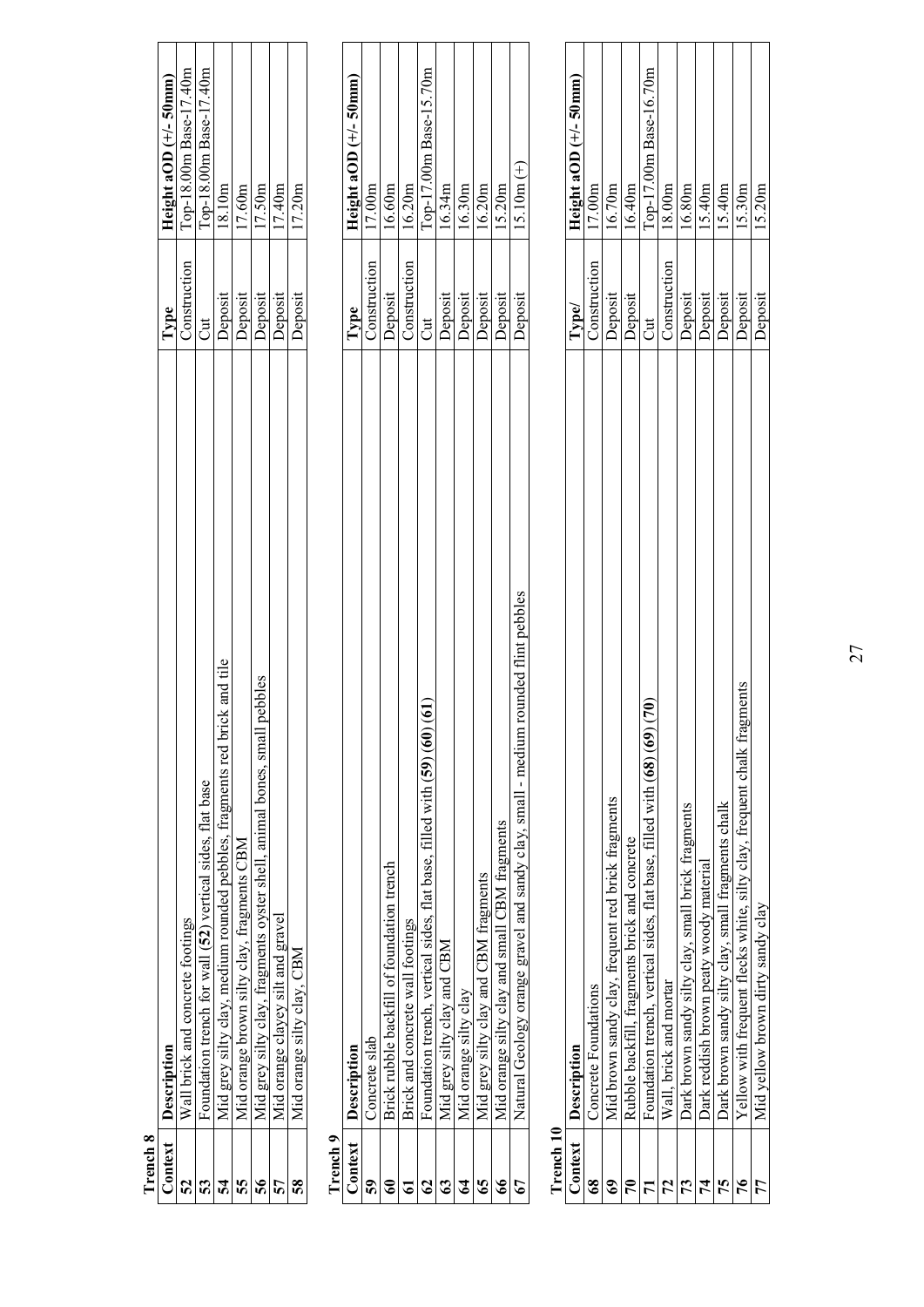| Trench 11         |                                                                                                                                                                                                                                    |                |                          |
|-------------------|------------------------------------------------------------------------------------------------------------------------------------------------------------------------------------------------------------------------------------|----------------|--------------------------|
| Context           | Description                                                                                                                                                                                                                        | Type           | Height aOD $(+/-50$ mm)  |
| 84                | Wall red brick and mortar                                                                                                                                                                                                          | Construction   | 18.00m                   |
| 85                | Concrete service pipe                                                                                                                                                                                                              | Construction   | 17.00m                   |
| 86                | Mid grey silty clay, frequent fragments brick, tile                                                                                                                                                                                | Deposit        | 16.50m                   |
| 87                | Mid grey silty clay, frequent fragments red brick                                                                                                                                                                                  | Deposit        | 16.40m                   |
| 88                | Cut of drain, vertical sides, and flat base. Filled with (89)                                                                                                                                                                      | đ              | Top-16.30m Base-15.90m   |
| $\boldsymbol{89}$ | Drain, red brick lined, flat base, flat roof and vertical sides                                                                                                                                                                    | Construction   | Top-16.30m Base-15.90m   |
| $\mathbf{5}$      | Dark grey silty clay, occasional fragments brick                                                                                                                                                                                   | Deposit        | 16.50m                   |
| $\overline{9}$    | Mid grey brown silty clay, frequent fragments, red brick, tile                                                                                                                                                                     | Deposit        | 15.50m                   |
| 92                | Mid brown silty clay, frequent fragments brick, tile                                                                                                                                                                               | Deposit        | 15.20m                   |
| 93                | Dirty orange brown sandy clay gravel, redeposited natural                                                                                                                                                                          | Deposit        | 15.00m                   |
| Trench 12         |                                                                                                                                                                                                                                    |                |                          |
| Context           | Description                                                                                                                                                                                                                        | Type           | Height aOD $(+/- 50$ mm) |
| 106               | base of deposit<br>Mid orange brown clay silt, occasional sub rounded pebbles at                                                                                                                                                   | Deposit        | 16.30m                   |
| 107               | frequent small sub angular pebbles, fragments light yellow<br>grey mortar, white plaster, occasional small fragments red brick<br>Dark grey loose ashy silt, very frequent small fragments coal,                                   | Deposit        | 15.60m                   |
| 108               | Very dark grey with dark brown rust coloured mottling and flecks of red, a loose ashy charcoal rich silt, frequent small<br>fragments red brick, tile, animal bone, oyster shell fragments, and thin lens of iron slag and clinker | Deposit        | 15.50m                   |
| 109               | bones, occasional fragments pottery, large fragments red<br>Dark grey loose charcoal rich ashy sandy silt, frequent animal<br>roof tile                                                                                            | Deposit        | 15.30 <sub>m</sub>       |
| 110               | on east, flat base, filled with (109) (108) (107) (153) (138)<br>Circular pit, possible quarry, 45° sloping side on west, vertical<br>(139) (137) (136)                                                                            | $\overline{C}$ | Top-15.60m Base-15.10m   |
| 118               | gravel 30/70, small -medium sub angular-well rounded<br>Natural Geology. Mid yellowish brown compact coarse sandy<br>flint pebbles                                                                                                 | Deposit        | $14.20m (+)$             |
| 120               | Redeposited brickearth, light brown clayey silt, occasional animal bones charcoal flecks, pottery, CBM (tile)                                                                                                                      | Deposit        | 15.30m                   |
| 131               | Dark grey with greenish mottles ashy clayey silt, frequent small fragments oyster shel                                                                                                                                             | Deposit        | 15.40m                   |
| 132               | Concave base, almost vertical sides, filled with (131)                                                                                                                                                                             | J              | Top-15.40m Base-14.80    |
| 133               | Dark grey coarse sandy ashy silt, very frequent oyster shell, frequent small -large animal bones, small fragments unburned<br>coal, small -medium fragments red brick, mortar, thin lens of redeposited clay                       | Deposit        | 16.10m                   |
| 134               | chalk, red roof tile<br>Light brownish grey silty clay, very frequent small fragments                                                                                                                                              | Deposit        | 16.40m                   |
| 135               | Quarry pit, vertical sided, flat base, filled with (134) (273)                                                                                                                                                                     | J              | Top-16.10m Base-15.30    |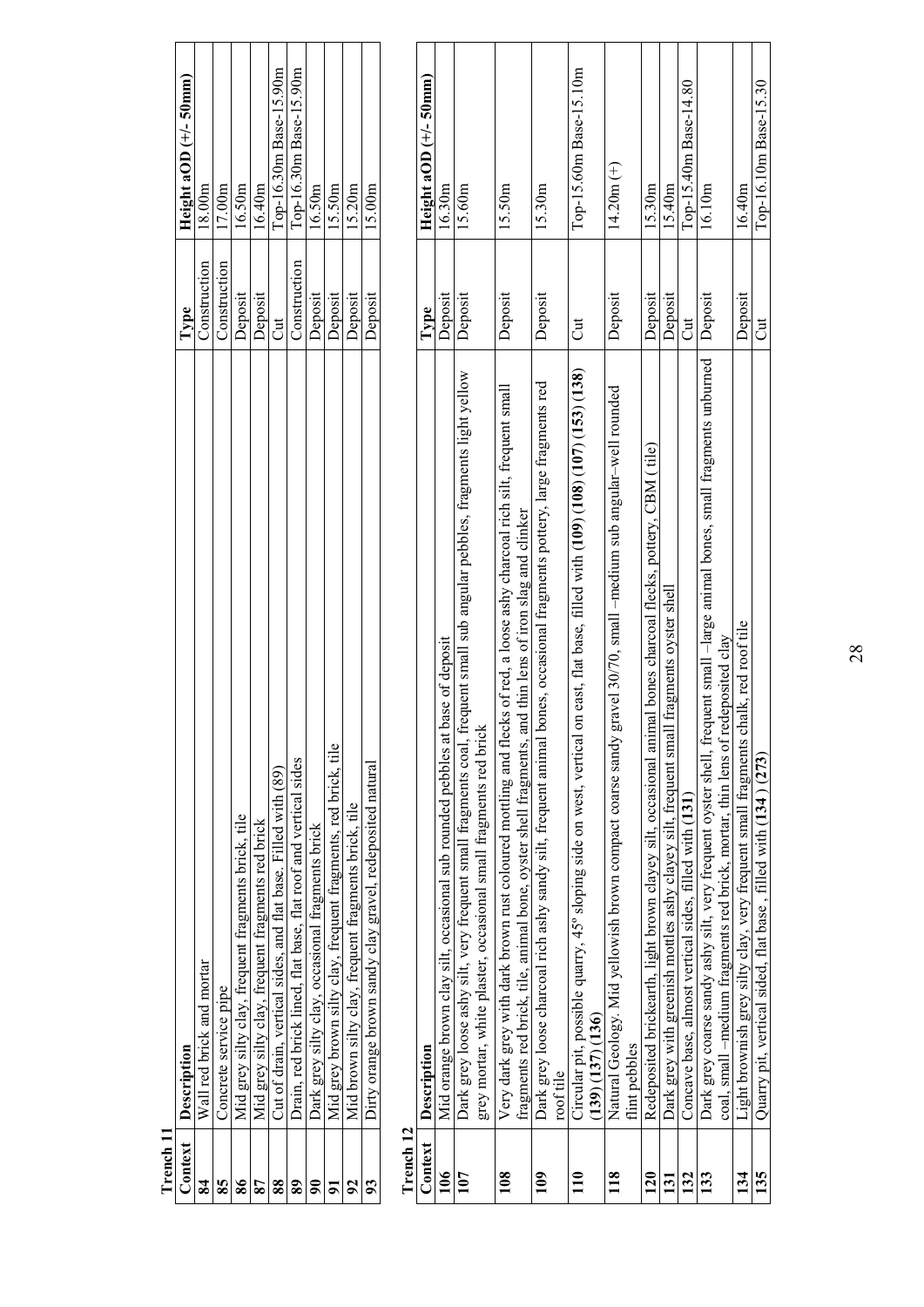| 136 | Dark grey brown ashy silt frequent oyster fragments, occasional thin lens of orange brown iron rich deposits which slope<br>down from east to west                                                                | Deposit      | 16.40m                 |
|-----|-------------------------------------------------------------------------------------------------------------------------------------------------------------------------------------------------------------------|--------------|------------------------|
| 137 | Light brown grey silty clay redeposited brick earth, frequent charcoal flecks, small fragments coal, occasional oyster<br>fragments                                                                               | Deposit      | $16.00\mathrm{m}$      |
| 138 | Light grey, patches of light brown, coarse sandy mortar, frequent small fragments red brick                                                                                                                       | Deposit      | 15.80m                 |
| 139 | Dark grey ashy silt, occasional oyster shell fragments                                                                                                                                                            | Deposit      | 15.80m                 |
| 140 | fragments red brick<br>Mid grey green brown, loose sandy clay silt frequent medium                                                                                                                                | Deposit      | 15.80m                 |
| 141 | 140(143)<br>Foundation trench, vertical sided, flat base, filled with (142)                                                                                                                                       | J            | Top-16.20m Base-15.40m |
| 142 | oyster shell, animal bone<br>Dark grey loose ashy silt, frequent small fragments red brick,                                                                                                                       | Deposit      | 16.20m                 |
| 143 | Wall red brick and grey lime mortar                                                                                                                                                                               | Construction | Top-16.40m Base-15.80m |
| 144 | Modern concrete                                                                                                                                                                                                   | Construction | 16.40m                 |
| 146 | ht brown brick earth, frequent flecks charcoal<br>Dark brownish grey loose mixed ashy silt and redeposited lig-                                                                                                   | Deposit      | 15.70m                 |
| 147 | Wall, unfrogged red brick and soft greyish white coarse sandy lime mortar frequent white and charcoal flecks                                                                                                      | Construction | Top-16.30m Base-15.70m |
| 148 | Mid grey brown charcoal flecked brick earth, occasional small fragments animal bone                                                                                                                               | Deposit      | 15.90 <sub>m</sub>     |
| 149 | nents, moderate-small fragments animal bones, very<br>Dark grey ashy silt, frequent small-medium oyster shell fragm                                                                                               | Deposit      | 15.70 <sub>m</sub>     |
|     | occasional red brick fragments                                                                                                                                                                                    |              |                        |
| 150 | Light greyish brown, redeposited brick earth, clayey silt, moderate flecks charcoal, occasional small sub angular pebbles                                                                                         | Deposit      | 15.90m                 |
| 151 | small flecks chalk, plaster, animal bone, CBM<br>Dark grey, loose ashy silt, lens of iron and grey silt, frequent                                                                                                 | Deposit      | 16.00 <sub>m</sub>     |
| 152 | Pit, rectangular, rounded corners, vertical sides, flat base, filled with (151) (254) (253) (175) (251) (252) (248) (258)                                                                                         | Ju           | Top-16.00m Base13.40m  |
| 153 | Dark grey ashy silt, occasional animal bones, small fragments oyster                                                                                                                                              | Deposit      | 15.80m                 |
| 154 | Pit, vertical sided, flat base                                                                                                                                                                                    | Ju           | Top-15.90m Base-15.40m |
| 155 | Foundation trench for wall (147), vertical sides flat base, filled with (146) (148)                                                                                                                               | Ju           | Top-15.90m Base-15.40m |
| 156 | Dark brown mixed clayey gravel, sub angular well rounded medium pebbles                                                                                                                                           | Deposit      | 15.30m                 |
| 175 | Mid light grey brown clay silt, frequent sub rounded flint pebbles occasional charcoal flecks                                                                                                                     | Deposit      | 14.10m                 |
| 181 | Light grey black, loose very frequent chalk fragments, charcoal, occasional small brick                                                                                                                           | Deposit      | 16.40m                 |
| 182 | Dark grey black ash and coal small fragments                                                                                                                                                                      | Deposit      | 16.40m                 |
| 183 | Mid grey, clay silt, frequent fragments chalk, red brick, tile                                                                                                                                                    | Deposit      | 16.20m                 |
| 184 | Dark grey black ash and coal small fragments, occasional burnt flint fragments                                                                                                                                    | Deposit      | 16.00m                 |
| 185 | Mid orange brown, clayey gravel redeposited Natural, frequent small –medium sub angular- sub rounded flint pebbles,                                                                                               | Deposit      | 16.00 <sub>m</sub>     |
|     | occasional small fragments CBM (tile)                                                                                                                                                                             |              |                        |
| 219 | Quarry pit filled with (326) (327) (246) (308) (267)                                                                                                                                                              | J            | Top-15.40m Base-14.50m |
| 246 | Mid-dark brown grey clay silt, lens of dark grey ashy silt                                                                                                                                                        | Deposit      | 5.40 <sub>m</sub>      |
| 248 | Dark grey black, coarse ashy silt, frequent small fragments burned coal, moderate large fragments oyster shell, occasional<br>small fragments animal bone, red brick, occasional thin lens dark orange brown iron | Deposit      | 15.00m                 |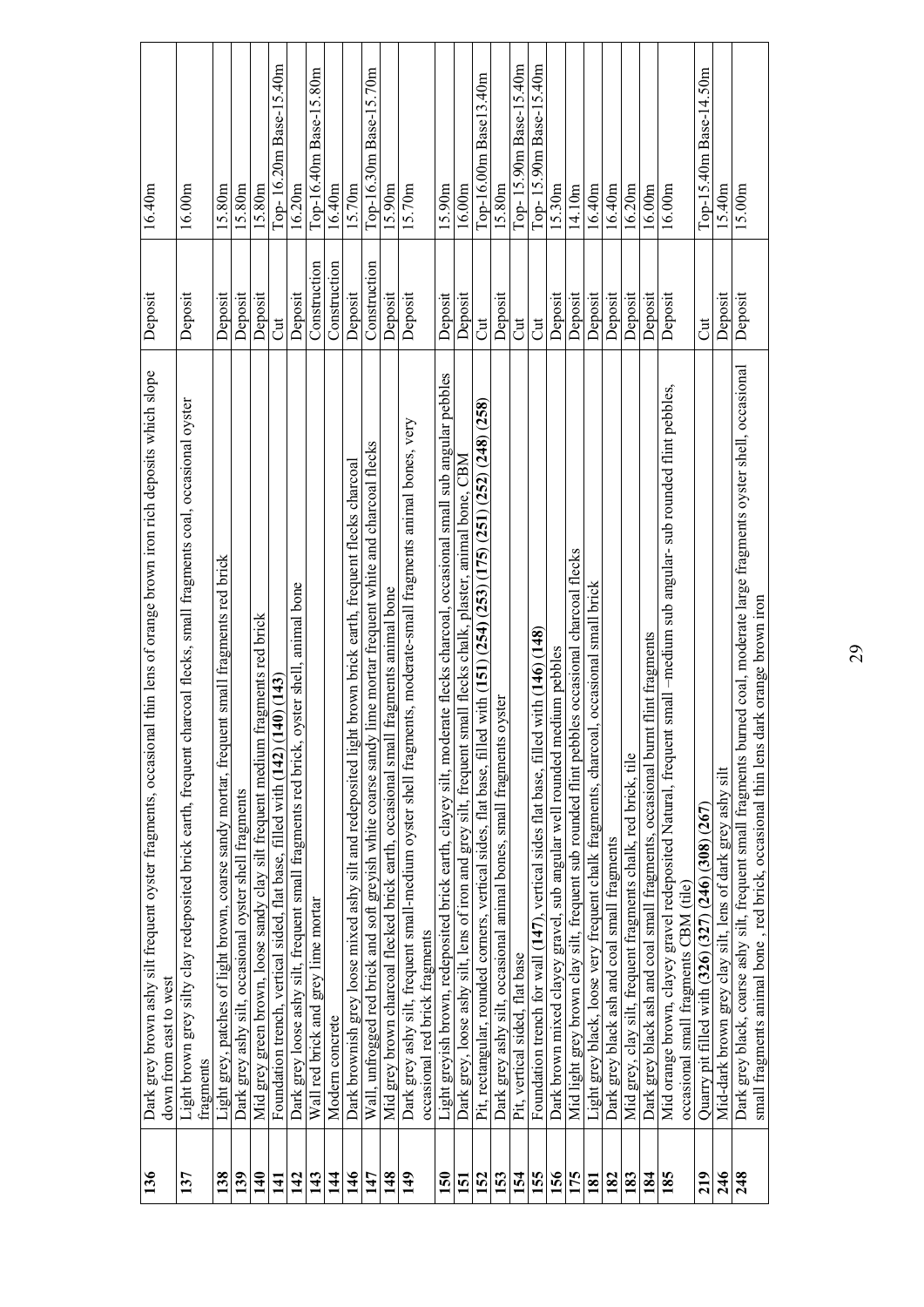| 249 | Light grey coarse sandy mortar rich silt, frequent charcoal flecks, occasional small animal bones, large fragments white<br>plaster            | Deposit | 15.20m                 |
|-----|------------------------------------------------------------------------------------------------------------------------------------------------|---------|------------------------|
| 251 | Mid grey brown clay silt                                                                                                                       | Deposit | 15.60m                 |
| 252 | Mid orange brown sandy gravel, 80% sub angular well rounded                                                                                    | Deposit | 15.20m                 |
| 253 | Mid-light grey brown sandy silty clay, frequent small charcoal flecks, small fragments oyster, small sub rounded well<br>rounded pebbles       | Deposit | 15.80m                 |
| 254 | Light grey white red, loose mortar and yellowish white plaster, occasional large fragments red bricks                                          | Deposit | 16.00m                 |
| 255 | Mid brown coarse clayey gravel, frequent sub rounded well rounded medium pebbles, charcoal flecks                                              | Deposit | 6.40m                  |
| 256 | Light grey clay silt, frequent medium fragments chalk, sub rounded well rounded pebbles, occasional small fragments red<br>brick red roof tile | Deposit | 15.60m                 |
| 257 | Mid brown grey clayey silt, occasional large fragments, oyster shell                                                                           | Deposit | 15.30m                 |
| 258 | Light grey brown clayey silt 10% brown mottling                                                                                                | Deposit | 14.40m                 |
| 259 | sub rounded pebbles<br>Mid orange brown clayey silt, occasional small                                                                          | Deposit | 4.40m                  |
| 260 | Light grey white red, loose mortar and yellowish white plaster, occasional large fragments red bricks                                          | Deposit | 15.80m                 |
| 261 | Dark brown orange clayey gravel 80%, medium sub rounded- sub angular pebbles                                                                   | Deposit | 15.30m                 |
| 262 | Light brownish grey clayey silt, occasional small flecks charcoal, rare CBM                                                                    | Deposit | 14.80m                 |
| 263 | Dark grey black ashy silt, very freq and coal small fragments                                                                                  | Deposit | 16.40m                 |
| 264 | Quarry pit, rectangular rounded comer, vertical sides, flat base filed with (259) (249) (257) (261)                                            | Jut     | Top-15.30m Base-14.20m |
| 267 | Mid grey brown coarse sandy gravel rich silt frequent oyster shell and red roof tile fragments                                                 | Deposit | 5.75m                  |
| 268 | Light mid brown orange 10% dark orange mottles, clay silt, occasional small fragments red tile, occasional sub rounded                         | Deposit | 15.40m                 |
|     | angular pebbles                                                                                                                                |         |                        |
| 269 | Brick earth, light brown clayey silt, occasional small sub rounded pebbles                                                                     | Deposit | 16.30m                 |
| 270 | Light yellowish grey, clayey sandy, occasional small - medium sub -rounded pebbles                                                             | Deposit | 15.60m                 |
| 271 | Light grey loose rubble rich silt, frequent large- medium fragments red brick, chalk, white plaster                                            | Deposit | 16.10m                 |
| 272 | filed with (271<br>Shallow depression /pit, concave base, gradual sloping sides,                                                               | Jut     | Top-16.10m Base-15.50m |
| 273 | Black loose ashy silt, 80% charcoal                                                                                                            | Deposit | 16.00m                 |
| 274 | Pit, vertical sides, flat base, filled with (275)                                                                                              | J       | Top-16.30m Base-15.50m |
| 275 | Mid-dark grey rubble rich silt, frequent medium fragments red brick, tile, mortar, white plaster                                               | Deposit | 16.20m                 |
| 276 | Mid-dark greyish brown, clayey silt, moderate flecks charcoal, occasional small fragments oyster shell, small sub                              | Deposit | 15.30 <sub>m</sub>     |
|     | rounded pebbles                                                                                                                                |         |                        |
| 277 | Quarry pit, rectangular rounded corners, vertical sided, flat base filled with (276)                                                           | Ju      | Top-15.30m Base-14.80m |
| 308 | Dark brownish grey coarse sandy ashy silt, frequent whole and fragments animal bones, burnt coal, pottery                                      | Deposit | 15.10m                 |
| 312 | Pit, vertical sides, concave base, filled with (313) (262) (268)                                                                               | J       |                        |
| 313 | Dark brown orange, clay gravel *0% medium sub rounded pebbles, occasional small fragments tile                                                 | Deposit | 15.50m                 |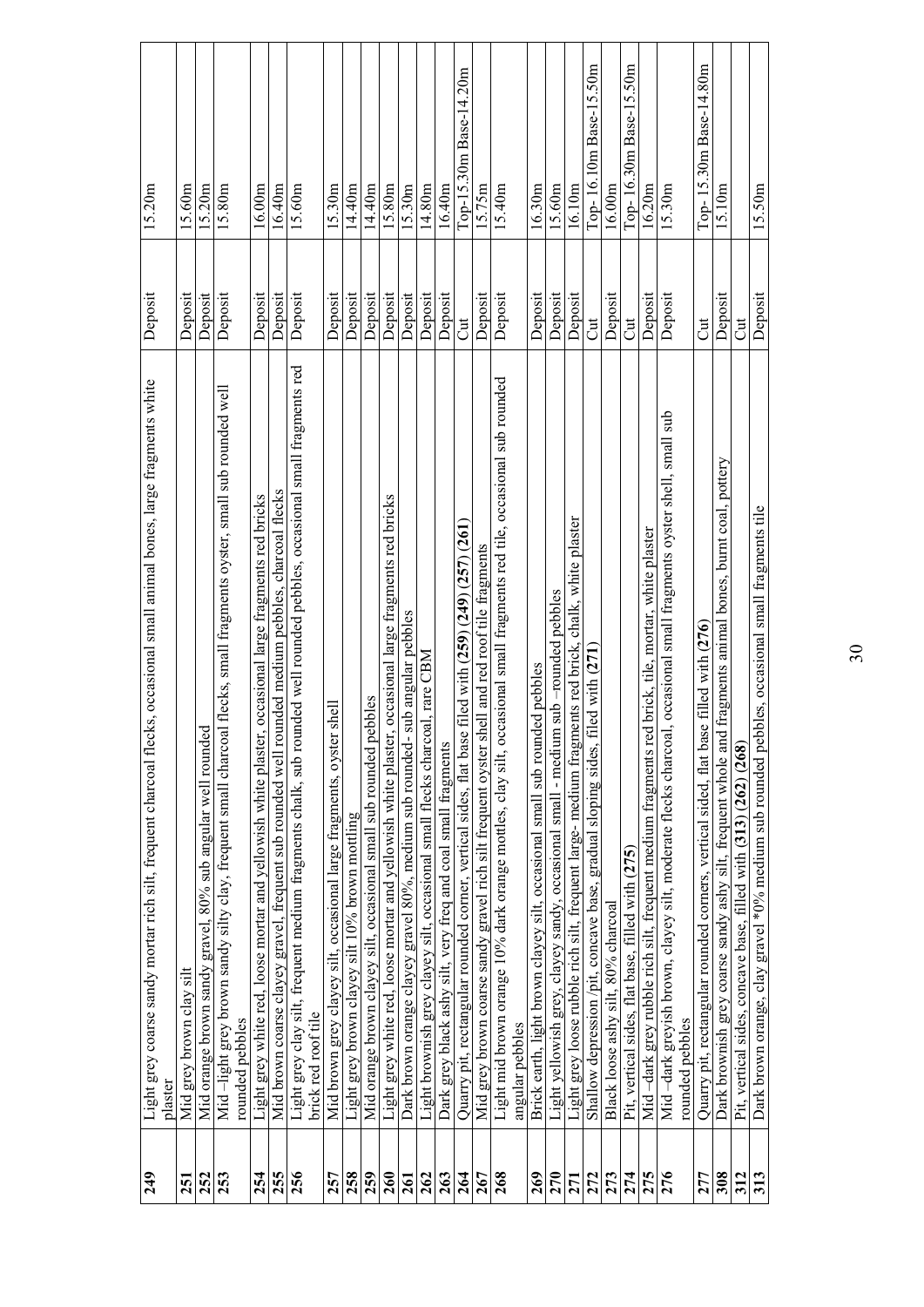| 314                  | (324)<br>Quarry pit, vertical sides, flat base, filled with (323) (322) (321                                                                                                                        | $\overline{c}$ |                         |
|----------------------|-----------------------------------------------------------------------------------------------------------------------------------------------------------------------------------------------------|----------------|-------------------------|
| 315                  | Light grey brown clay and white flecks mortar rich silt, very frequent medium – small fragments chalk, red brick                                                                                    | Deposit        | 15.90m                  |
| 318                  | Natural Geology . Mid orange yellow coarse sand                                                                                                                                                     | Deposit        | 14.20m                  |
| 319                  | rounded small-medium pebbles<br>Natural Geology .Dark orange, sandy gravel, sub rounded well                                                                                                        | Deposit        | 15.20m                  |
| 320                  | Mid dark grey ashy clay silt                                                                                                                                                                        | Deposit        | 15.40m                  |
| 321                  | small oyster shell, frequent small sub rounded pebbles<br>Mid grey brown 20% dark brown mottles clay silt, occasional                                                                               | Deposit        | 15.20m                  |
| 322                  | Mid orange brown clay silt fid orange, frequent small sub rounded pebble                                                                                                                            | Deposit        | 14.90m                  |
| 323                  | Dark grey ashy silt, frequent large fragments oyster shell, occasional small fragments red brick, roofing tile, chalk                                                                               | Deposit        | 16.40m                  |
| 324                  | Light orange brown with dark brown mottling clay silt                                                                                                                                               | Deposit        | 15.00m                  |
| 325                  | Wall, red unfrogged brick, compact hard light grey lime mortan                                                                                                                                      | Construction   | Top-16.40m Base-16,00m  |
| 326                  | Mid-dark brown grey clay silt, lens of dark grey ashy silt                                                                                                                                          | Deposit        | 14.80m                  |
| 327                  | Dark grey loose ashy silt., no inclusions                                                                                                                                                           | Deposit        | 14.50m                  |
| 410                  | Dark grey ashy silt, frequent large fragments oyster shell, occasional small fragments red brick, roofing tile, occasional<br>small fragments chalk                                                 | Deposit        | 16.40m                  |
| Trench <sub>13</sub> |                                                                                                                                                                                                     |                |                         |
| Context              | Description                                                                                                                                                                                         | Type           | Height aOD $(+/-50$ mm) |
| $\Xi$                | Dark grey, ashy silt, occasional fragments oyster shell, red brick, small animal bones                                                                                                              | Deposit        | 15.20m                  |
| 112                  | Dark brownish grey, loose ashy silt, frequent fragments oyster shell, thin lens of orange brown, decayed iron and iron slag                                                                         | Deposit        | 14.90m                  |
| 113                  | Light grey, very loose rubble rich ashy mortar silt, frequent mortar, charcoal and white plaster, occasional fragments red<br>tile, medium rounded pebbles, occasional small fragments animal bones | Deposit        | 14.80m                  |
| $\overline{11}$      | Dark grey loose ashy silt, frequent thin lens of decayed iron frequent, small fragments red brick                                                                                                   | Deposit        | 15.20m                  |
| 115                  | plaster, frequent small fragments burnt coal<br>Dark purplish grey very ashy silt, occasional fragments white                                                                                       | Deposit        | 14.50m                  |
| 116                  | es of light brown clay, frequent fragments red brick, tile<br>Mid grey brown compact clayey ashy silt, frequent small patch<br>white plaster and mortar                                             | Deposit        | 14.30m                  |
| 117                  | is unburnt and burnt coal and decayed iron, frequent<br>Very dark purplish grey very ashy silt, frequent small fragment<br>fragments of red brick                                                   | Deposit        | 14.60m                  |

flint pebbles

 $\frac{18}{118}$ 

**118** Natural Geology. Mid yellowish brown compact coarse sandy gravel 30/70, small –medium sub angular–well rounded

Natural Geology. Mid yellowish brown compact coarse sandy gravel 30/70, small -medium sub angular-well rounded<br>flint pebbles

Deposit  $14.20m (+)$ 

Deposit

 $14.20m (+)$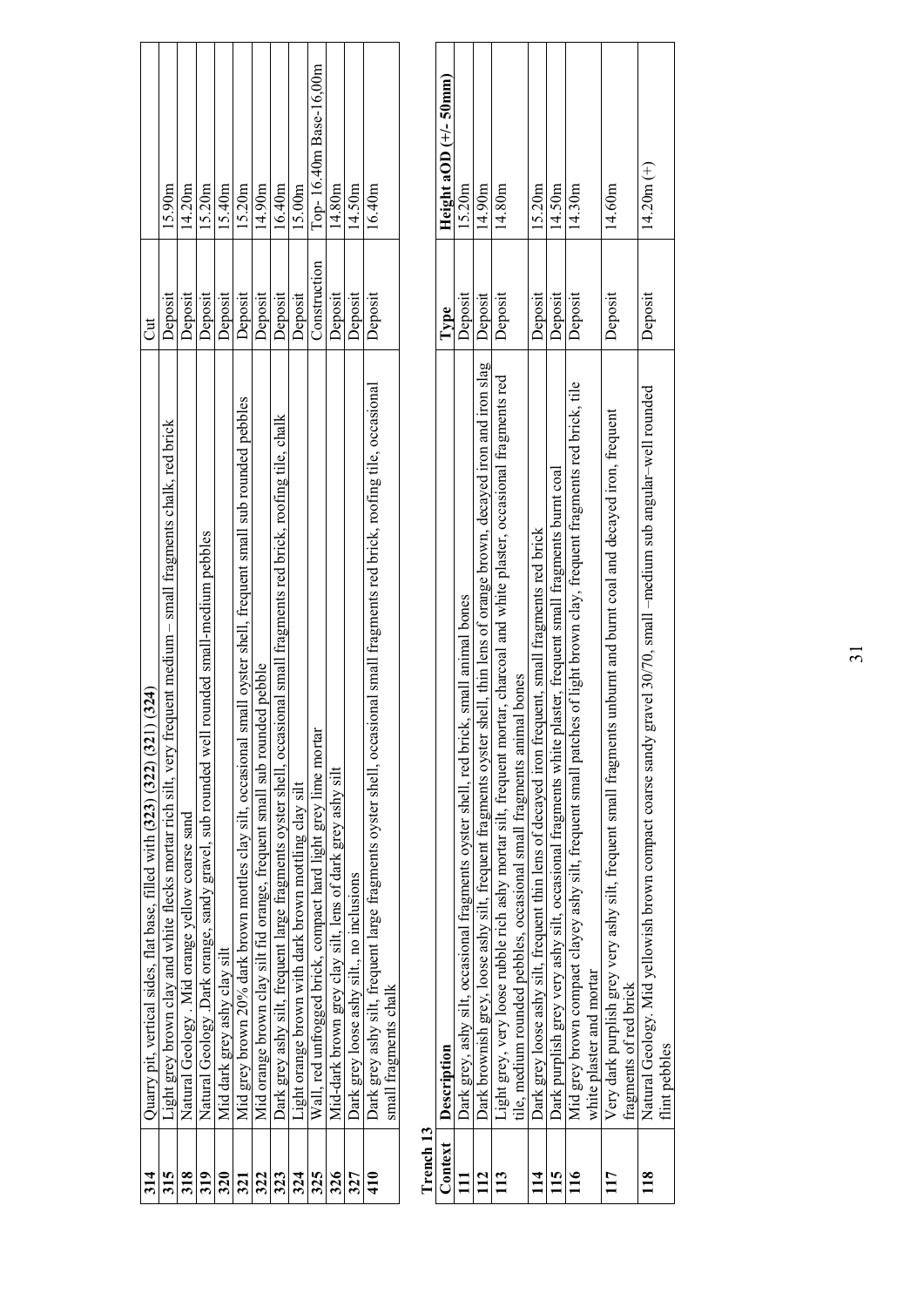| Context          | Description                                                                                                                                                                                                                     | Type    | Height aOD $(+/-50$ mm)                  |
|------------------|---------------------------------------------------------------------------------------------------------------------------------------------------------------------------------------------------------------------------------|---------|------------------------------------------|
| 113              | Light grey, very loose rubble rich ashy mortar silt, frequent mortar, charcoal and white plaster, occasional fragments red<br>tile, medium rounded pebbles, occasional small fragments animal bones                             | Deposit | 14.80m                                   |
| 115              | plaster, frequent small fragments burnt coal<br>Dark purplish grey very ashy silt, occasional fragments white                                                                                                                   | Deposit | 14.50m                                   |
| 116              | Mid grey brown compact clayey ashy silt, frequent small patches of light brown clay, frequent fragments red brick, tile<br>white plaster and mortar                                                                             | Deposit | 14.30m                                   |
| 117              | Very dark purplish grey very ashy silt, frequent small fragments unburnt and burnt coal and decayed iron, frequent<br>fragments of red brick                                                                                    | Deposit | 14.60m                                   |
| 118              | gravel 30/70, small -medium sub angular-well rounded<br>Natural Geology. Mid yellowish brown compact coarse sandy<br>flint pebbles                                                                                              | Deposit | $14.20m (+)$                             |
| 119              | Mid-dark grey ashy clayey silt, frequent fragments coal and charcoal                                                                                                                                                            | Deposit | 15.20m                                   |
| 121              | Mid- dark grey ashy clay silt, frequent fragments coal and charcoal                                                                                                                                                             | Deposit | 15.20m                                   |
| 122              | Dark grey loose, very ashy silt, frequent small fragments oyster                                                                                                                                                                | Deposit | 15.20m                                   |
| 125              | Pit, sides slope 45°, base not reached, filled with (122) (121)                                                                                                                                                                 | J       | Top-15.20m Base-not<br>reached at 14.20m |
| Trench 15        |                                                                                                                                                                                                                                 |         |                                          |
| Context          | Description                                                                                                                                                                                                                     | Type    | Height aOD $(+/- 50$ mm)                 |
| 118              | gravel 30/70, small -medium sub angular-well rounded<br>Natural Geology. Mid yellowish brown compact coarse sandy<br>flint pebbles                                                                                              | Deposit | 15.20-13.40m                             |
| 157              | Dark orange brown ,redeposited loose coarse sandy gravel, sloped down from north to south continued beneath walls of<br>standing building                                                                                       | Deposit | 15.20m                                   |
| 158              | Mid brown orange grey clayey silt, frequent small-medium fragments chalk, charcoal, slopes down north to south                                                                                                                  | Deposit | 15.20 <sub>m</sub>                       |
| 159              | Mid Grey orange coarse sandy gravel, sub angular-sub rounded small -medium pebbles, occasional fragments small brick,<br>frequent charcoal flecks, sloped down from north to south continued beneath walls of standing building | Deposit | 14.20m                                   |
| 160              | Dark grey loose ashy silt, frequent fragments unburnt and burnt coal, occasional small -medium fragments red brick,<br>sloped down from north to south continued beneath walls of standing building                             | Deposit | 15.20m                                   |
| $\overline{161}$ | Mid brown clayey silt, frequent small fragment s chalk and red brick, sloped down from north to south continued beneath<br>walls of standing building                                                                           | Deposit | 13.80m                                   |
| 162              | Light grey brown clay silt, sloped down from north to south, continued beneath walls of standing building                                                                                                                       | Deposit | 13.60m                                   |
| $\frac{11}{4}$   | Quarry pit, only north side observed 45° slope, flat base, filled with (157) (158) (159) (160) (161                                                                                                                             | Jut     | Top-15.20m Base-13.60m                   |

| enci |  |
|------|--|

| <b>CTAN TAN</b> |                                                                                                                            |         |                          |  |
|-----------------|----------------------------------------------------------------------------------------------------------------------------|---------|--------------------------|--|
|                 | Context Description                                                                                                        | Type    | Height aOD $(+/- 50$ mm) |  |
| $\frac{8}{1}$   | Natural Geology. Mid yellowish brown compact coarse sandy gravel 30/70, small -medium sub angular-well rounded             | Deposit | 15.20-13.40m             |  |
|                 | flint pebbles                                                                                                              |         |                          |  |
| 157             | Dark orange brown ,redeposited loose coarse sandy gravel, sloped down from north to south continued beneath walls of       | Deposit | 15.20m                   |  |
|                 | standing building                                                                                                          |         |                          |  |
| 158             | Mid brown orange grey clayey silt, frequent small-medium fragments chalk, charcoal, slopes down north to south             | Deposit | 15.20 <sub>m</sub>       |  |
| 159             | small –medium pebbles, occasional fragments small brick,<br>Mid Grey orange coarse sandy gravel, sub angular-sub rounded   | Deposit | 14.20m                   |  |
|                 | frequent charcoal flecks, sloped down from north to south continued beneath walls of standing building                     |         |                          |  |
| $\mathbf{50}$   | Dark grey loose ashy silt, frequent fragments unburnt and burnt coal, occasional small -medium fragments red brick,        | Deposit | 15.20m                   |  |
|                 | sloped down from north to south continued beneath walls of standing building                                               |         |                          |  |
| 5               | brick, sloped down from north to south continued beneath<br>Mid brown clayey silt, frequent small fragment s chalk and red | Deposit | 13.80m                   |  |
|                 | walls of standing building                                                                                                 |         |                          |  |
| 162             | Light grey brown clay silt, sloped down from north to south, continued beneath walls of standing building                  | Deposit | 13.60m                   |  |
| 411             | Quarry pit, only north side observed $45^{\circ}$ slope, flat base, filled with $(157)$ $(159)$ $(160)$ $(161)$            | J       | Top-15.20m Base-13.60m   |  |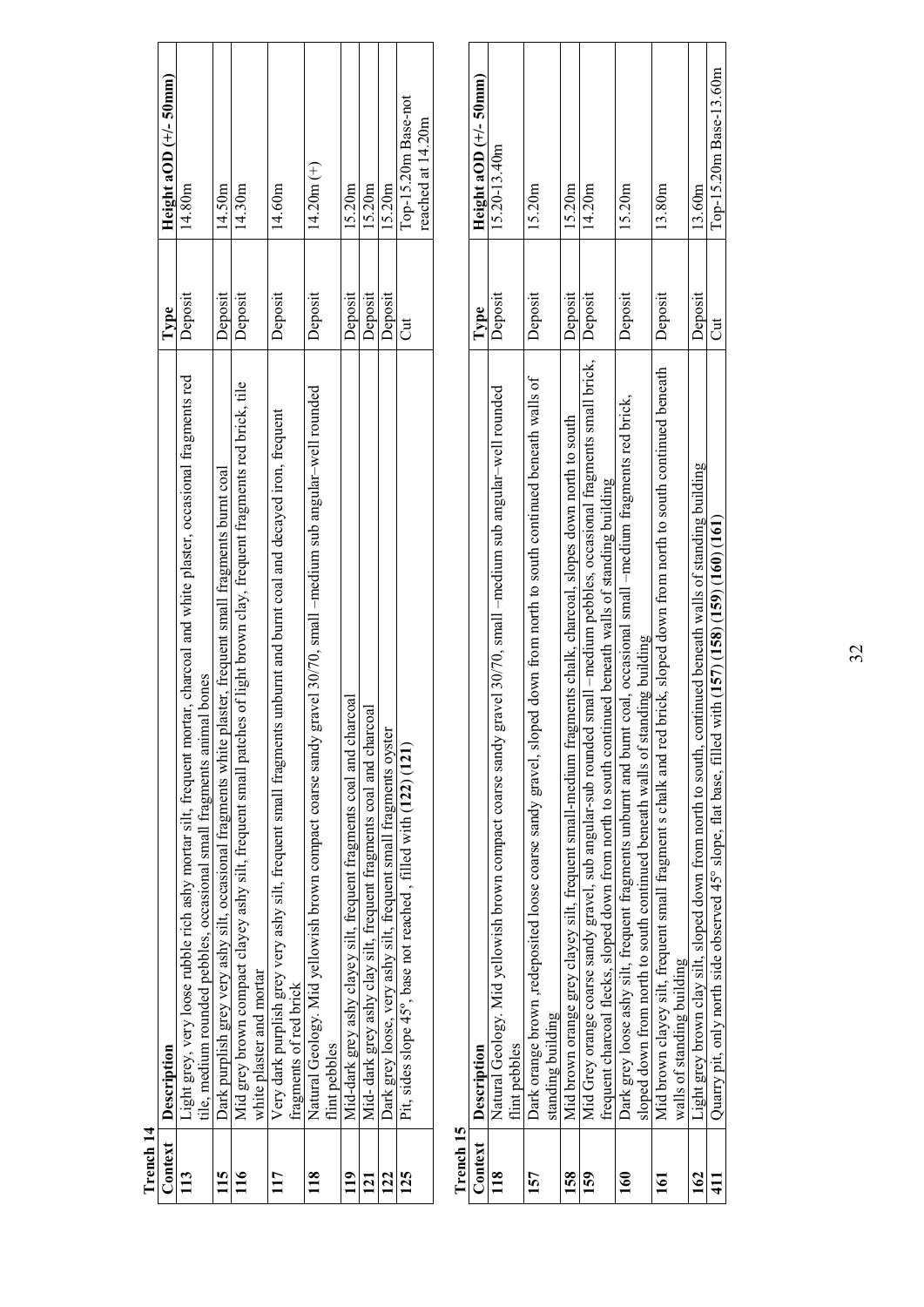| Trench 16 |                                                                                                                         |              |                          |
|-----------|-------------------------------------------------------------------------------------------------------------------------|--------------|--------------------------|
| Context   | Description                                                                                                             | Type/        | Height aOD $(+/- 50$ mm) |
| 163       | Dark grey clay ashy silt, frequent fragments coal, small chalk                                                          | Deposit      | 17.60m                   |
| 164       | White crushed plaster                                                                                                   | Deposit      | 17.30m                   |
| 165       | Mid grey ashy silt, frequent small fragments chalk, occasional oyster shell, roof tile                                  | Deposit      | 17.25m                   |
| 166       | agments CBM<br>Light grey brown ashy silt brown mottling, occasional small fra                                          | Deposit      | 17.10m                   |
| 167       | chalk, occasional pottery<br>Dark grey ashy silt, occasional small fragments brick, medium                              | Deposit      | 17.00                    |
| 168       | Mid grey brown rubble rich deposit, a clay silt, frequent small-medium fragments red brick, plaster, mortar             | Deposit      | 16.50m                   |
| 169       | rey mortar, thin lens crushed oyster shell, medium<br>Dark grey ashy silt, occasional large fragments white plaster, gr | Deposit      | 16.30m                   |
|           | fragments red brick                                                                                                     |              |                          |
| 170       | Mid brown grey clay silt, frequent flecks chalk, red brick                                                              | Deposit      | 15.85m                   |
| 171       | Light brown soft ashy silt, frequent orange brown mottling                                                              | Deposit      | 15.60m                   |
| 172       | fragments<br>Mid grey brown compact clay silt, frequent small -large chalk                                              | Deposit      | 15.70m                   |
| 173       | Mid grey loose ashy clay silt, frequent lens crushed oyster                                                             | Deposit      | 17.00m                   |
| 174       | (173)<br>Foundation trench, vertical sides, base not reached, filled with                                               | J            | Top-17.00m Base-15.60m + |
| 199       | Foundation trench of outer wall of Armoury Building, vertical sides                                                     | Construction | Top-17.00m Base-15.90m   |
| 205       | Dark grey clayey silt, frequent red brick fragments                                                                     | Deposit      | 17.00m                   |
| 220       | Light grey white mortar and silt, occasional small fragments rag stone, chalk, tile                                     | Deposit      | 15.18m                   |
| 221       | Mid grey dark brown clayey ashy silt, frequent mortar fragments                                                         | Deposit      | 15.00 <sub>m</sub>       |
| 223       | white mortar and lens of black ashy silt<br>Mid grey loose ashy silt, frequent small fragments oyster shell,            | Deposit      | 15.25m                   |
| 224       | Black loose soft, ashy silt, frequent small fragments oyster shel                                                       | Deposit      | 15.65m                   |
| 225       | brick, white mortar, charcoal<br>mid grey loose clayey sandy silt, frequent small fragments red                         | Deposit      | 15.70m                   |
|           |                                                                                                                         |              |                          |
| Trench 17 |                                                                                                                         |              |                          |
|           |                                                                                                                         |              |                          |

| $11$ reflicin $11$ |                                                                                                                         |              |                          |  |
|--------------------|-------------------------------------------------------------------------------------------------------------------------|--------------|--------------------------|--|
|                    | Context Description                                                                                                     | Type         | Height aOD $(+/- 50$ mm) |  |
|                    | Wall of Armoury building,, red unfrogged bricks, compact white lime mortar                                              | Construction | Base-16.80m              |  |
|                    | Dark grey brown ashy silt, occasional small-medium fragments burnt coal, pottery                                        | Deposit      | 16.70m                   |  |
|                    | Light mid grey clay silt, very frequent crushed chalk, mortar small small-medium fragments red brick                    | Deposit      | 16.80m                   |  |
|                    | Mid grey brown clay ashy silt, frequent small-medium fragments red brick, tile, crushed white mortar chalk              | Jeposit      | 16.50m                   |  |
| 189                | Dark grey a clay ashy silt, frequent small-medium sub angular pebbles, occasional fragments chalk, oyster shell, small  | Deposit      | 16.60m                   |  |
|                    | animal bone                                                                                                             |              |                          |  |
| ⋚                  | Mid brownish yellow, loose coarse sandy gravel, frequent small-medium sub rounded pebbles, occasional small fragments   | Fill         | 16.00m                   |  |
|                    | red brick                                                                                                               |              |                          |  |
|                    | Mid grey brown a clay silt, frequent dark brown mottling, occasional charcoal flecks, small-medium fragments red brick, | Deposit      | 15.80m                   |  |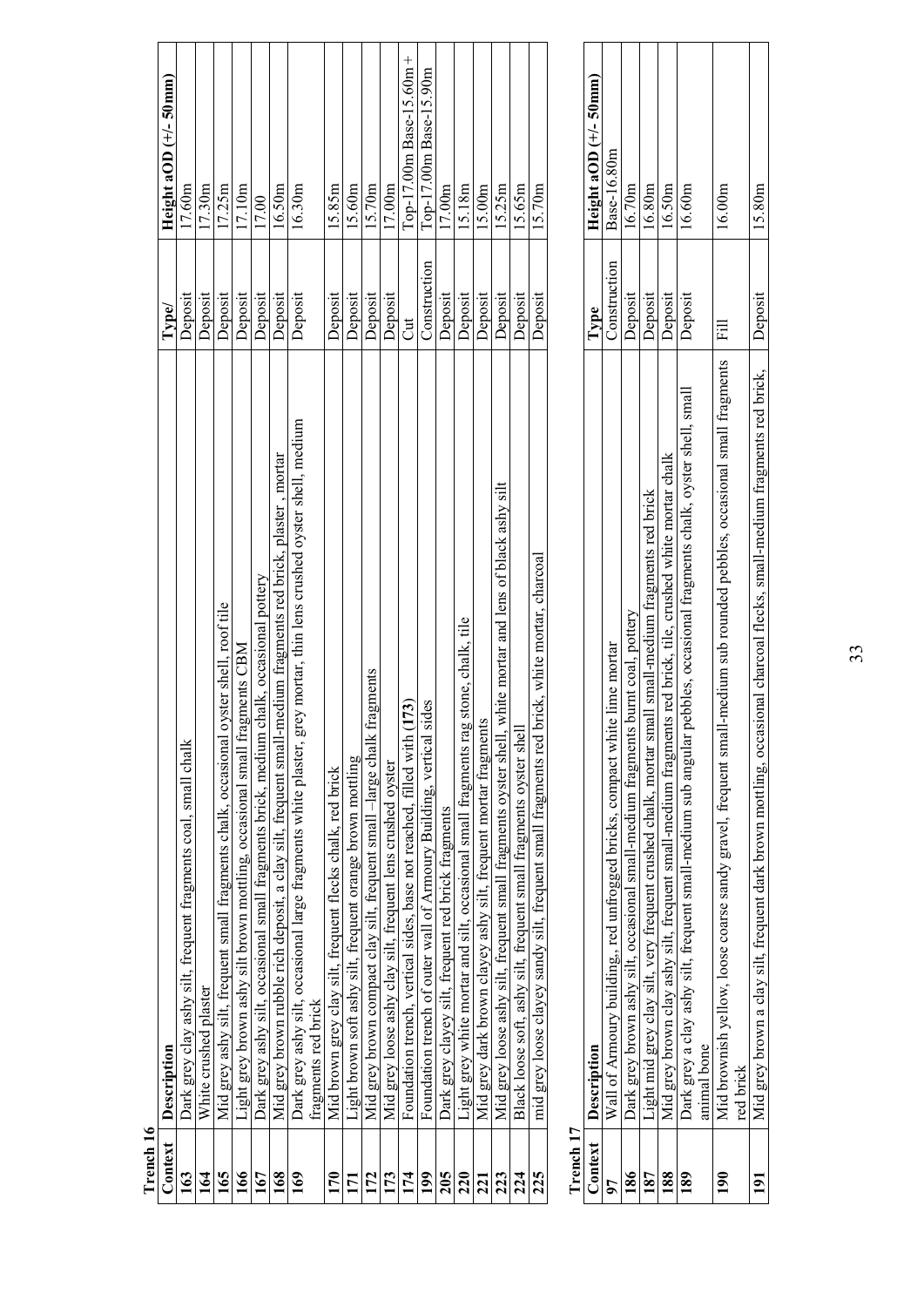|                 | tile, animal bones, oyster shell                                                                                   |         |                           |
|-----------------|--------------------------------------------------------------------------------------------------------------------|---------|---------------------------|
| 192             | Dark grey brown ashy silt, frequent small-medium fragments red brick, tile, oyster shell                           | Deposit | 15.50m                    |
| 193             | 1, filled with (191) (192) (180) (183)<br>Quarry pit, rectangular, rounded corners, base flat, sides vertical      | J       | Base-14.50m<br>Top-16.00m |
| 211             | Dark grey black ashy silt, very frequent, more than 40% fragments unburned coal and charcoal                       | Deposit | 16.20m                    |
| 212             | flat base, filled with (187) (186) (188) (211)<br>Foundation trench for wall of Armoury building,, vertical sides, | J       | Top-16.80m Base-16.00m-   |
| 281             | Dark grey loose ashy silt, coal and charcoal                                                                       | Deposit | 16.20m                    |
| Trench 18       |                                                                                                                    |         |                           |
| Context         | Description                                                                                                        | Type    | Height aOD $(+/- 50$ mm)  |
| $\frac{200}{2}$ | Light -mid grey brown clay silt, frequent brown mottling, occasional small-medium fragments oyster shell, charcoal | Deposit | 15.00m                    |
|                 | flecks, animal bones, red tile, pottery                                                                            |         |                           |
| 206             | Dark grey ashy silt, frequent fragments coal, occasional small fragments oyster shell                              | Deposit | 15.00m                    |
| 207             | Quarry pit, sides slope 45°, concave base, filled with (214) (200) (206)                                           | J       | Top-15.00m Base-13.60m    |
| 208             | Dark grey with dark brown mottles, coarse sandy ashy silt, occasional small fragments burnt coal                   | Deposit | 15.10m                    |
| 209             | oyster shell, small animal bones, red roof tile<br>Mid grey brown silt, frequent small fragments chalk, occasional | Deposit | 15.10m                    |
| 210             | Quarry pit/ rubbish pit, concave base, sides slope $45^\circ$ , filled with $(213)(209)$ $(208)$                   | J       | Top-15.20m Base-14.00m    |
| 213             | Mid grey brown, coarse sandy gravely silt, frequent sub rounded sub angular pebbles, occasional fragments tile     | Deposit | 14.20m                    |
| 214             | Black, loose ash and charcoal                                                                                      | Deposit | 13.80m                    |
| Trench 19       |                                                                                                                    |         |                           |
|                 |                                                                                                                    |         |                           |

| ▀ |
|---|
| r |
|   |
|   |
|   |
|   |
|   |

|     | Context Description                                                                                                    |                | Height aOD $(+/- 50$ mm) |
|-----|------------------------------------------------------------------------------------------------------------------------|----------------|--------------------------|
|     | alk, small red brick, animal bones<br>Dark grey, loose clay silt, frequent small-medium fragments cha                  | Peposit        | 5.40 <sub>m</sub>        |
| דְ  | Mid dark grey clay ashy silt, frequent small fragments chalk, charcoal, occasional small fragments animal bone, oyster | <b>Deposit</b> | 5.40 <sub>m</sub>        |
|     | shell, medium fragments pottery                                                                                        |                |                          |
| 178 | Quarry pit / rubbish pit, vertical sided, flat base, filled with (176                                                  |                | Top-15.40m Base-14.00    |

| ٦  |  |
|----|--|
|    |  |
|    |  |
|    |  |
| J. |  |
|    |  |
|    |  |

| $Context \t $ Description                                                                                                                  |                | Height aOD $(+/- 50$ mm) |
|--------------------------------------------------------------------------------------------------------------------------------------------|----------------|--------------------------|
| small-large fragments chalk, red roof tile<br>light grey frequent white flecks, coarse mortar rich silt, frequent                          | deposit        | 5.60m                    |
| , $3.00$ m x $2.00$ m, $0.50$ m deep, filled with $(130)$ $(129)$<br>puarry pit, rectangular, rounded corners, verticals sides, flat base, |                | Top-15.70m Base-15.20m   |
| light greyish brown clay silt, occasional charcoal flecks                                                                                  | <b>Peposit</b> | 5.70 <sub>m</sub>        |
| shell, pottery<br>Dark grey loose ashy silt, occasional fragments red brick, oyster                                                        | Deposit        | 5.70 <sub>m</sub>        |
| ents animal bones, burnt coal, pottery<br>Brownish grey coarse sandy ashy silt, frequent whole and fragme                                  | <b>Deposit</b> | 5.50 <sub>m</sub>        |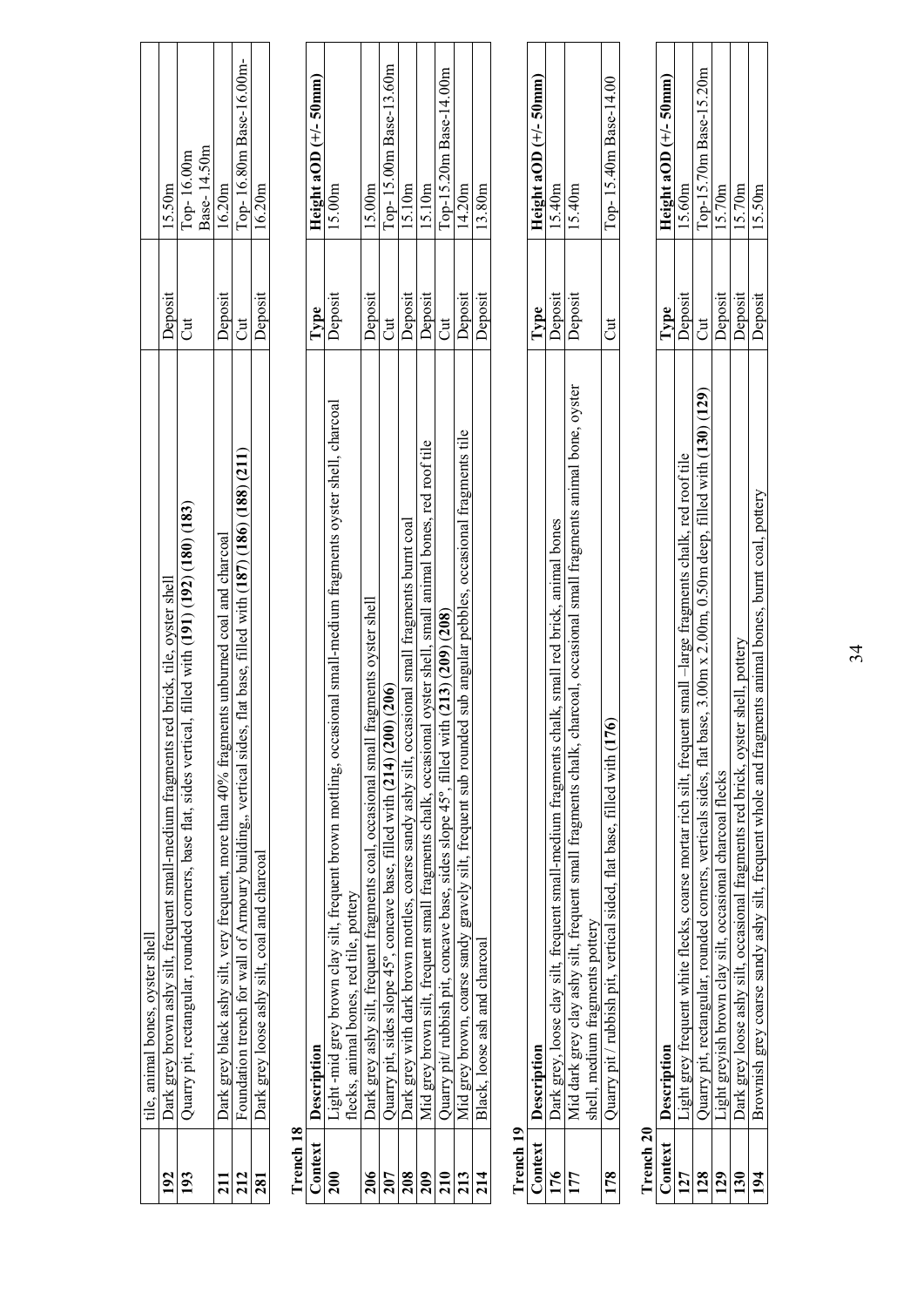| 195                  | Black, loose, homogenous fine ashy silt, frequent small fragments burnt coal, large oyster shell fragments                                                                        | Deposit        | 15.50m                  |
|----------------------|-----------------------------------------------------------------------------------------------------------------------------------------------------------------------------------|----------------|-------------------------|
| 196                  | Circular pit 1.60m in diameter, 0.50m deep, concave base, vertical sides, filled with (195)                                                                                       | $\overline{c}$ | Top-15.50m Base-15.00m  |
| 197                  | Dark -mid grey brown clay silt, frequent large fragments chalk, occasional flint cobbles, frequent charcoal fragments                                                             | Deposit        | 15.50m                  |
| 198                  | Rectangular Quarry Pit, rounded corners 2.50m x 2.00m 0.40m deep, flat base, vertical sides, filled with (127) (194)                                                              | J              | Top-15.50m Base-15.10m  |
| 264                  | fine sandy clayey silt, occasional small- medium sub rounded<br>Mid-light orange with 30% dark brown mottles throughout, f<br>sub angular flint pebbles, moderate flecks charcoal | Deposit        | 15.40m                  |
| 265                  | Mid-light orange with 30% dark brown mottles throughout, fine sandy clayey silt, occasional small- medium sub rounded<br>sub angular flint pebbles, moderate flecks charcoal      | Deposit        | 15.60m                  |
| 266                  | Rectangular Quarry Pit, rounded corners 2.50m x 2.00m 0.40m deep, flat base, vertical sides, filled with (265)                                                                    | J              | Top-15.60m Base-15.20m  |
| 276                  | Brownish grey coarse sandy ashy silt, frequent whole and fragments animal bones, burnt coal, pottery                                                                              | Deposit        | 15.50m                  |
| 277                  | Rectangular Quarry Pit , rounded corners 2.50m x 2.00m 0.30m deep, flat base , vertical sides, filled with (276)                                                                  | Cut            | Top-15.50m Base-15.20m  |
| 278                  | Mid-light orange with 30% dark brown mottles throughout, fine sandy clayey silt, occasional small- medium sub rounded<br>sub angular flint pebbles, moderate flecks charcoal      | Deposit        | 15.50m                  |
| 279                  | Quarry pit rounded corners $3.10$ m x $2.10$ m 1.00m deep, vertical sides flat base, filled with (278)                                                                            | J              | Top-15.50m Base-14.50m  |
| 280                  | Mid greyish brown 10% dark brown orange mottles throughout, clayey silt, no inclusions                                                                                            | Deposit        | 15.50m                  |
| 281                  | Quarry pit rounded corners 5.10m x 3.10m 1,30m deep, vertical sides flat base, filled with $(280)$ (310)                                                                          | J              | Top-15.60m Base-14.20m  |
| 308                  | Dark brownish grey coarse sandy ashy silt, frequent whole and fragments animal bones, burnt coal, pottery                                                                         | Deposit        | 15.50m                  |
| 310                  | Dark grey black loose ashy silt, frequent small oyster shell, animal, tiles pottery                                                                                               | Deposit        | 15.50m                  |
| 319                  | Rectangular Quarry Pit, rounded corners 1.50m x 2.00m 0.40m deep, flat base, vertical sides, filled with (308)                                                                    | J              | Top-15.50m Base-15.10m  |
| Trench <sub>21</sub> |                                                                                                                                                                                   |                |                         |
|                      |                                                                                                                                                                                   |                |                         |
| Context              | Description                                                                                                                                                                       | Type           | Height aOD $(+/-50$ mm) |
| 118                  | gravel 30/70, small -medium sub angular-well rounded<br>Natural Geology. Mid yellowish brown compact coarse sandy<br>flint pebbles                                                | Deposit        | $15.0m (+)$             |
| 201                  | Dark grey loose ashy silt, frequent fragments oyster                                                                                                                              | Deposit        | 16.30m                  |
| 202                  | Mid grey clayey ashy silt, very frequent fragments oyster shell moderate small fragments animal bones, occasional chalk<br>fragments                                              | Deposit        | 16.10m                  |
| 203                  | Redeposited brick earth, light brown clay silt dark orange brown mottling clay silt, occasional charcoal flecks                                                                   | Deposit        | 15.80m                  |
| 204                  | Brick earth, mid-light orange brown clay silt                                                                                                                                     | Deposit        | 15.60m                  |

| - |
|---|
| ٦ |
|   |

|             | Context Description                                                                                                                  | Type           | Height aOD $(+/- 50$ mm) |
|-------------|--------------------------------------------------------------------------------------------------------------------------------------|----------------|--------------------------|
|             | gravel 30/70, small -medium sub angular-well rounded<br>Natural Geology. Mid yellowish brown compact coarse sandy                    | Deposit        | $15.0m (+)$              |
|             | lint pebbles                                                                                                                         |                |                          |
|             | Dark grey loose ashy silt, frequent fragments oyster                                                                                 | Deposit        | 16.30m                   |
|             | moderate small fragments animal bones, occasional chalk   Deposit<br>Mid grey clayey ashy silt, very frequent fragments oyster shell |                | 16.10m                   |
|             | ragments                                                                                                                             |                |                          |
|             | Redeposited brick earth, light brown clay silt dark orange brown mottling clay silt, occasional charcoal flecks                      | Deposit        | 15.80m                   |
| $\tilde{e}$ | Brick earth, mid-light orange brown clay silt                                                                                        | <b>Deposit</b> | 15.60m                   |
|             |                                                                                                                                      |                |                          |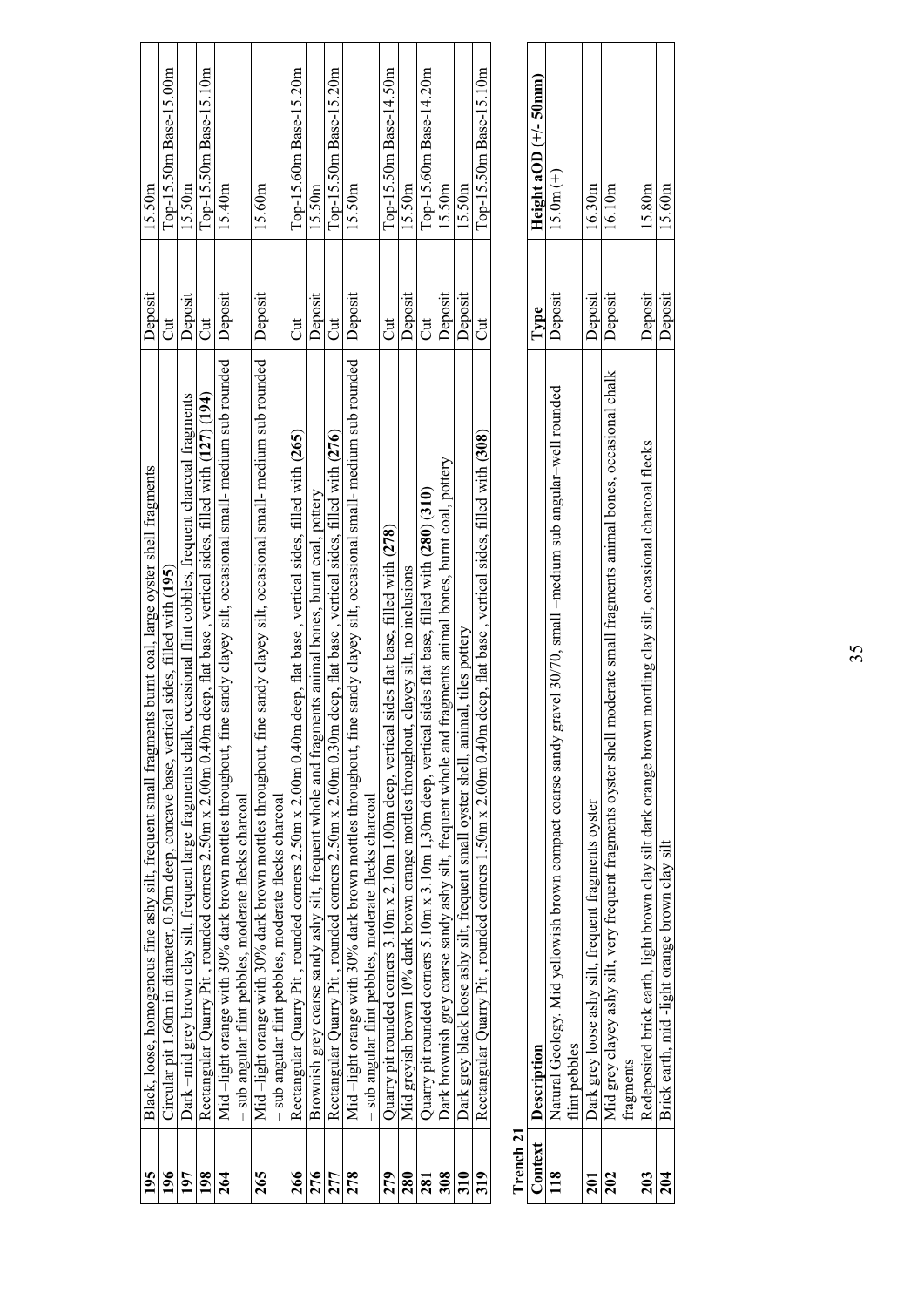| 179           | frequent fragments chalk, plaster, occasional smal<br>Light grey rubble rich deposit, coarse sandy mortar mixed with<br>fragments brick | Deposit      | 15.20 <sub>m</sub>      |
|---------------|-----------------------------------------------------------------------------------------------------------------------------------------|--------------|-------------------------|
| 180           | Dark grey ashy clay silt                                                                                                                | Deposit      | 15.60m                  |
| Trench 23     |                                                                                                                                         |              |                         |
| Context       | Description                                                                                                                             | Type         | Height aOD $(+/-50$ mm) |
| 33            | Well capping of red yellow bricks                                                                                                       | Construction | 15.45m                  |
| 34            | Well capping, three layers of bricks with white mortar well capping                                                                     | Construction | 15.70m                  |
| 35            | Well capping, yellow red bricks in grey mortar                                                                                          | Construction | 16.50m                  |
| 36            | Mid grey brown silt clay, brick mortar rubble, bone, clay pipe                                                                          | Deposit      | 16.60m                  |
| 37            | Wall arch, red and yellow bricks forming arch over well                                                                                 | Construction | Top-16.80m Base-15.90m  |
| 38            | Drain, linear east-west, flat base, vertical sided and flat roof, brick and tile white mortar                                           | Construction | Top-17.00m Base-16.40m  |
| 39            | Trench of drain, vertical sides, flat base filed with [38]                                                                              | Jut          | Top-17.00m Base-14.60m  |
| $\frac{1}{4}$ | Mid grey silt clay                                                                                                                      | Deposit      | 17.00m                  |
| $\mathbf{1}$  | Orange sandy clay                                                                                                                       | Deposit      | 16.20m                  |
| $\frac{1}{4}$ | Orange grey sandy silty clay                                                                                                            | Deposit      | 16.00m                  |
| 215           | red brick, tile, chalk, moderate sub rounded- well rounded<br>Dark grey loose coarse ashy clay silt, frequent small fragments           | Deposit      | 14.70m                  |
|               | small-medium pebbles                                                                                                                    |              |                         |
| 216           | small fragments oyster shell<br>Dark grey brown clay silt, frequent charcoal flecks, occasional                                         | Deposit      | 14.10m                  |
| 217           | Mid grey brown with orange brown mottling, clay silt, occasional charcoal flecks, small fragments oyster shell, red tile                | Deposit      | 14.10m                  |
| 218           | Quarry pit, concave base, sides 45°, filled with (217)                                                                                  | J            | Top-14.10m Base-13.30m  |
| Trench 24     |                                                                                                                                         |              |                         |

**Trench 22** 

Trench<sub>22</sub> Context  $\frac{18}{118}$  flint pebbles

**Context Description Type Height aOD (+/- 50mm)** 

Deposit  $|$  15.0m  $(+)$ 

 $\frac{1}{\text{Type}}$ 

 $\frac{\text{Height aOD (+/- 50mm)}}{15.0 \text{m (+)}}$ 

**118** Natural Geology. Mid yellowish brown compact coarse sandy gravel 30/70, small –medium sub angular–well rounded

**Description**<br>Natural Geology. Mid yellowish brown compact coarse sandy gravel 30/70, small -medium sub angular-well rounded<br>flint pebbles

| Context Description                                                                                                            | <b>Lype</b>    | Height aOD $(+/- 50$ mm) |
|--------------------------------------------------------------------------------------------------------------------------------|----------------|--------------------------|
| Natural Geology , Brown orange sandy gravel, small–medium sub rounded flint pebbles                                            | <b>Deposit</b> | 15.50m                   |
| Natural Geology . Mid orange, coarse sandy gravel, medium sub rounded pebbles                                                  | Deposit        | 5.40m                    |
| Natural Geology . Orange coarse sand and gravel, frequent small, occasional medium sub rounded -well rounded pebbles   Deposit |                | 4.85m                    |
| Natural Geology . Mid orange sandy clay                                                                                        | <b>Jeposit</b> | 14.70m                   |
| Vatural Geology . Bright orange with frequent 10% brown mottling, sandy gravel, sub rounded -well rounded medium               | Deposit        | 14.65m                   |
| pebbles                                                                                                                        |                |                          |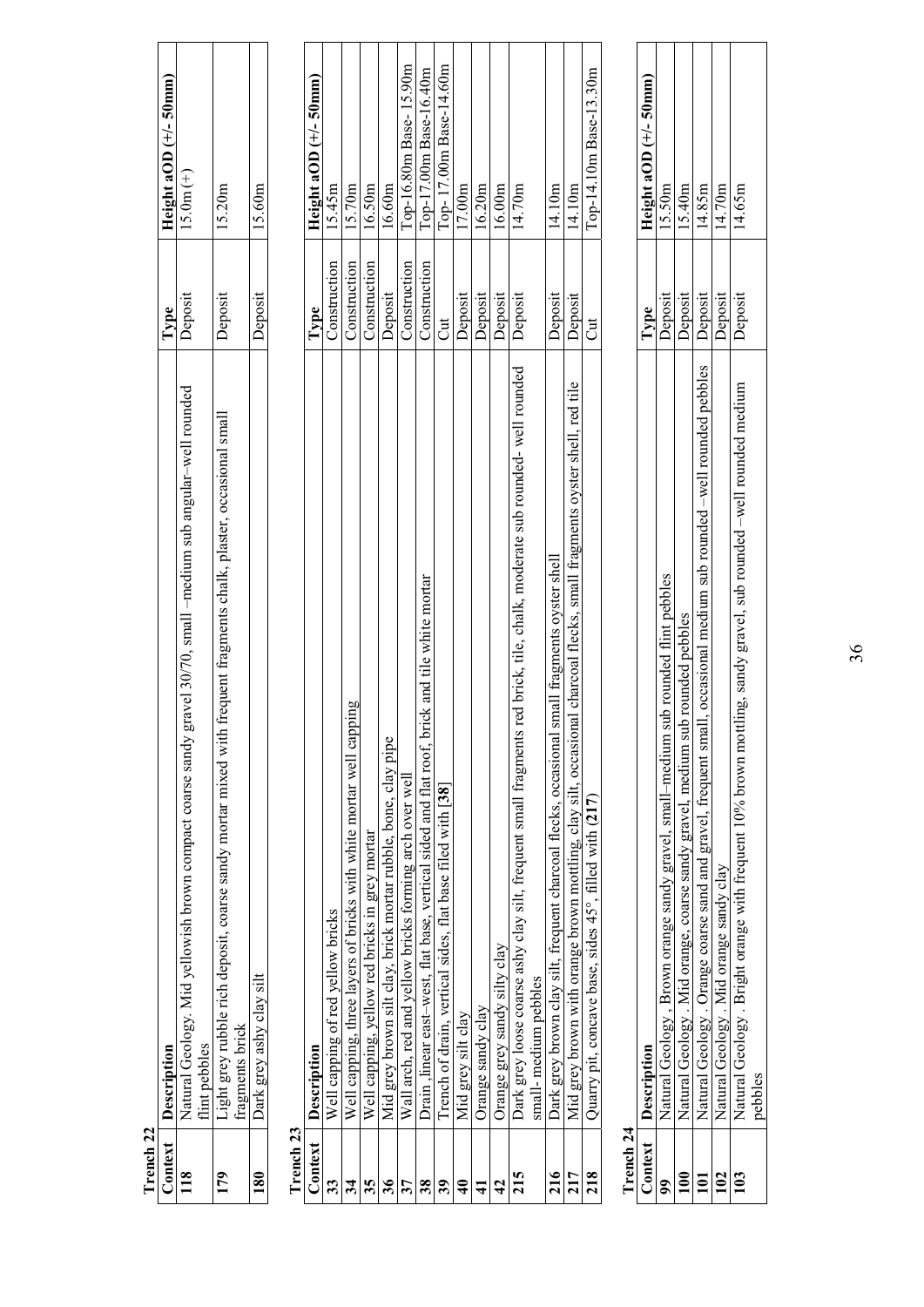| 104                  | Natural Geology. Mid orange brown sandy clayey gravel, medium well rounded pebbles                                                                                                       | Deposit | 14.55m                   |
|----------------------|------------------------------------------------------------------------------------------------------------------------------------------------------------------------------------------|---------|--------------------------|
| 105                  | rounded pebbles<br>Natural Geology . Orange sandy gravel, small - medium well                                                                                                            | Deposit | 14.40m                   |
| 118                  | General number for natural geology. Mid yellowish brown compact coarse sandy gravel 30/70, small -medium sub<br>angular-well rounded flint pebbles                                       | Deposit | $14.40m (+)$             |
| Trench <sub>25</sub> |                                                                                                                                                                                          |         |                          |
| Context              | Description                                                                                                                                                                              | Type    | Height aOD $(+/- 50$ mm) |
| 126                  | Large concave pit                                                                                                                                                                        | J       | Top-16.00m Base-15.20m   |
| 179                  | coarse sandy gravel, small sub rounded pebbles<br>Light grey brown redeposited clay silt, occasional lens orange                                                                         | Deposit | 15.80m                   |
| 185                  | ragments oyster shell, burned coal<br>Dark brown grey, loose, coarse ashy clay silt, frequent small f.                                                                                   | Deposit | 16.00 <sub>m</sub>       |
| 219                  | $(308)$ $(327)$ $(326)$<br>Quarry/ Rubbish Pit, vertical sided, flat base, filled with (246)                                                                                             | J       | Top-16.00m Base-14.30m   |
| 226                  | Mid-dark grey dark brown mottles, loose coarse ashy silt. Occasional iron slag, small fragments oyster, red brick                                                                        | Deposit | 16.40m                   |
| 227                  | Light brown grey frequent flecks red loose mortar rich silt, frequent small fragments red brick, mortar occasional burned<br>$_{\rm coal}$                                               | Deposit | 16.00 <sub>m</sub>       |
| 228                  | Mid dark brown grey, loose coarse shy silt, frequent iron mottling, lens of crushed oyster, occasional tile fragments                                                                    | Deposit | 16.00m                   |
| 229                  | Mid grey brown clayey silt, frequent small -medium sub-rounded pebbles, frequent charcoal flecks, occasional oyster shell                                                                | Deposit | 15.90 <sub>m</sub>       |
| 230                  | Mid grey brown, clay silt orange brown mottling, occasional thin lens loose charcoal                                                                                                     | Deposit | 15.60 <sub>m</sub>       |
| 231                  | Mid grey brown clay silt, frequent small fragments ed brick, frequent well rounded -sub angular pebbles                                                                                  | Deposit | 5.60 <sub>nn</sub>       |
| 232                  | Mid grey frequent red and grey yellow flecks, loose coarse sandy mortar rich silt, very small fragments red brick, mortar,<br>occasional well rounded -sub rounded small -medium pebbles | Deposit | 15.70m                   |
| 233                  | Dark grey black. Very loose fine ashy silt, frequent lens of light greyish purple ashy silt and very occasional small<br>fragments oyster shell                                          | Deposit | 15.80m                   |
| 235                  | Black loose fine ashy silt, , frequent small-medium sub rounded pebbles, occasional small oyster shell, tile, red brick                                                                  | Deposit | 15.80m                   |
| 236                  | very frequent fragments red brick, white mortar<br>Light grey frequent red and white, coarse mortar rich clay silt,                                                                      | Deposit | 17.40m                   |
| 237                  | frequent iron slag, small fragments coal frequent small tile<br>Mid orange yellowish brown white flecks, loose iron rich silt,<br>fragments                                              | Deposit | 17.20m                   |
| 238                  | Dark grey black, fine ashy silt, very occasional small fragments red brick                                                                                                               | Deposit | 17.00m                   |
| 239                  | Dark grey black, fine ashy silt, occasional small shattered fragments animal bone, iron slag, very occasional small<br>fragments red brick and pottery                                   | Deposit | $16.80\mathrm{m}$        |
| $\frac{240}{5}$      | White and red loose rubble rich mortar, frequent red brick fragments, off white mortar, plaster, chalk lens of loose ashy<br>grey silt                                                   | Deposit | 17.40m                   |
| 241                  | Foundation robbing cut, vertical sided, flat base, filled with (240)                                                                                                                     | J       | Top-17.40m Base-16.00m   |
| 242                  | silt, frequent small fragments chalk, reed brick, tile<br>Light grey brown silt, frequent white flecks clayey mortar rich                                                                | Deposit | 16.90m                   |
| 243                  | Mid grey brown, silt, very frequent well-rounded small pebbles                                                                                                                           | Deposit | 17.40m                   |

37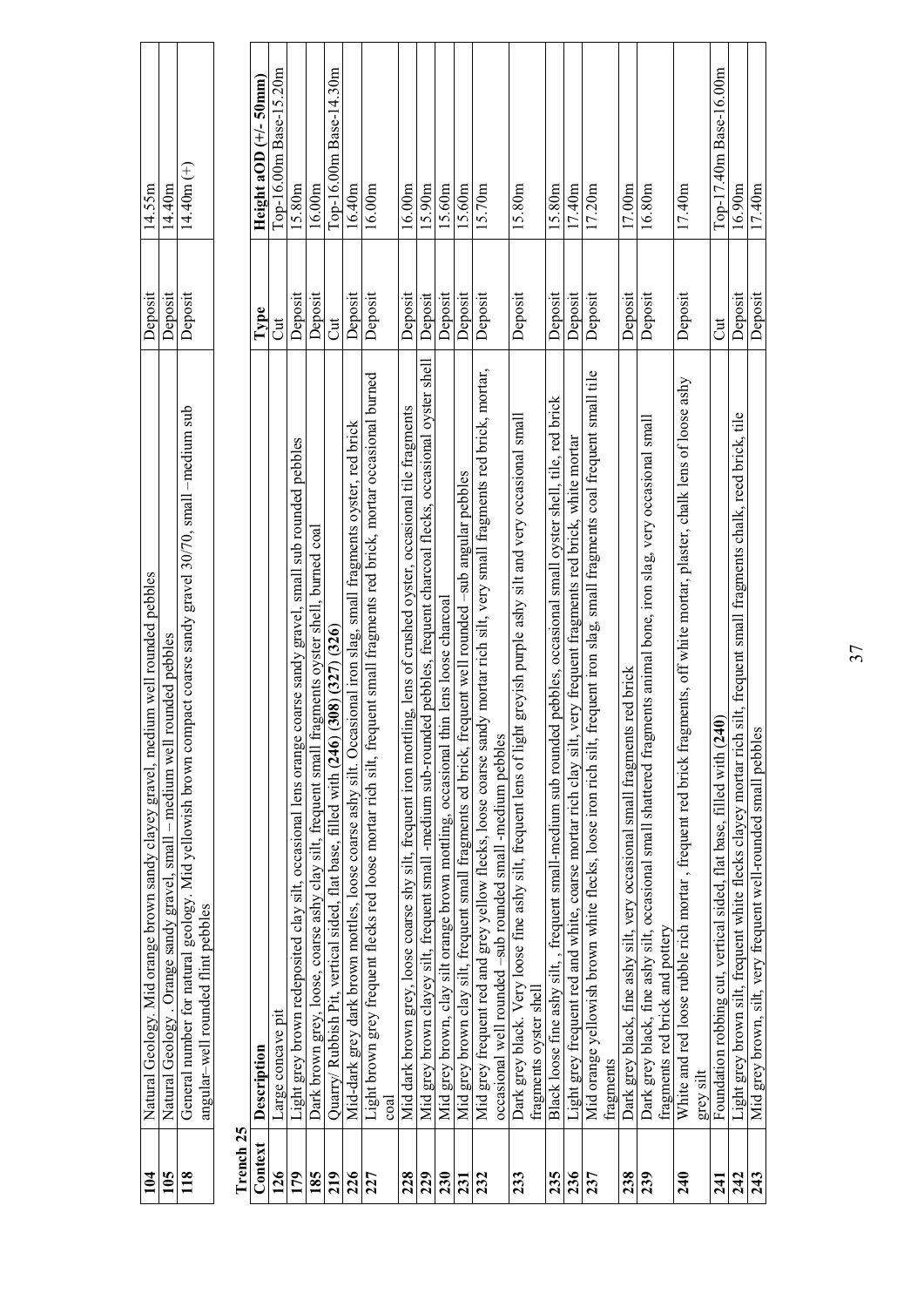| 245 | Dark grey, loose ashy silt, occasional large fragments oyster shell, occasional small fragments CBM, brick tile, lens of          | Deposit | 15.40m                 |
|-----|-----------------------------------------------------------------------------------------------------------------------------------|---------|------------------------|
|     | redeposited clay silt slopping down from west to east                                                                             |         |                        |
| 246 | Light grey and white mortar rich silt, frequent small fragments red brick and chalk                                               | Deposit | 16.60m                 |
| 342 | Grey brown sandy clayey silt, frequent sub-rounded medium pebbles and small fragments of tile                                     | Deposit | 15.60m                 |
| 381 | Dark grey black ashy silt, occasional small fragments tile, bricl                                                                 | Deposit | 15.70 <sub>m</sub>     |
| 467 | Mid grey brown. clay silt, occasional; oyster shel                                                                                | Deposit | 15.90 <sub>m</sub>     |
| 468 | Dark brown grey loose ash, frequent oyster shell, animal bones, lens of brown Iron staining                                       | Deposit | 15.60m                 |
| 469 | Light grey loose building rubble with mortar and brick                                                                            | Deposit | 16.40m                 |
| 470 | White loose mortar and plaster, frequent small fragments red brick large fragments rag stone                                      | Deposit | 15.35m                 |
| 471 | Dark brown grey, loose ashy silt, no inclusions                                                                                   | Deposit | 16.10m                 |
| 472 | Mid grey clay silt, frequent small sub rounded pebbled                                                                            | Deposit | 15.80m                 |
| 473 | Dark grey ashy silt, frequent fragments oyster shell, animal bines                                                                | Deposit | 15.60m                 |
| 474 | Mid grey clay silt, frequent small –medium sub rounded well rounded pebbles                                                       | Deposit | 15.50m                 |
| 475 | Light grey and brown, loose coarse sandy mortar and silt                                                                          | Deposit | 15.60m                 |
| 479 | Light orange brown, compact clayey gravel, small-large sub rounded -well rounded pebbles, occasional small fragments<br>red brick | Deposit | 15.55m                 |
| 480 | Dark grevish purple, coarse dandy ashy clay, frequent small chalk flecks, charcoal, occasional burnt bone and coal                | Deposit | 16.00m                 |
| 482 | pebbles, small fragments tile<br>Grey brown sandy clay silt, frequent sub rounded medium flint                                    | Deposit | 15.60m                 |
| 483 | usional charcoal flecks<br>Light orange clay, occasional small well rounded pebbles, occa                                         | Deposit | 15.60m                 |
| 484 | Quarry pit, vertical sides, flat base, filled with (487) (231) (483) (479) (232)                                                  | Jut     | Top-15.70m Base-14.80m |
| 486 | Dark grey black ashy silt, frequent small oyster shell fragments                                                                  | Deposit | 16.40m                 |
| 487 | Mid brown 20% dark orange brown mottling, fine sandy clayey silt, occasional CBM, tile, charcoal flecks                           | Deposit | 15.20m                 |
|     |                                                                                                                                   |         |                        |

| LLENCIA 20 |                                                                                      |         |                        |
|------------|--------------------------------------------------------------------------------------|---------|------------------------|
|            | Context Description                                                                  | l'ype   | Height $aOD (+/-50mm)$ |
|            | Dark grey brown silty clay                                                           | Deposit | 16.40m                 |
|            | Dark grey brown silty clay, occasional rounded pebbles                               | Deposit | 16.40m                 |
|            | fragments of iron<br>Dark orange brown loose iron rich deposit, slag and clinker and | Deposit | 16.10m                 |
|            | Mid orange silty clay, charcoal and oyster shell fragments                           | Deposit | 16.00m                 |
|            | Natural Geology. Silty clay gravel                                                   | Deposit | 15.50m                 |
| 289        | Pit, concave base, sides almost vertical filled with (94)                            | d<br>J  | Top-16.40m Base-15.50m |
|            |                                                                                      |         |                        |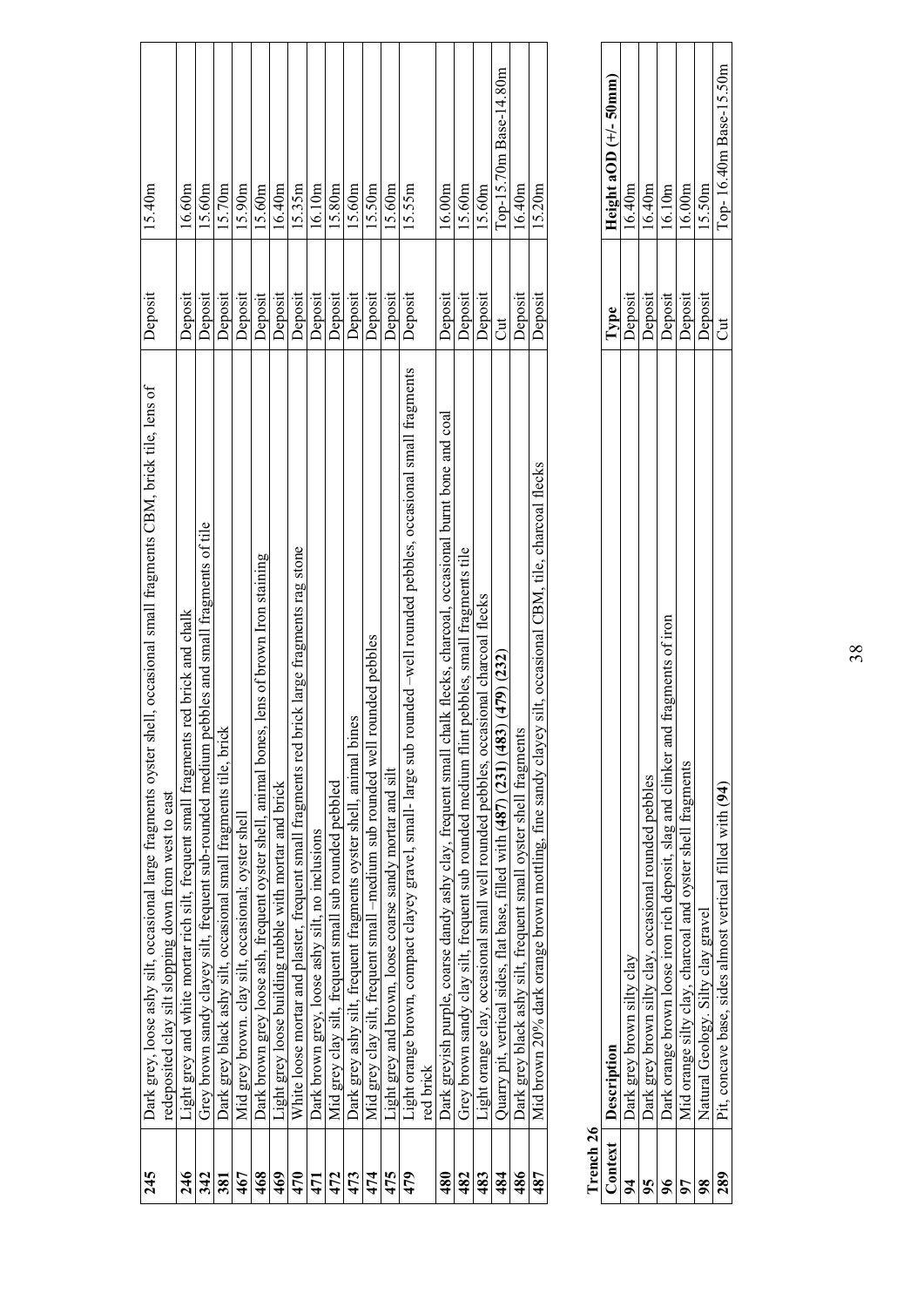| Context                 | Description                                                                                                                                       | Type         | Height aOD $(+/-50$ mm) |
|-------------------------|---------------------------------------------------------------------------------------------------------------------------------------------------|--------------|-------------------------|
| 282                     | , red brick and mortar<br>$\mathbb{W}$ all                                                                                                        | Construction | 15.60m                  |
| 283                     | Wall, red brick and mortar                                                                                                                        | Construction | 15.60m                  |
| 284                     | Mid grey mortar, plaster, loose rubble rich mortar silt, very frequent small -large fragments                                                     | Deposit      | 15.70 <sub>m</sub>      |
| 285                     | Wall, red brick and mortar                                                                                                                        | Construction | 15.50m                  |
| 288                     | Wall, red brick and mortar                                                                                                                        | Construction | 15.50m                  |
| Trench <sub>28</sub>    |                                                                                                                                                   |              |                         |
| Context                 | Description                                                                                                                                       | Type         | Height aOD $(+/-50$ mm) |
| 290                     | -medium sub rounded pebbles, moderate small red brick,<br>Dark grey black clayey ashy silt, frequent small fragment small<br>oyster shell         | Deposit      | 16.20m                  |
| 291                     | frequent fragments oyster, animal bones, clinker<br>Mid brown grey frequent orange brown mottling clay ashy silt,                                 | Deposit      | 15.80m                  |
| 292                     | b rounded pebbles, small fragments mortar white plaster,<br>Light grey with white flecks mortar rich clay, frequent small sul<br>chalk, red brick | Deposit      | 15.80m                  |
| 293                     | Wall of Sergeant's Cottage, red brick and white mortar                                                                                            | Construction | 17.60m                  |
| 294                     | Wall of Sergeants Cottage,, yellow London stock brick and grey mortar                                                                             | Construction | 18.00m                  |
| 295                     | Trench for drain linear, vertical sides, flat base, filled with (329) (296)                                                                       | J            | Top-17.35m Base-17.00m  |
| 296                     | Dark grey, soft fine sandy silt, frequent small fragments burnt coal                                                                              | Deposit      | 17.20m                  |
| 329                     | Brick barrel vaulted drain, red unfrogged brick and light grey lime mortar                                                                        | Construction | Top-17.40m Base-        |
| 406                     | es, soft ashy silt, frequent coal fragments, occasional burnt<br>Dark black and purple with dark brown and greenish blue mottl<br>stone           | Deposit      | 17.00m                  |
| 407                     | clayey silt, frequent small fling pebbles, chalk<br>Light brown with frequent fragments white mortar, mortar rich                                 | Deposit      | 16.90m                  |
| Trench 30               |                                                                                                                                                   |              |                         |
| Context                 | Description                                                                                                                                       | Type         | Height aOD (+/- 50mm)   |
| 78                      | Base of concrete steps                                                                                                                            | Construction | 17.00m                  |
| 79                      | Wall of Armoury, red brick and grey mortar                                                                                                        | Construction | 17.00m                  |
| $\bf{80}$               | Stair well, red brick                                                                                                                             | Construction | 17.00m                  |
| $\overline{\mathbf{8}}$ | Arch, red brick and light grey lime mortar                                                                                                        | Construction | 16.80m                  |
| 82                      | Dark brown silt clay, occasional fragment red brick, oyster shel                                                                                  | Deposit      | 16.40m                  |
| 83                      | Mid grey silt clay, fragments red brick, concrete                                                                                                 | Deposit      | 16.40m                  |

**Trench 27** 

Trench<sub>27</sub> Context 39

Deposit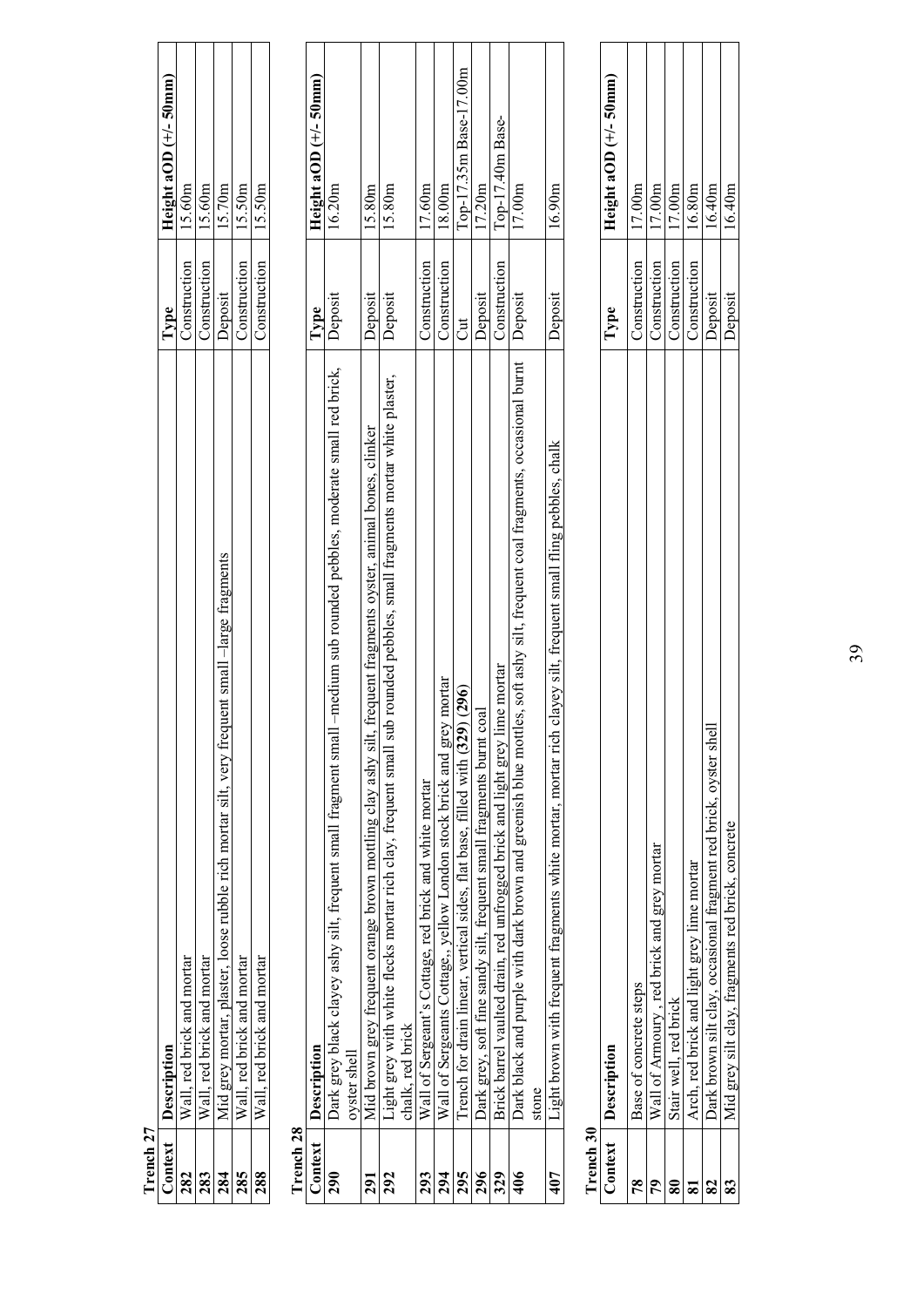| Context       | Description                                                                                                                                          | Type         | Height aOD $(+/-50$ mm)  |
|---------------|------------------------------------------------------------------------------------------------------------------------------------------------------|--------------|--------------------------|
| 38            | Drain brick and tile drain flat base flat roof                                                                                                       | Construction | 17.00m                   |
| 39            | Cut for drain, vertical sided, flat base filled with (38) (234)                                                                                      | Jut          | Top-17.00m Base16.40m    |
| $\frac{1}{4}$ | Mid grey brown silt clay, frequently fragments, red tile                                                                                             | Deposit      | 17.00m                   |
| $\frac{1}{4}$ | Orange sandy clay                                                                                                                                    | Deposit      | 16.40m                   |
| $\frac{1}{4}$ | Orange grey, sandy silt clay                                                                                                                         | Deposit      | 16.20m                   |
| 234           | Mid grey, loose coarse silty clay                                                                                                                    | Deposit      | 16.80m                   |
| Trench 32     |                                                                                                                                                      |              |                          |
| Context       | Description                                                                                                                                          | Type         | Height aOD $(+/- 50$ mm) |
| 145           | Mid brown orange fleck s green, loose silt clay and mortar, occasional small fragments, red tile                                                     | Deposit      | 16.60m                   |
| 118           | ravel 30/70, small -medium sub angular-well rounded<br>Natural Geology. Mid yellowish brown compact coarse sandy gr<br>flint pebbles                 | Deposit      | $15.60m (+)$             |
| 299           | Dark grey loose ashy silt, frequent small fragment red brick, occasional oyster shell                                                                | Deposit      | 16.40m                   |
| 300           | Dark grey black purple soft fine ashy silt, occasional small fragment coal, small flat fire fractured stones                                         | Deposit      | 16.20m                   |
| 301           | Dark grey black ashy silt, frequent small fragment small –medium sub rounded pebbles, oyster shell                                                   | Deposit      | 15.80m                   |
| 302           | Dark grey loose ashy silt, occasional large fragment red brick, 30mm thick lens of dark brown orange iron, lens of white<br>plaster                  | Deposit      | 15.40m                   |
| 303           | Light brown and white flecks mortar rich clayey silt, frequent small patches of mid brown clay, frequent small -medium<br>sub rounded pebbles, chalk | Deposit      | 15.00m                   |
| 304           | oyster shell, charcoal, coal<br>Dark grey black, loose ashy, clay silt, frequent small fragments                                                     | Deposit      | 14.60m                   |
| 305           | Quarry pit, sides 45° base not reached filled with (388) (304)                                                                                       | J            | Top-14.60m Base-13.90m+  |
| 388           | Light brown, 40% dark brown orange mottling, a fine sand y clay silt, occasional small fragments red brick, tile                                     | Deposit      | $14.40m (+)$             |
|               |                                                                                                                                                      |              |                          |

**Trench 31** 

Trench 31  $\overline{\text{Context}}$ 

| ٢ |  |
|---|--|
|   |  |
| Ξ |  |
| J |  |
|   |  |
|   |  |
|   |  |
|   |  |

| L rencn 33 |                                                                                                       |              |                          |
|------------|-------------------------------------------------------------------------------------------------------|--------------|--------------------------|
|            | Context   Description                                                                                 | <b>Lype</b>  | Height aOD $(+/- 50$ mm) |
| 328        | Mid brown silt, clay, occasional red brick rubble, occasional sub rounded pebbles                     | Deposit      | 17.50m                   |
| 329        | Red brick drain, east-west barrel vaulted                                                             | Construction | 17.50m                   |
|            | Linear cut for drain filled with (328) [329]                                                          |              | Top-17,50m Base-17.26m   |
|            | sub rounded pebbles<br>Mid brown silt, clay, occasional red brick rubble, small medium                | Deposit      | 17.40m                   |
| 332        | Mid orange silty, clay                                                                                | Deposit      | 17.02m                   |
| 333        | Mid brown silt clay, occasional red brick, oyster shells, occasional small medium sub rounded pebbles | Deposit      | 16.96m                   |
| 334        | Wall red brick                                                                                        | Construction | 17.74m                   |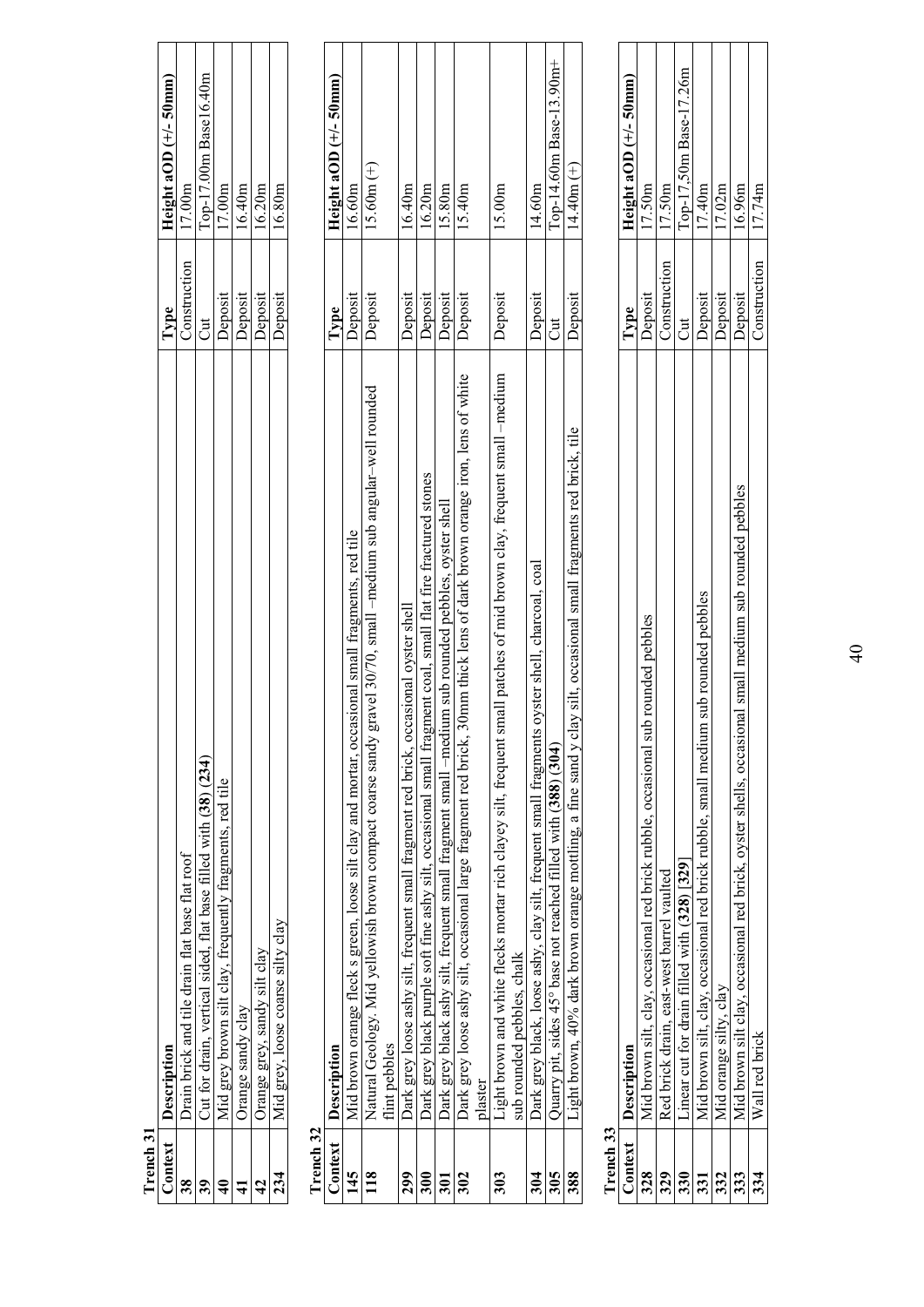| 335       | Concrete footings below wall [334]                                                                                           | Construction | Top-17.44m Base-16.30m   |
|-----------|------------------------------------------------------------------------------------------------------------------------------|--------------|--------------------------|
| 336       | $[334]$ $[335]$<br>Foundation trench, east west, vertical side, flat base, filled with                                       | J            | Top-17.46m Base-16.30m   |
| 337       | Pile, part of wall of Armoury Building, yellow stock brick                                                                   | Construction | 18.00m                   |
| 338       | Rubble and concrete wall footings                                                                                            | Deposit      | 16.70m                   |
| 339       | Foundation trench for wall [337] [338]                                                                                       | Construction | Top-17.76m Base-15.76m   |
| Trench 34 |                                                                                                                              |              |                          |
| Context   | Description                                                                                                                  | Type         | Height aOD $(+/-50$ mm   |
| 340       | Modern pile                                                                                                                  | Construction | 18.00m                   |
| 341       | Dark brown silty clay, CBM, brick rubble and oyster shell, modern redeposited deposit                                        | Deposit      | 18.00m                   |
| 342       | Dark red brown silt clay, occasional sub rounded pebbles, CBM, concrete fragments                                            | Deposit      | 17.60 <sub>m</sub>       |
| 343       | gments CBM<br>Pale pink beige, mortar rich deposit, pebbles and occasional fra                                               | Deposit      | 17.20m                   |
| 344       | Mid-dark grey brown silty clay, moderate medium sub rounded- well rounded flint pebbles, frequent CBM                        | Deposit      | 17.65m                   |
| 345       | Ceramic waste water pipe                                                                                                     | Construction | 17.20m                   |
| 346       | Trench for waste water pipe (modern)                                                                                         | Construction | Top-17.20m Base 16.90m   |
| 347       | Pit, filled with (342) (343)                                                                                                 | J            | Top-17.20m Base1-6.80m + |
| 348/349   | Dark grey black silty clay, occasional animal bone, CBM, oyster shel                                                         | Deposit      | 17.00m                   |
| Trench 35 |                                                                                                                              |              |                          |
| Context   | Description                                                                                                                  | Type         | Height aOD $(+/-50$ mm)  |
| 327       | Mid grey clay, frequent small sub angular pebbles                                                                            | Deposit      | 15.50m                   |
| 350       | Dark grey, coarse ashy silt, occasional small-medium fragments white plaster                                                 | Deposit      | 17.80m                   |
| 351       | te plaster. red brick<br>Dark grey brown, ashy clay silt, occasional large fragments whi                                     | Deposit      | 17.60m                   |
| 352       | ick fragments<br>mid grey rubble rich deposit, white grey mortar, frequent red bri                                           | Deposit      | 17.40m                   |
| 353       | Dark grey clean silt, no inclusions                                                                                          | Deposit      | 17.30m                   |
| 354       | Light grey white, occasional light brown patches, silt with frequent patches brown clay, frequent flecks white plaster       | Deposit      | 17.00m                   |
| 355       | mid grey brown, ashy silt, no inclusions                                                                                     | Deposit      | 16.90m                   |
| 356       | plaster<br>Light grey loose mortar with frequent small fragments red tile,                                                   | Deposit      | 15.70m                   |
| 357       | Light brown grey green ,ashy silt, frequent small fragments oyster shell                                                     | Deposit      | 16.60m                   |
| 358       | ed pebbles, occasional small fragments animal bones,<br>Dark grey clay silt, frequent small-medium rounded –sub round<br>CBM | Deposit      | 16.40m                   |

**359** Dark brown soft iron rich silt, frequent angular fragments of iron and cinder, occasional small fragments animal bones 10eposit 16.00m **360** Mid grey clay silt, frequent small fragments white and light grey mortar Deposit Deposit 15.80m **361** Dark grey ashy silt, no inclusions Dark grey ashy silt, no inclusions

Dark brown soft iron rich silt, frequent angular fragments of iron and cinder, occasional small fragments animal bones<br>Mid grey clay silt, frequent small fragments white and light grey mortar<br>Dark grey ashy silt, no inclus

 $|\mathbf{\hat{s}}|$ ន្ដ $|\mathbf{\bar{s}}|$ ន

 $\frac{16.00 \text{m}}{15.80 \text{m}}$ 

Deposit<br>Deposit<br>Deposit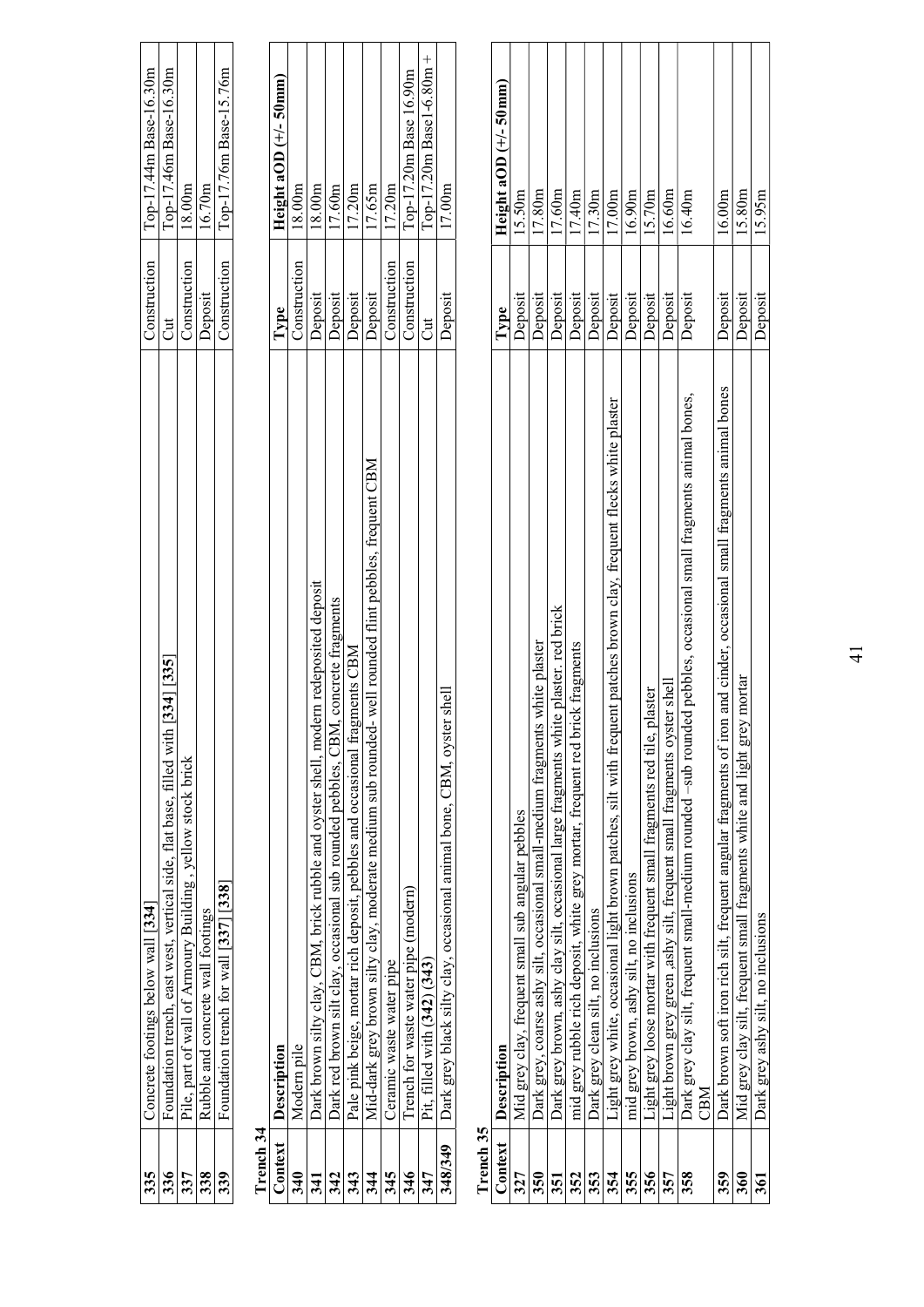| 362       | Mid grey green, fine sandy chalky silt, frequent small fragments chalk                                                 | Deposit      | 15.54m                   |
|-----------|------------------------------------------------------------------------------------------------------------------------|--------------|--------------------------|
| 363       | Wall foundations of Sergeant's Cottage, concrete and red brick                                                         | Construction | 18.00m                   |
| 364       | concrete and red brick<br>Wall foundations of Sergeant's Cottage,                                                      | Construction | 18.00m                   |
| 365       | Foundation trench for wall of Sergeant' Cottage, filled with [363]                                                     | J            | Top-18.00m Base-15.40m   |
| 366       | Foundation trench fro wall of Sergeant' Cottage, filled with (364)                                                     | Jut          | Top-18.00m Base-15.40m   |
| Trench 36 |                                                                                                                        |              |                          |
| Context   | Description                                                                                                            | Type         | Height aOD $(+/-50$ mm)  |
| 378       | Dark grey black coarse ashy clayey silt, occasional large fragment white plaster, red brick                            | Deposit      | 17.70m                   |
| 379       | brick fragments<br>Mid grey, crushed white plaster and mortar, frequent small red                                      | Deposit      | 17.40m                   |
| 380       | Dark grey ashy silt, frequent small fragments red brick and mortar                                                     | Deposit      | 17.20m                   |
| 381       | Light grey white crushed mortar and plaster                                                                            | Deposit      | 16.70m                   |
| 382       | Mid grey brown clay silt, no inclusions                                                                                | Deposit      | 16.60m                   |
| 383       | Dark brown orange, soft silt, frequent small fragments burnt coal, animal bones                                        | Deposit      | 16.20m                   |
| 384       | Mid-dark grey ashy silt, occasional animal bone fragments                                                              | Deposit      | 16.17m                   |
| 385       | Mid grey green fine sandy clay silt, frequent small fragments chalk                                                    | Deposit      | 15.80m                   |
| 386       | Mid grey clay, no inclusions                                                                                           | Deposit      | 5.50m                    |
| 387       | Natural Geology . Mid greyish yellow brown, frequent coarse sandy clay gravel medium sub-rounded pebbles               | Deposit      | 15.40m                   |
| Trench 37 |                                                                                                                        |              |                          |
| Context   | Description                                                                                                            | Type         | Height aOD $(+/- 50$ mm) |
| 367       | ick<br>Dark mid grey ashy clay silt, occasional small fragments red br                                                 | Deposit      | 17.90m                   |
| 368       | Mid grey clay silt, frequent small fragments red brick and white mortar                                                | Deposit      | 17.50m                   |
| 369       | Dark grey brown ashy silt, occasional small animal bones, sub rounded pebbles                                          | Deposit      | 17.30m                   |
| 370       | Light grey, loose white mortar rich silt, frequent small fragments red brick mortar                                    | Deposit      | 17.10m                   |
| 371       | fragments oyster shell<br>Mid grey clay silt, frequent sub-rounded pebbles and smal                                    | Deposit      | 6.90m                    |
| 372       | Dark brown grey, ashy silt, occasional small animal bones                                                              | Deposit      | 16.70                    |
| 373       | Dark orange brown with frequent white fragments, loose soft ashy silt, frequent oyster shell fragments burnt stone and | Deposit      | 16.50                    |
|           | coal animal bones, clinker, iron slag                                                                                  |              |                          |
| 374       | Dark grey brown soft ashy silt, occasional fragments oyster shell, animal bones                                        | Deposit      | 16.20m                   |
| 375       | chalk, tile, red brick<br>Light grey and white, loose clay silt, frequent fragments plaster,                           | Deposit      | 15.90 <sub>m</sub>       |
| 376       | Dark grey brown soft ashy clay silt no inclusions                                                                      | Deposit      | .5.80 <sub>m</sub>       |
| 377       | Light range clayey gravel, medium well rounded sub rounded pebbles                                                     | Deposit      | 15.40m                   |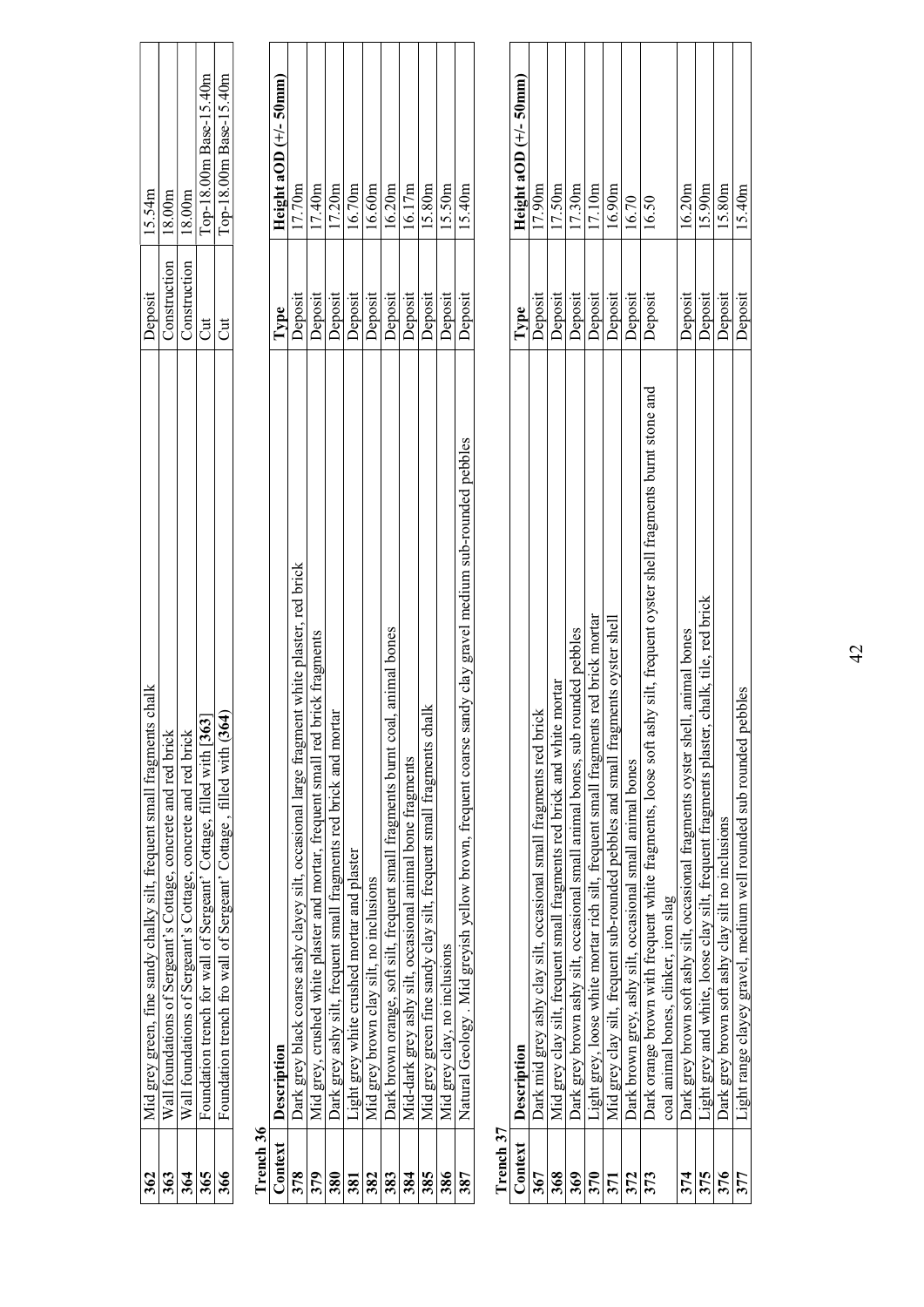| Trench 38      |                                                                                                                                    |         |                          |
|----------------|------------------------------------------------------------------------------------------------------------------------------------|---------|--------------------------|
| Context        | Description                                                                                                                        | Type    | Height aOD $(+/- 50$ mm) |
| 389            | Dark yellow sand                                                                                                                   | Deposit | 16.70m                   |
| 398            | Brick rubble chalk and earth                                                                                                       | Deposit | 16.50m                   |
| 399            | Yellow crushed sandstone                                                                                                           | Deposit | 16.00m                   |
| 400            | Earth, brick rubble and chalk                                                                                                      | Deposit | 16.30m                   |
| $\overline{1}$ | Earth and brick rubble                                                                                                             | Deposit | 15.90m                   |
| 402            | Crushed sandstone                                                                                                                  | Deposit | 15.75m                   |
| 403            | Earth, chalk and brick rubble                                                                                                      | Deposit | 15.70m                   |
| 404            | Earth and brick rubble                                                                                                             | Deposit | 15.60m                   |
| 405            | Natural Geology. Yellow gravel                                                                                                     | Deposit | 15.50m                   |
| 412            | (104)(100)<br>Foundation trench for wall, filled with $(389)$ $(398)$ $(499)$ $(400)$                                              | J       | Top-16.40m Base-15.30m   |
| Trench 39      |                                                                                                                                    |         |                          |
| Context        | Description                                                                                                                        | Type    | Height aOD $(+/-50$ mm   |
| $\mathbf{z}$   | Mid grey brown clay and gravel, sub-rounded- well rounded medium-small pebbles, occasional small fragments CBM,<br>charcoal flecks | Deposit | 15.60m                   |
| 95             | Mid grey brown, loose clayey ashy silt, occasional small fragments animal bones frequent small sub rounded pebbles                 | Deposit | 16.10m                   |
| $\frac{6}{5}$  | Dark grey ashy silt, occasional sub rounded pebbles                                                                                | Deposit | 15.60m                   |
| 390            | occasional charcoal flecks<br>Light brown with 10% dark brown orange mottling, clayey silt,                                        | Deposit | 16.20m                   |
| 391            | Quarry pit, vertical sides, concave base, filled with (390)                                                                        | Jut     | Top-16.20m Base-15.00m   |
| 392            | Dark grey black. loose ashy silt, frequent small brick fragments                                                                   | Deposit | 17.40m                   |

 Dark grey black. loose ashy silt, frequent small brick fragments Deposit 17.40m Mid grey ashy clay silt, frequent small sub rounded pebbles, occasional small fragments oyster shell, red brick Deposit 17.40m Mid grey white, loose coarse sandy mortar and plaster, occasional small fragments red brick Deposit 16.48m Dark grey ashy silt, frequent small sub rounded pebbles Deposit 16.20m Light grey brown 20% dark brown orange mottling, clayey silt, occasional charcoal fragments, red tile Deposit 16.00m

Dark grey black. loose ashy silt, frequent small brick fragments

Mid grey ashy clay silt, frequent small sub rounded pebbles, occasional small fragments oyster shell, red brick

Mid grey white, loose coarse sandy mortar and plaster, occasional small fragments red brick

Dark grey ashy silt, frequent small sub rounded pebbles

394

 $\sqrt{33}$ 

 $\frac{395}{397}$ 

**397** Quarry pit, gradual sided, base concave, filled with (**395**) (**396**) Cut Top-16.20m Base-15.40m

Light grey bany sur, irequent simul sur rounded peoples<br>Light grey brown 20% dark brown orange mottling, clayey silt, occasional charcoal fragments, red tile<br>Quarry pit, gradual sided, base concave, filled with (395) (396)

Top-16.20m Base-15.40m

 $\sqrt{17.40m}$ 

 $\frac{16.20 \text{m}}{20 \text{m}}$ 

Deposit<br>Deposit<br>Deposit<br>Deposit<br>Deposit<br>Cut

 $\frac{16.00 \text{m}}{2}$ 

 $\frac{16.48m}{m}$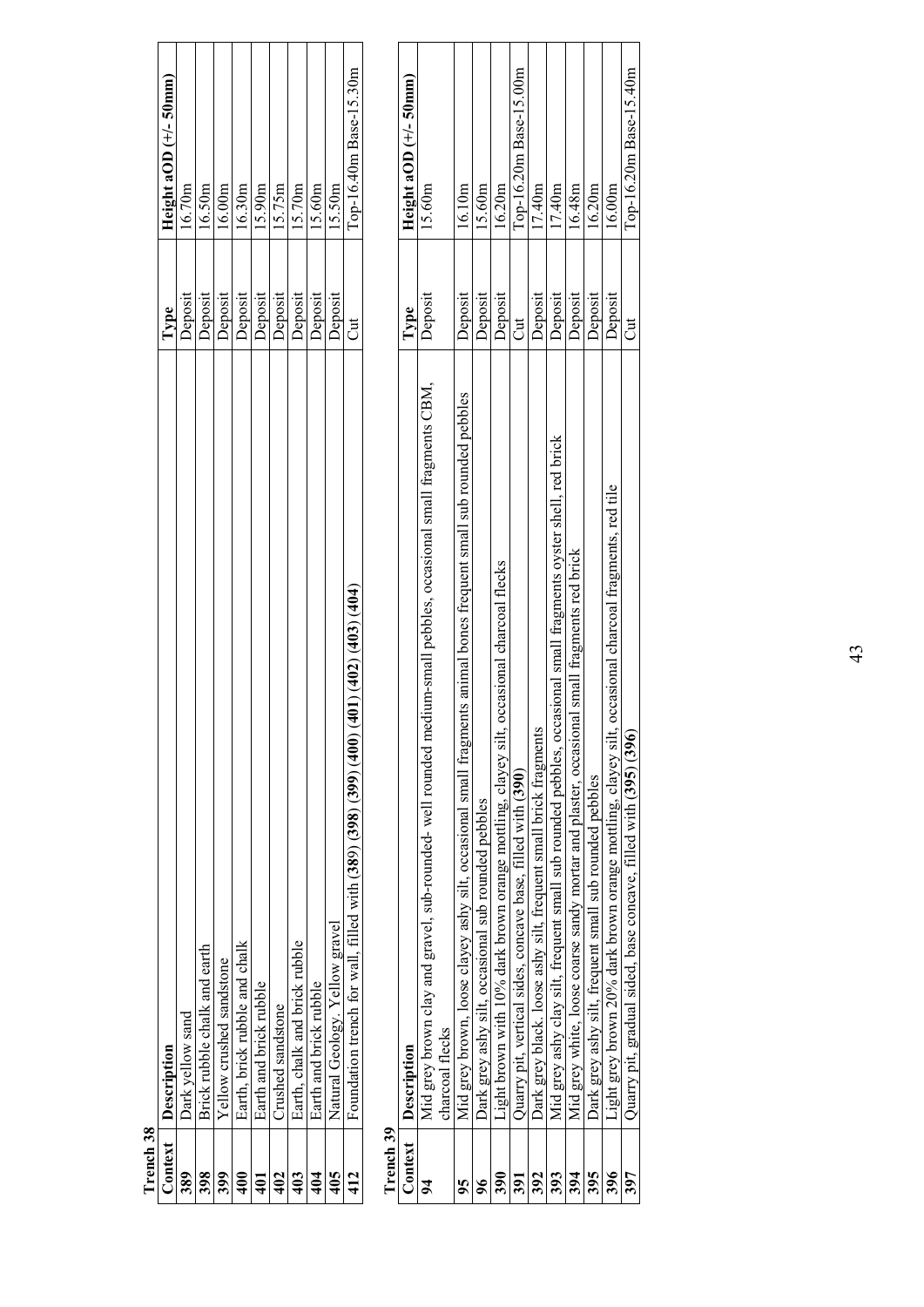

Site location map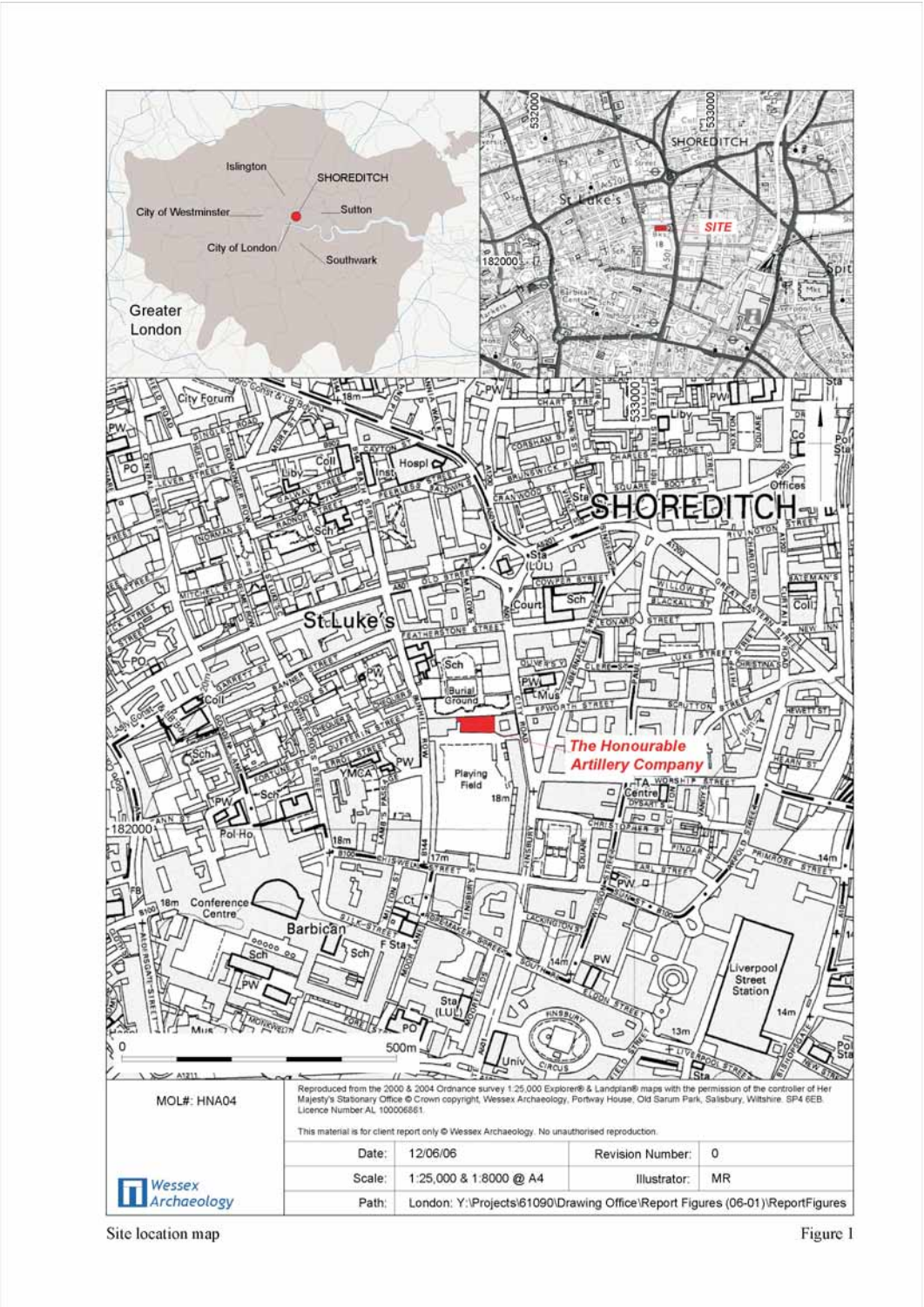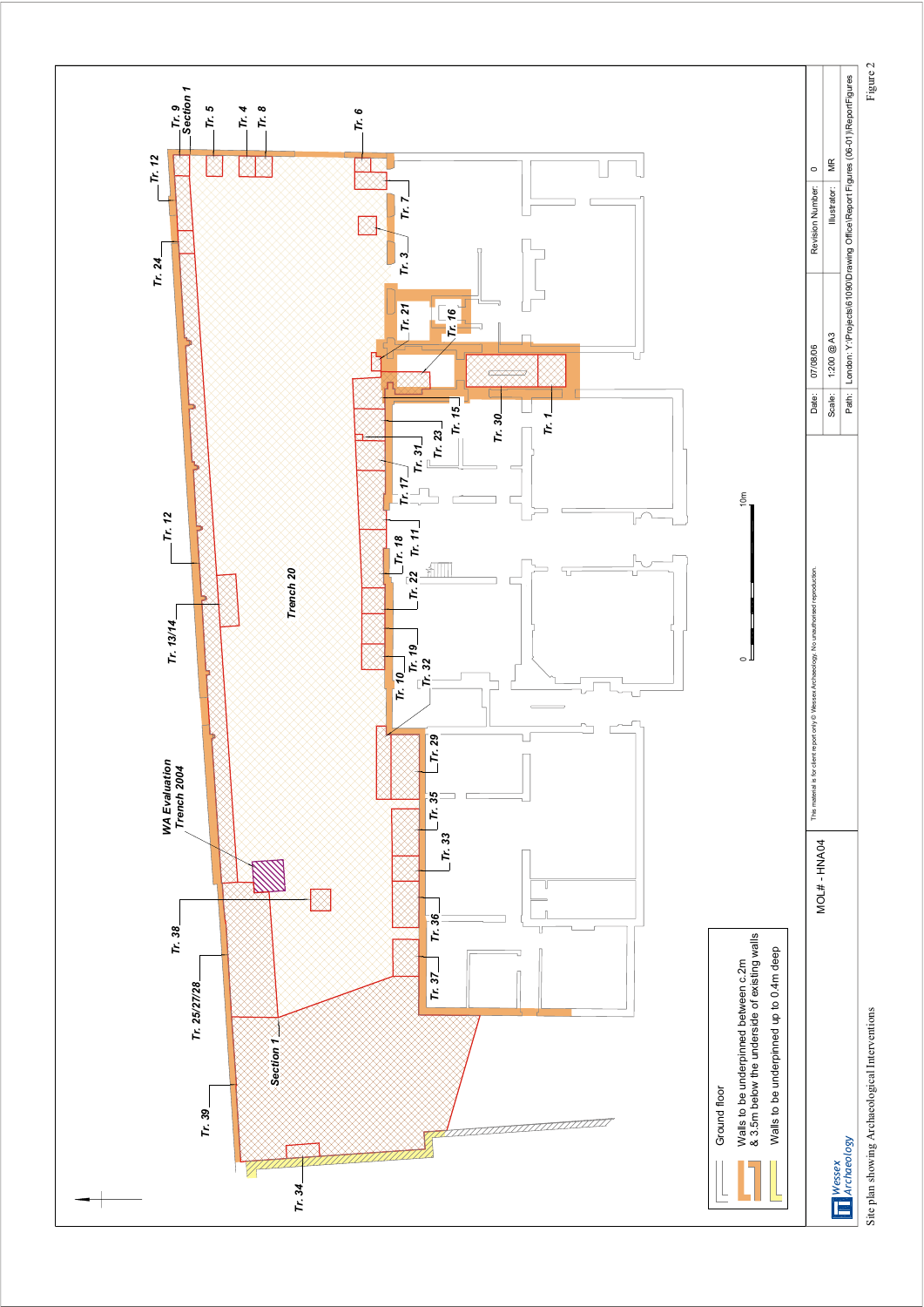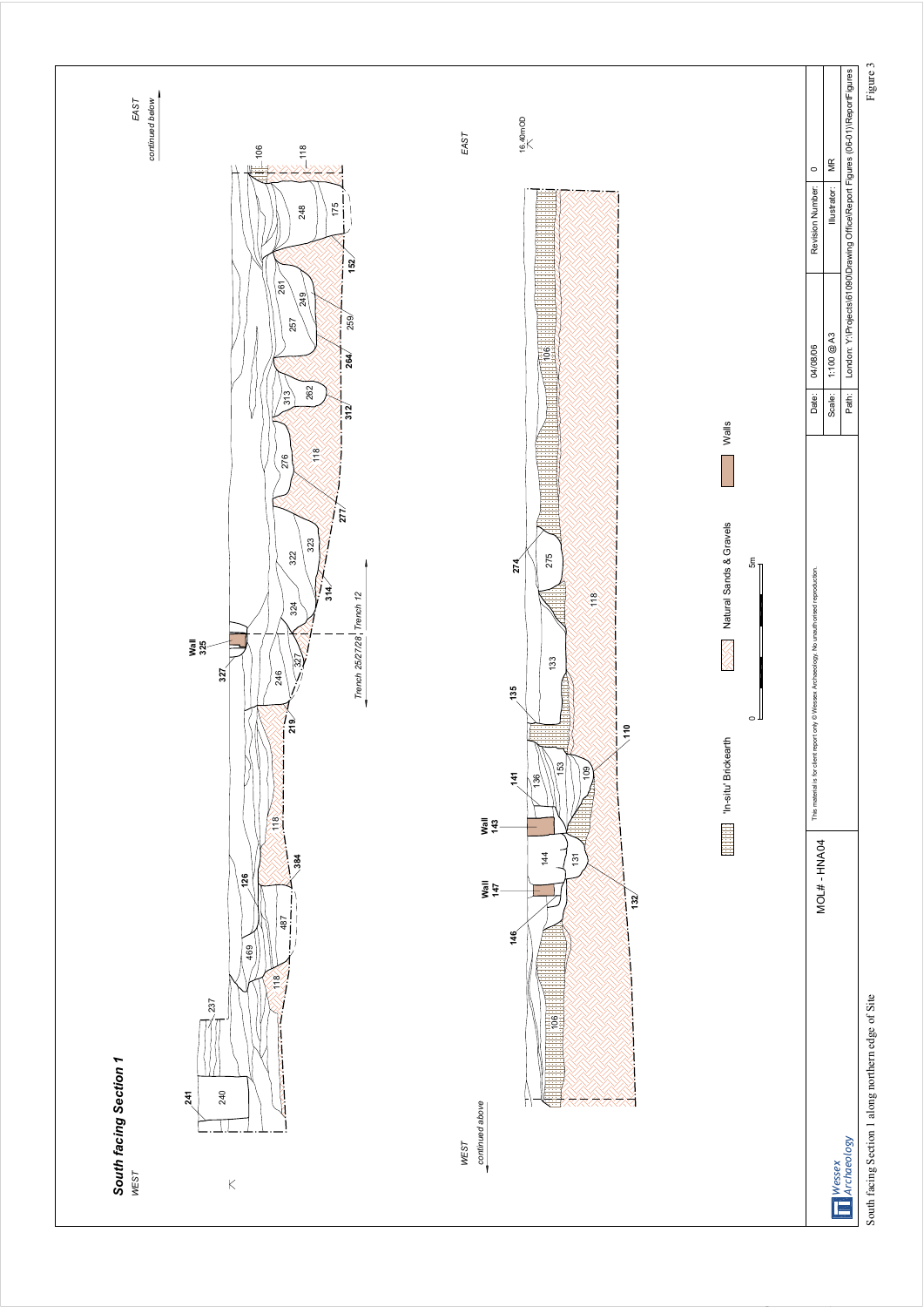

Plate 2: South Facing Section showing 'quarry pits' (110 & 135), C19th 'cess pit' walls & in situ brick earth

| Date: | 05/09/06                                                                      | МF |
|-------|-------------------------------------------------------------------------------|----|
| Path: | London: Y:\Projects\61090\Drawing Office\Report Figures (06-01)\ReportFigures |    |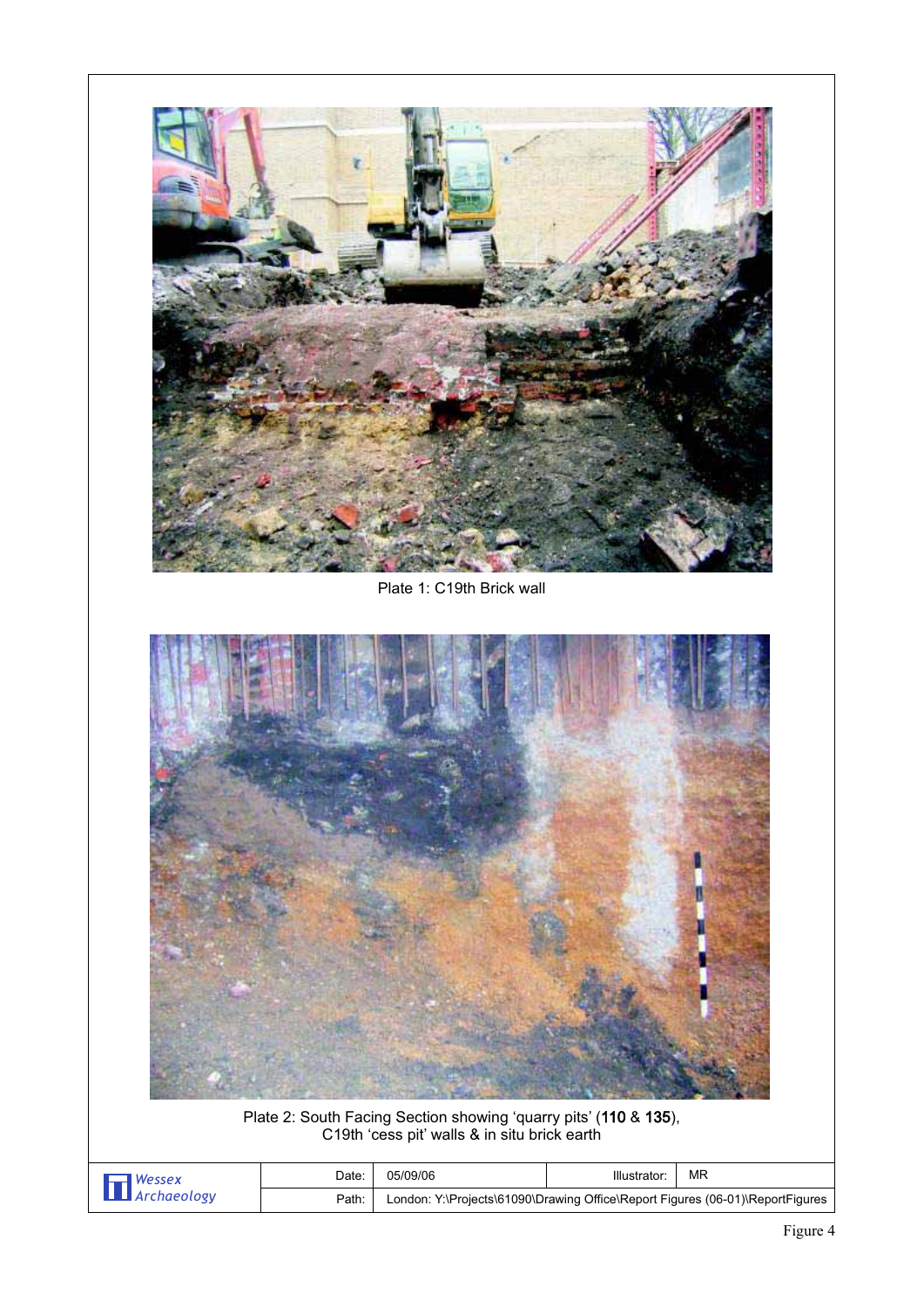